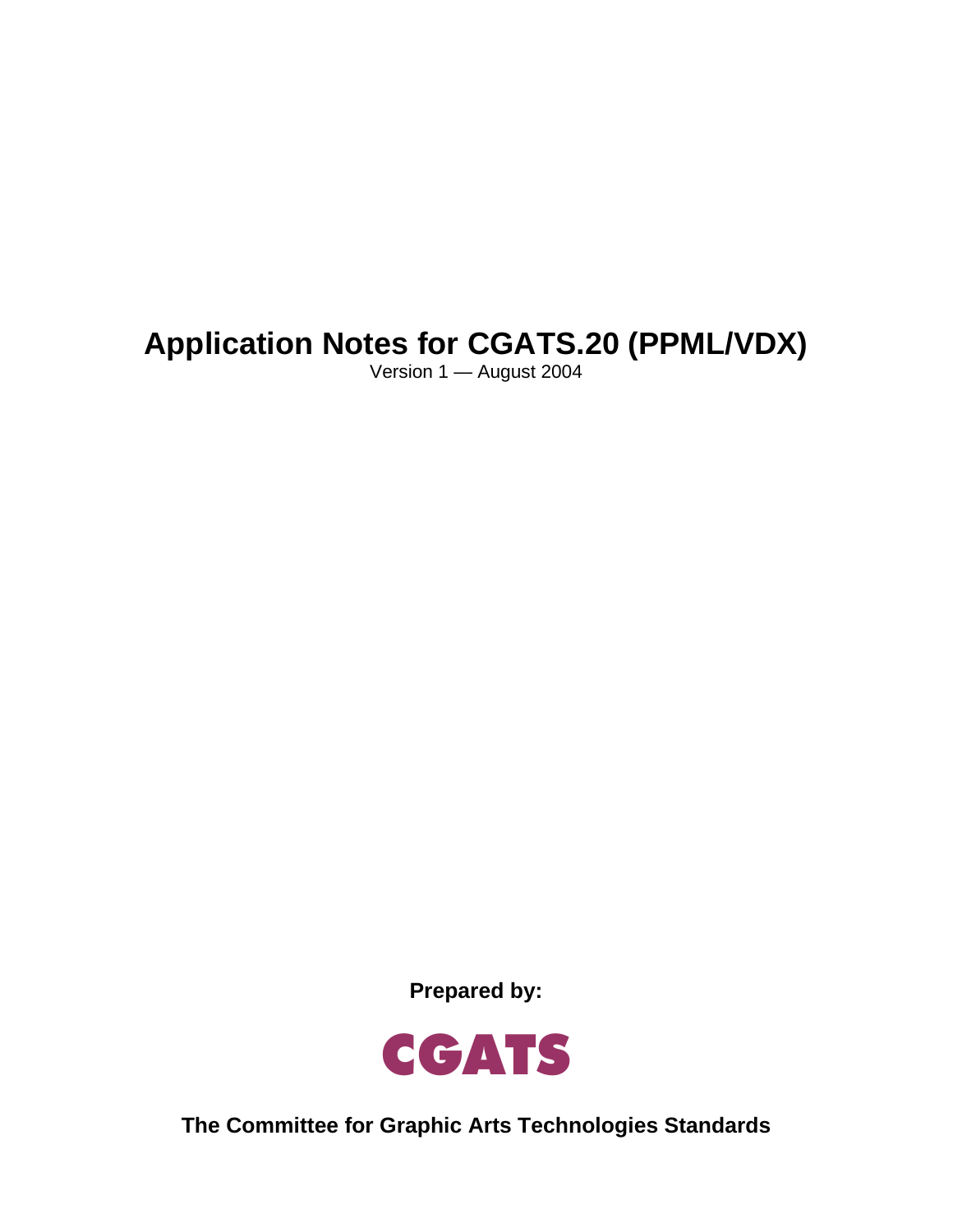© NPES 2004

All rights reserved.

NPES The Association for Suppliers of Printing, Publishing and Converting Technologies 1899 Preston White Drive Reston, VA 20191-4367 USA Tel: 703-264-7200 Fax: 703-620-0994 E-mail: standards@npes.org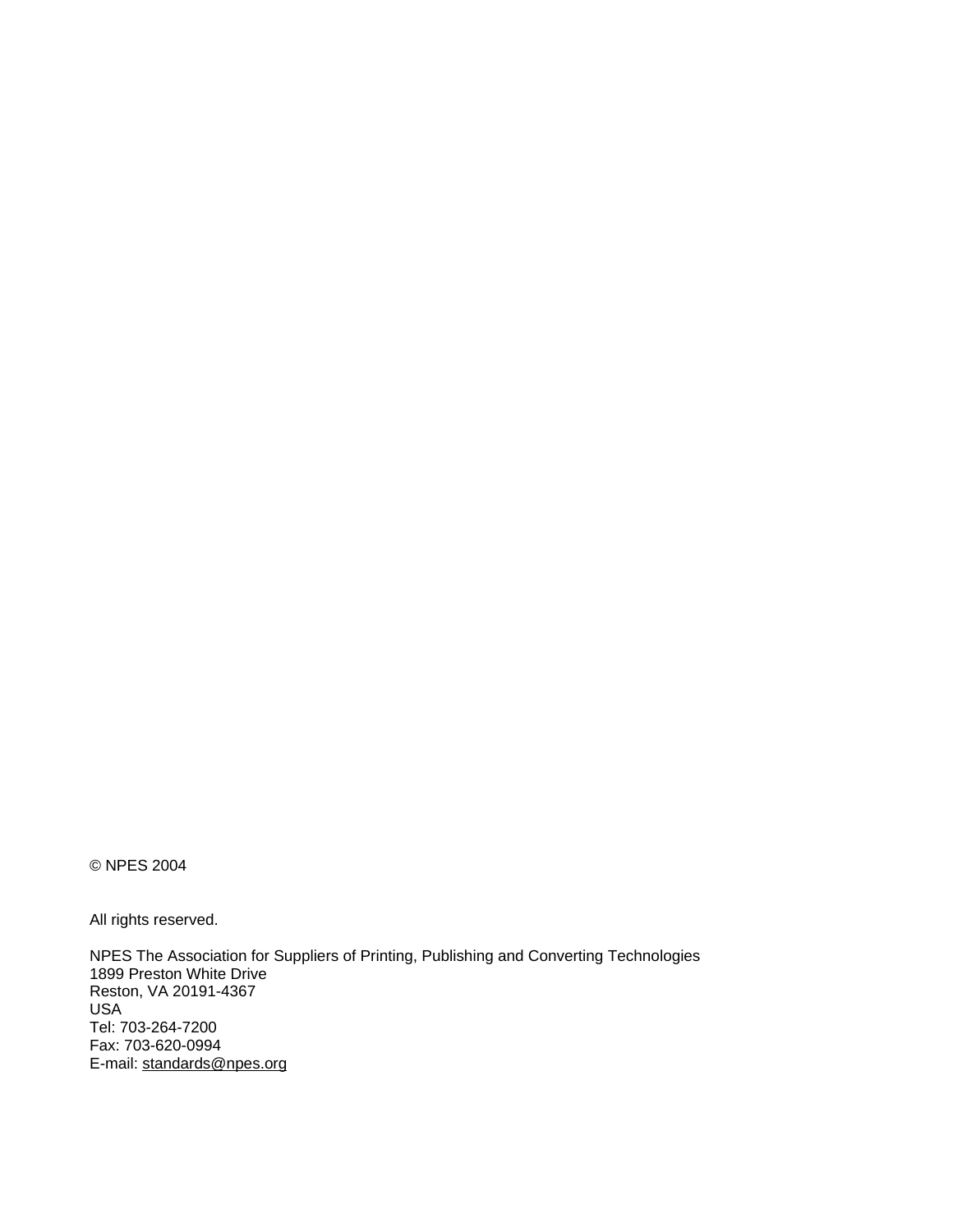Page

# **Contents**

| $\mathbf 1$             |                                                                                      |  |  |  |  |  |
|-------------------------|--------------------------------------------------------------------------------------|--|--|--|--|--|
| 1.1                     |                                                                                      |  |  |  |  |  |
| 1.2                     |                                                                                      |  |  |  |  |  |
| 1.3                     |                                                                                      |  |  |  |  |  |
| 1.4                     |                                                                                      |  |  |  |  |  |
| 1.5                     |                                                                                      |  |  |  |  |  |
| 1.6                     |                                                                                      |  |  |  |  |  |
| 1.7                     |                                                                                      |  |  |  |  |  |
| 1.8                     |                                                                                      |  |  |  |  |  |
| $\mathbf{2}$            |                                                                                      |  |  |  |  |  |
| 2.1                     |                                                                                      |  |  |  |  |  |
| 2.2                     |                                                                                      |  |  |  |  |  |
| 2.3                     |                                                                                      |  |  |  |  |  |
| 2.4<br>2.5              |                                                                                      |  |  |  |  |  |
| 2.6                     |                                                                                      |  |  |  |  |  |
| 2.7                     | Workflow efficiency and cost balance for target print volume and job complexity 15   |  |  |  |  |  |
| 2.8                     |                                                                                      |  |  |  |  |  |
| 2.9                     |                                                                                      |  |  |  |  |  |
|                         |                                                                                      |  |  |  |  |  |
| 3<br>3.1                |                                                                                      |  |  |  |  |  |
| 3.2                     |                                                                                      |  |  |  |  |  |
| 3.3                     |                                                                                      |  |  |  |  |  |
| 3.4                     |                                                                                      |  |  |  |  |  |
|                         |                                                                                      |  |  |  |  |  |
| 4<br>4.1                |                                                                                      |  |  |  |  |  |
| 4.2                     |                                                                                      |  |  |  |  |  |
| 4.3                     |                                                                                      |  |  |  |  |  |
| 4.4                     |                                                                                      |  |  |  |  |  |
| 4.5                     |                                                                                      |  |  |  |  |  |
| 4.6                     |                                                                                      |  |  |  |  |  |
| 5                       |                                                                                      |  |  |  |  |  |
| 5.1                     |                                                                                      |  |  |  |  |  |
| 5.2                     |                                                                                      |  |  |  |  |  |
| 5.3                     |                                                                                      |  |  |  |  |  |
| 5.4                     |                                                                                      |  |  |  |  |  |
| 5.5                     |                                                                                      |  |  |  |  |  |
| 5.6                     |                                                                                      |  |  |  |  |  |
| 5.7                     |                                                                                      |  |  |  |  |  |
| 6                       |                                                                                      |  |  |  |  |  |
| $\overline{\mathbf{r}}$ |                                                                                      |  |  |  |  |  |
| 7.1                     |                                                                                      |  |  |  |  |  |
| 7.2                     | Inline JDF Intent - Referring to JDF product intent resource data from PPML data  33 |  |  |  |  |  |
| 7.3                     | Recommended use of the PPML hierarchy in PPML/VDX for complex jobs  44               |  |  |  |  |  |
| 7.4                     | Aggregating multiple recipient components in a single PPML/VDX instance 44           |  |  |  |  |  |
|                         |                                                                                      |  |  |  |  |  |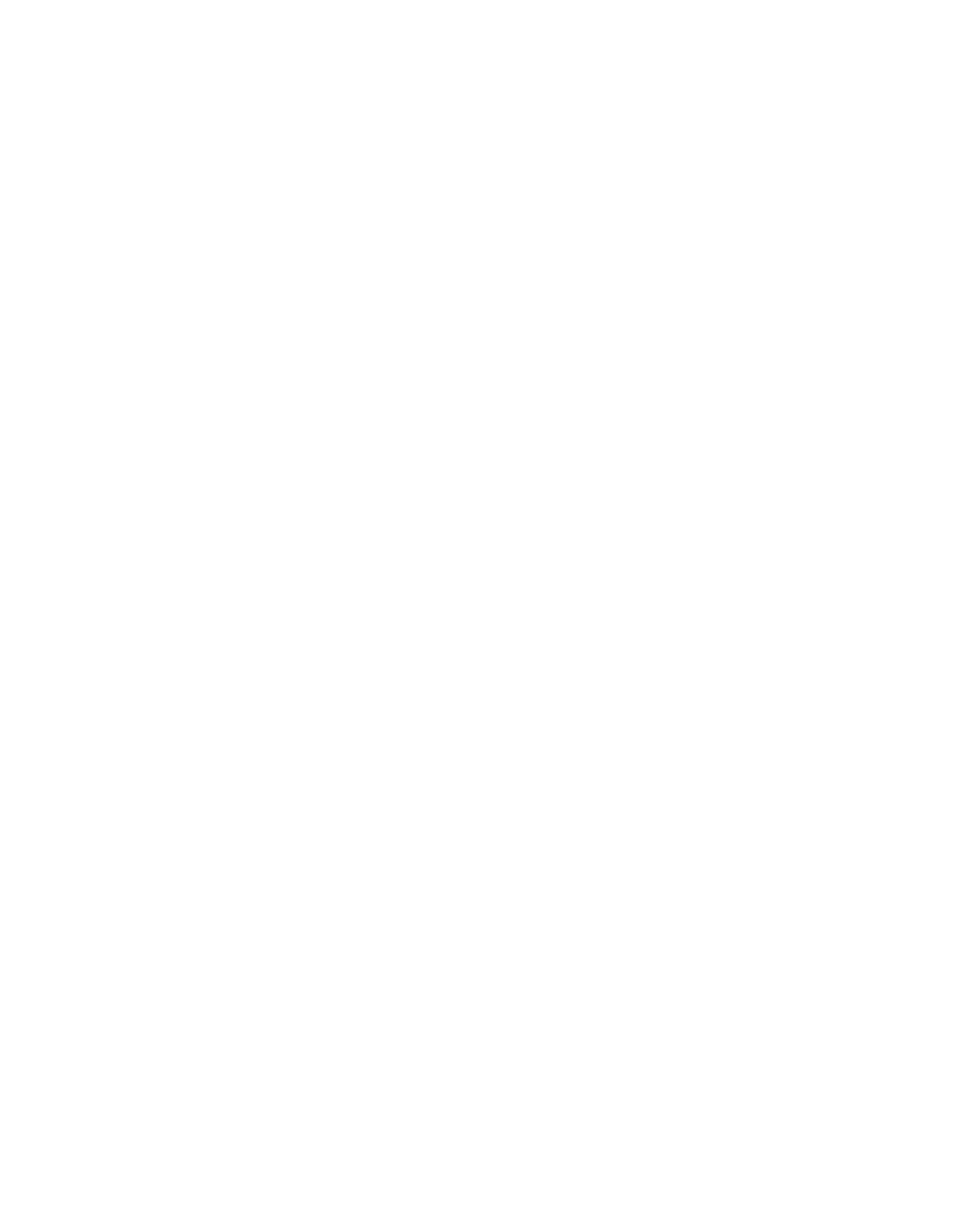# **Application Notes for CGATS.20 (PPML/VDX)**

### **1 Introduction**

These application notes discuss topics that aid implementers of PPML/VDX workflow tools and demonstrate the various design features of the PPML/VDX file format. Topics also include preflighting PPML/VDX instances. Annex A details the steps of converting a conforming PPML/VDX instance to a scheme more oriented towards a PPML type of consumer interface.

This document is intended to supplement CGATS.20-2002, *Graphic Technology – Variable printing data exchange using PPML and PDF (PPML/VDX)*. It is assumed that a reader of this application note is familiar with the PPML/VDX standard, as well as the PDF, PDF/X, PPML, and JDF data formats.

To anyone who acknowledges that these application notes are provided "AS IS", WITH NO EXPRESSED OR IMPLIED WARRANTY: permission to use, copy and distribute them for any purpose is hereby granted without fee, provided that the contents of these notes are not altered, including the NPES copyright notice tag. Neither NPES nor CGATS makes any claims or representations about the completeness of these application notes.

These application notes are subject to revision and enhancement. The most current version of this document can be found in the NPES standards workroom at <http://www.npes.org/standards/tools.html>.

Some earlier revisions may be maintained at the same site. Comments and suggestions should be sent to the CGATS secretariat at standards@npes.org.

### **1.1 References**

*Adobe Portable Document Format Reference Manual* -Version 1.3, Dated 11-March-1999, Adobe Systems Incorporated

ANSI CGATS.20-2002, *Graphic Technology – Variable printing data exchange using PPML and PDF (PPML/VDX)*, American National Standards Institute, available from NPES The Association for Suppliers of Printing, Publishing and Converting Technologies, http://www.npes.org/standards/workroom.html

*JDF Specification* – Release 1.1 Revision A, http://www.cip4.org/ – September 2002

*PPML Functional Specification* – Version 2.0, Dated 27-March-2002, Print On Demand Initiative (PODi)

#### **1.2 Symbols, notations, and abbreviated terms**

PDF operators, PDF keywords, the names of keys in PDF dictionaries, and other predefined names are written in a bold sans serif type font.

Operands of PDF operators or values of dictionary keys are written in an italic sans serif font.

Names of PPML and JDF elements are written in a bold sans serif font.

Attribute names of PPML and JDF elements are written in a bold italic sans serif font.

Values of attributes of PPML and JDF elements are written in an italic sans serif font.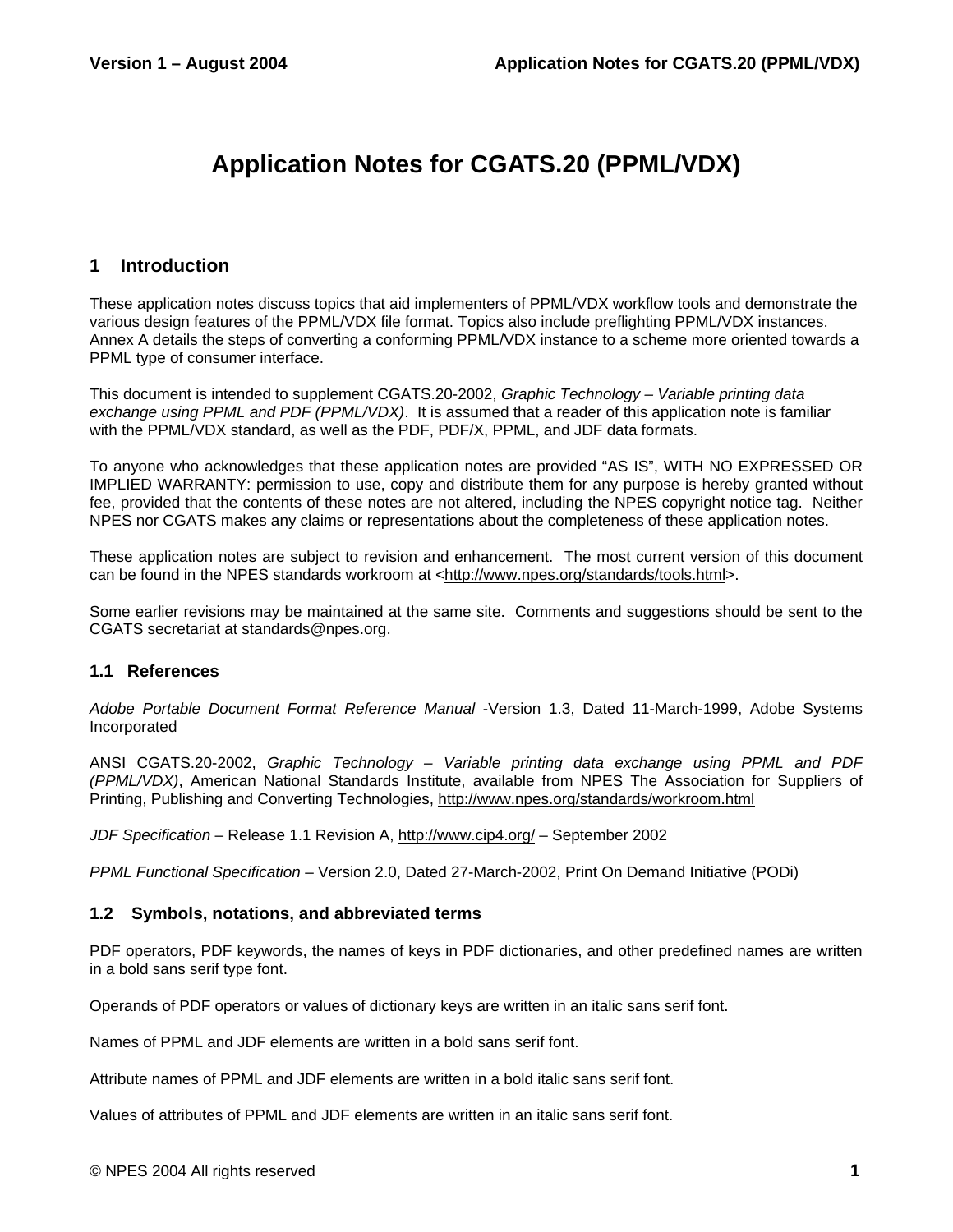The term *PDF specification* refers to the *Adobe Portable Document Format Reference Manual* (see 1.1).

The term *PPML specification* refers to the *PPML Functional Specification* (see 1.1).

The terms *PPML/VDX*, *CGATS.20*, or *PPML/VDX Standard* refers to ANSI CGATS.20-2002, *Graphic Technology – Variable printing data exchange using PPML and PDF (PPML/VDX)* (see 1.1).

The term *JDF specification* refers to the *JDF Specification* (see 1.1).

### **1.3 Why PPML/VDX?**

ANSI CGATS.20 (PPML/VDX) defines a variable-data printing (VDP) structured document file format.

Unlike the many VDP page description language (PDL) file formats available and in use today, PPML/VDX is designed to convey graphical page content as well as product intent (a description of the finished print products to be manufactured), in a way that is both production-device independent and indifferent to any target printproduction workflow. In color reproduction, production-device independence is achieved through use of intermediate reference printing conditions or reference color characterizations.

The PPML/VDX standard was developed to facilitate several different objectives:

- the effective creation of variable-data print jobs without requiring the authoring system to target the jobs to specific equipment;
- the ability to target variable-data print jobs to a variety of output devices and/or printing companies; and
- the integration of all required data to enable color management.

PPML/VDX uniquely satisfies the requirements of guaranteed portability, page independence and device independence, and thus provides a new opportunity in variable digital printing that decouples the complex activities of VDP job authoring from the methods of print production and fulfillment.

The PPML/VDX standard was developed to satisfy the requirements necessary to enable this decoupling in a robust way. It allows the VDP data originator to maintain control over the quality of the VDP content data and print-product definition throughout its distribution into, and within, print production environments. PPML/VDX provides the business and contractual footing for variable jobs that has been expected for traditional commercial print work.

PPML/VDX can be used for exchange of VDP page data between disparate authoring and production workflow environments without the need for supplemental technical communication. This is referred to as "blind exchange."

PPML/VDX can also be used as a working format within a single, loose or tightly integrated authoring and production workflow environment, much the way a significant amount of VDP is done today.

This flexibility allows implementation of advanced job-ticket-based VDP workflows, leading to new business models and practices beyond what can be achieved today within the confines of wholly integrated authoring and production workflows.

In current VDP practices, the content creator and print producer negotiate each aspect of each job and reach contractual agreements that specify use of certain output devices. In the emerging arena of commercial variable-digital printing, creators will expect the freedom to send jobs to any of a number of printers with the necessary fulfillment-verification mechanisms in place.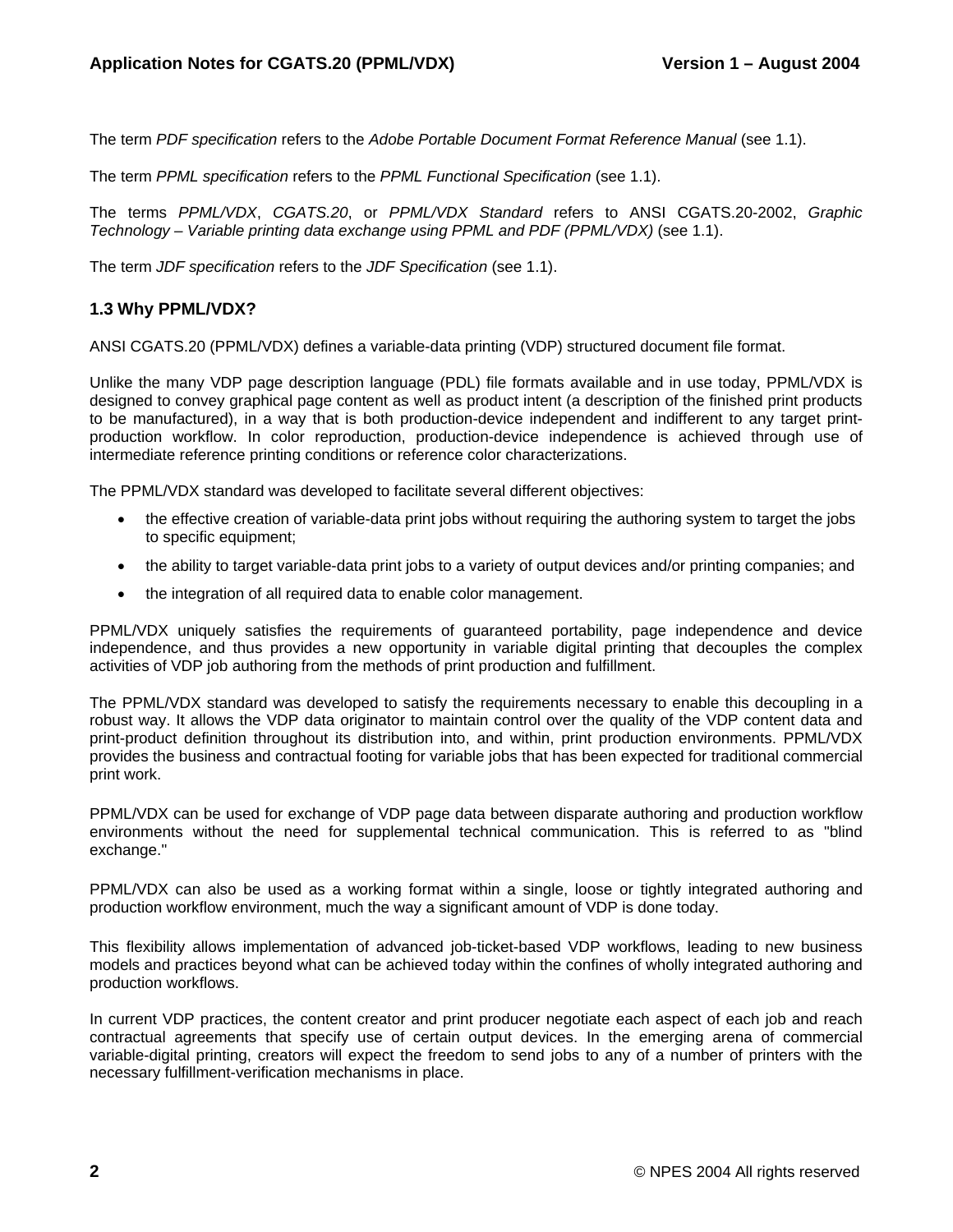Using PPML/VDX and the emerging JDF job-ticket standard, the content creator will be able to divide each job among several print producers, and still be assured that output from each will exactly match the color and quality of output from every other one.

### **1.4 How is this vision to be achieved?**

PPML/VDX and JDF standards put the power to create, control and express intent for each part of every job firmly into the hands of the content creator – the artist, ad agency, publisher or whomever.

The development of both PPML/VDX and JDF, together with ICC color management, enable creators to cross the divide between themselves and those who output their creations on paper, and generalize the creation step so that it can be reliably produced on any number of machines in any number of geographically separated plants.

Though PPML/VDX enables all these benefits for blind exchange of variable jobs, it is equally useful in all graphic arts variable-digital printing situations, even those performed entirely within a tightly integrated workflow in which job creation and production occur within the same environment. Divorcing device-control information from the original job content makes it easy to introduce new equipment into the workflow, or even upgrade from one printing press or manufacturer to another – both of which are far from easy today.

### **1.5 The state of the art today**

Most VDP systems require the VDP data authoring and composition system to immediately target the job's digital data to a very specific production workflow and printing device. In most cases, device control information, or metadata, is commingled directly within the page description language data as a monolithic stream that can only be consumed by a raster-image processor (RIP) sequentially from beginning to end.

Such formats also require the page composition system to specify page data as a fixed, streamed sequence of pre-imposed sheet surface layouts. From an historic perspective, monolithic streaming approaches were indeed warranted given the limitations of computing platforms in which memory was expensive, data-transmission bandwidth was limited, and page buffering was to be avoided due to excessive cost.

This is no longer an issue, as high performance computing platforms – with significantly more storage capacity and data transmission bandwidth – enable VDP tools to concentrate more on workflow enablement and content management.

The center of effort for VDP job creation and production can now shift from concern for press productivity and RIP optimization toward enabling and empowering the VDP page producer. The continuing improvement in color digital printing devices and the general availability of off-the-shelf, high-performance computing and data storage platforms brings a practical opportunity for efficient production of high-quality, full-color VDP output.

These increasing capacities lead to substantial demand for new sources of high-quality VDP jobs. Sources of VDP jobs will include creative design agencies, advertising agencies and corporate marketing departments, thus moving well beyond the earlier paradigm in which print providers themselves were effectively forced to become advertising and marketing agencies in order to increase VDP page volume on their digital presses.

### **1.6 How does PPML/VDX differ from PPML?**

PPML/VDX is based on a subset of PPML, as published by PODi, with the following additions:

- a manifest (the content-binding table) that specifies all the components needed to complete the job;
- use of JDF syntax to express the creator's intent within the PPML/VDX job specification;
- color-management through the use of PDF/X for content data.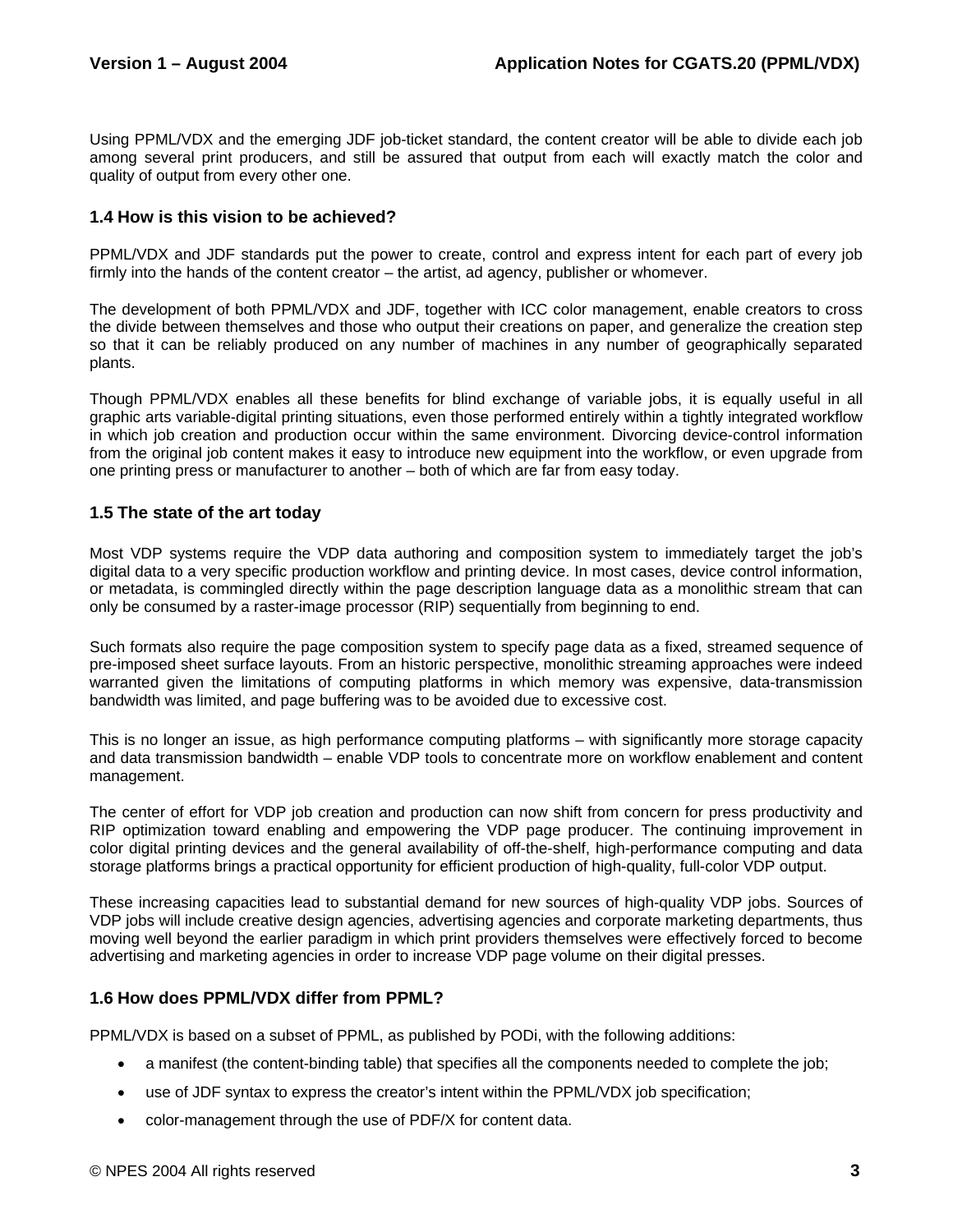The restrictions on PPML include:

- the removal of PPML elements that assume certain device characteristics;
- the required use of PDF/X for content (the "relaxed" conformance level does allow use of use of conventional PDF);
- disallowance of in-line content, including text or graphics.

These features and restrictions enable:

- page producers to work independently of the print provider, with no sacrifice of complexity or graphical richness;
- late-stage targeting at one or more printing devices from within the production workflow;
- a reader-order sequence of independent pages, with no implied print production ordering.

Print production information such as imposition layout, sheet marks, page distribution scheme, and printing device parameterization is internal to the print provider, and is usually specified in job-ticket data outside of the PPML/VDX data. In the context of the print-production process, the PPML/VDX page data is thought of as the content resource to the print job.

Alternatively, PPML/VDX can also be used in production workflows in which the VDP page composition system also generates production parameters encoded internally as a job ticket. In this more integrated approach, it becomes the responsibility of a workflow's intelligent composition system to provide some or all of the job ticket's process parameterization.

Despite these differences, a PPML/VDX job can be easily transformed into a form that can be consumed by any PPML-compliant device capable of processing PDF/X content references from **EXTERNAL\_DATA\_ARRAY**  elements.

### **1.7 Structure promotes efficiency**

In VDP applications, the structure of the VDP data format used must be such that it enables consuming applications and devices, such as workflow tools and digital printer raster image processors (RIP), to perform at or above the rated speed of the digital printer. In the past this has been accomplished through the use of proprietary PDLs optimized for use by a particular vendor's printer front-end hardware.

PPML/VDX also incorporates features for enabling RIP efficiency.

The ability to target a PPML/VDX job late in a production workflow places additional requirements on the structure of the PPML/VDX data. These requirements include the need to guarantee page independence and efficiency of access to each PPML page definition and its associated PDL content data.

This is necessary in order to guarantee page re-ordering efficiency in preparation for print production, since the order in which pages are utilized on a sequence of imposed sheets (printer spreads) is almost always different from the reader order in which the PPML/VDX data specifies them.

Other VDP PDLs, which combine layout information with actual content data, do not enforce page independence and usually cannot be efficiently parsed and manipulated as required by an imposition processor. For this reason, embedding graphical content data in the data stream using PPML's **INTERNAL\_DATA** element is prohibited by the PPML/VDX standard. For similar reasons, PDF was selected as the only format for graphical content data in PPML/VDX.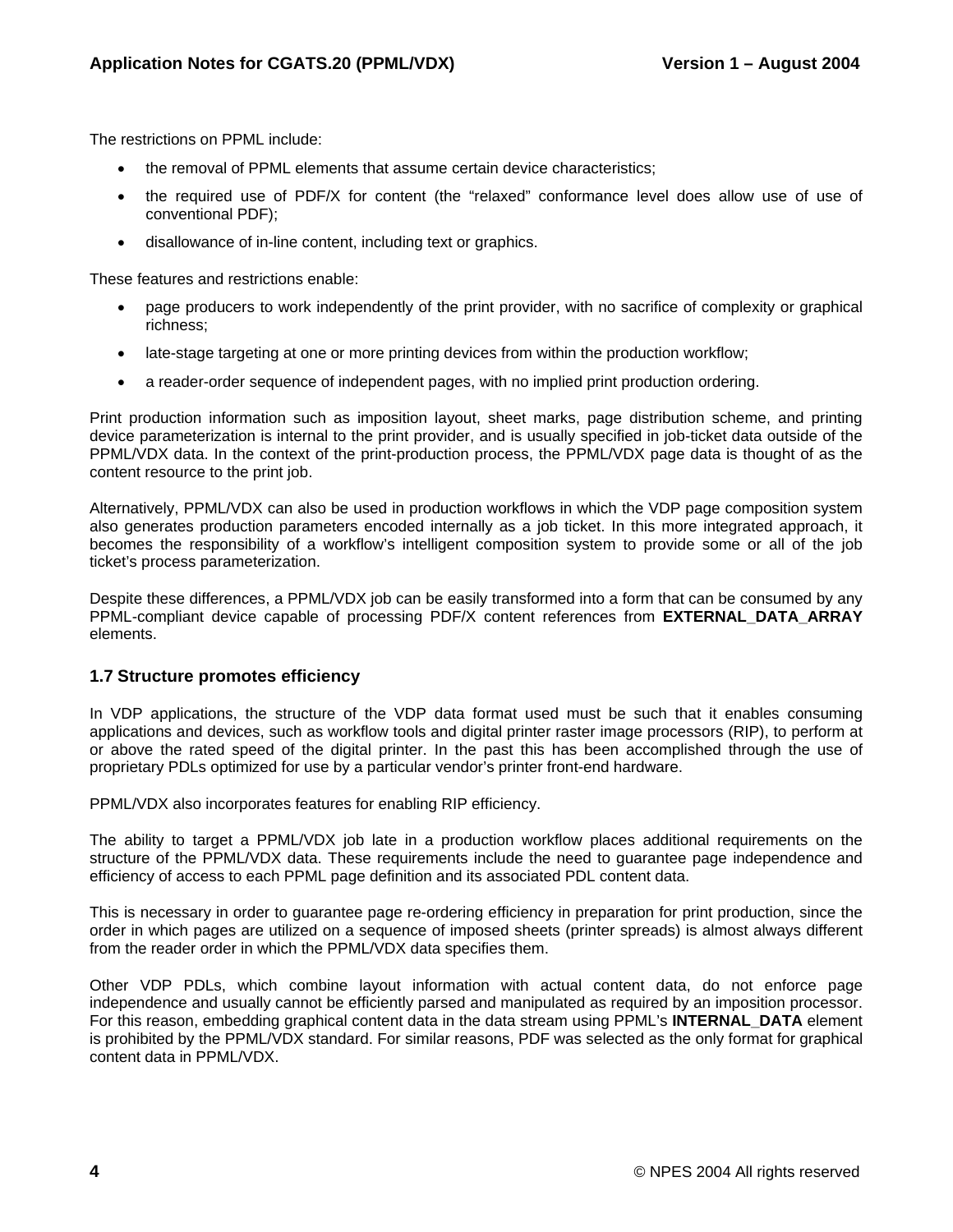Separation of the VDP authoring and print production processes in support of blind exchanges, as enabled by PPML/VDX, is empowered by the standard in the area of job-liability management. This includes the ability of the receiver of the exchanged data to reliably determine completeness of the exchanged job data.

Of course, PPML/VDX also satisfies all of the reliability requirements for use within more integrated, applicationspecific production workflows, including both high- and low-volume workflows involving any level of verification automation and design complexity.

### **1.8 Exchange and data reliability**

The essence of PPML/VDX is data reliability. Because PPML/VDX utilizes PDF data as its exclusive content-file format, the PPML/VDX interface for prepress tools and printing devices is consistent and well defined.

CGATS SC6 TF2 (the committee that developed CGATS.20) believes that a strict-conforming PPML/VDX job has a greater potential for cross-platform portability and operating-environment interoperability than any other open VDP file format available today. There is also greater potential for improved performance, workflow flexibility, and creative expression – graphical content complexity. The exclusive use of PDF data for pagecontent data has the important benefit of allowing workflow-tool vendors and users to leverage many existing PDF prepress tools, such as off-the-shelf PDF preflight tools.

During the course of job processing, there will likely be a number of tools or processes through which the job will progress, involving a number of senders and receivers. As an example, a client sends a job to a printing firm for production. In the print production workflow, the PPML/VDX instance remains intact as it proceeds through the various prepress, press, and post-press stages of a print-production workflow.

Interpretation of a PPML/VDX instance is stateless and has no dependence on any other instance. As instances proceed through a given production process, run-state independence ensures that execution of any particular instance by a process or printing device is not affected by the execution of any prior instances through that same process.

The state of a process is affected only by the current instance's job ticket. For this reason, the use of the Global value for the Scope attribute of the **OCCURRENCE** element in the PPML data is prohibited by the PPML/VDX standard.

Although one of the goals for the standard is to facilitate blind-exchange workflows, PPML/VDX also incorporates the ability to handle numerous other types of exchanges and workflows.

For example, in tightly coupled workflows and trusted exchanges, PPML/VDX-Content files may be reused among multiple PPML/VDX instances supplied by a client. In such a case, neither retransmission nor repeated revision checking of the pre-exchanged PPML/VDX-Content files is required, and the use of the MD5 checksums present in the **Binding** elements of the **ContentBindingTable** ensures such exchanges are reliable.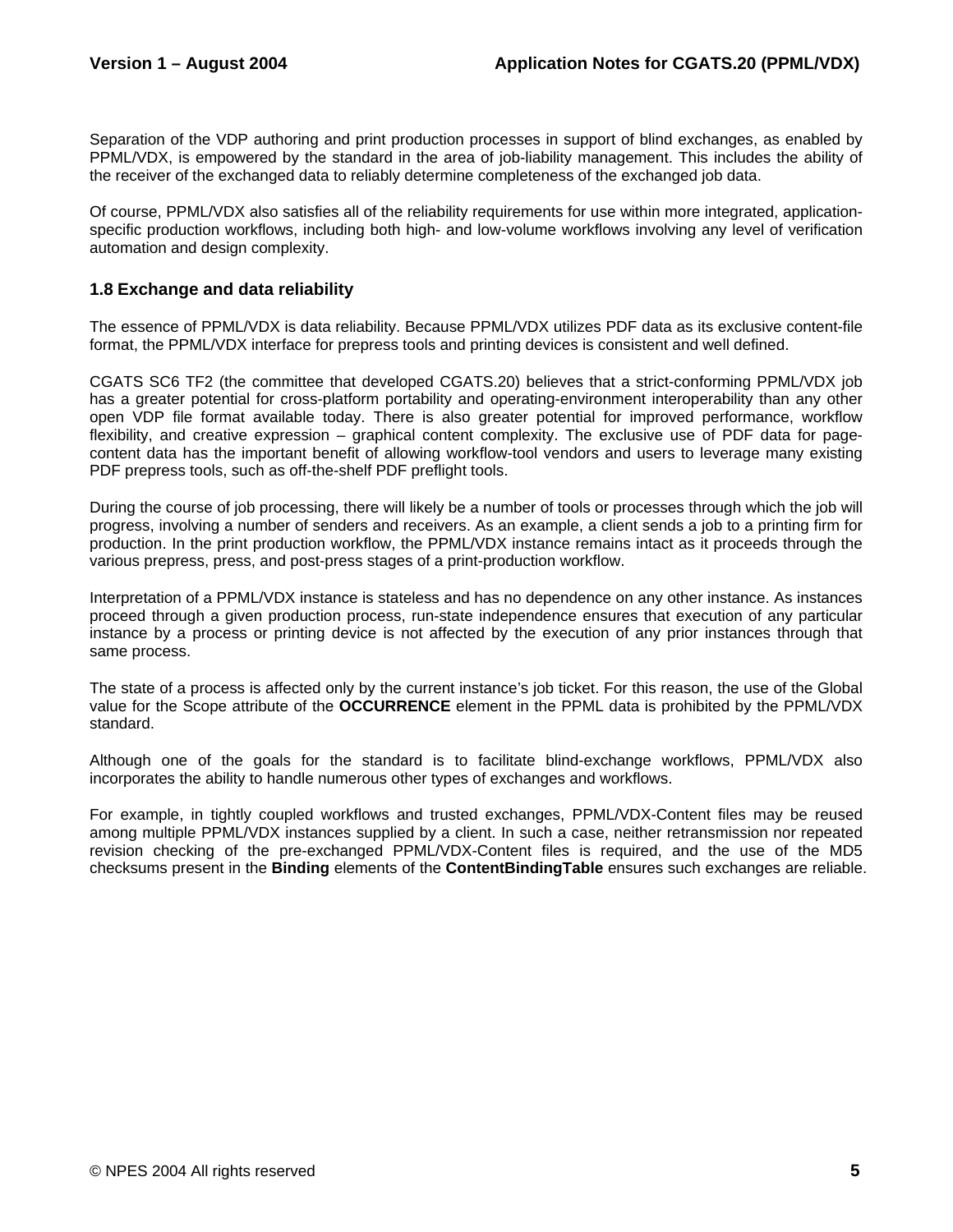### **2 VDP Jobs and Workflows Using PPML/VDX**

PPML/VDX is a page content format. The bulk of this application note is focused on PPML/VDX as a page content format. In this section, a JDF workflow context is used as the framework for describing PPML/VDX job processing.

As with traditional static print workflows, there is no single VDP workflow that can be defined to accommodate the production of all possible VDP applications. In fact, many different workflows and devices may be used in the production of a PPML/VDX job resulting in the manufacturing of the exact same VDP products. Figures  $1 - 4$ provide a graphical overview of possible PPML/VDX workflows.

### **2.1 Types of VDP workflow**

VDP workflows can be differentiated based on the level of integration between the authoring system and the production system:

- *Highly integrated workflows* where the VDP content data itself is generated within the same environment as the consuming production workflow, and the composition engine has a-priori knowledge of production processes and all devices. See Figures 1 and 2.
- *Non-integrated, open exchange workflows* where the VDP content data is late stage targeted at a printing device(s) and postpress workflow. In this step a manual or automated workflow planning and prepress phase is required. See Figures 3 and 4.
- *Semi-Integrated partial exchange* where the VDP content is created in a different environment from the consuming production workflow, yet the content creator takes advantage of resources already at the production site. Note that this workflow is architecturally the same as the non-integrated, open exchange workflow shown in Figures 3 and 4.

PPML/VDX is suitable as a VDP content format for all of these types of VDP workflows. It is important to note that in these workflows the functions of authoring, production planning and production management differ as a function of the workflow architecture. Differences are noted in the following figures.

### **2.2 VDP jobs**

A VDP job involves the production, on behalf of a given sender in a specific timeframe, of a set of print products where each product contains at least one unique component per recipient. As with any kind of print, a PPML/VDX job, in general, involves the steps of content authoring, digital asset transfer, production planning, and managing the activities of prepress, press, and post press phases.

For each individual recipient represented in the VDP job, a complete description is provided for each finished piece as well as the definition of the custom page content of each finished page surface of each piece.

Once a production contract is instantiated, a print production workflow is devised by a production planning system. The workflow plan usually involves the use of one or more RIPs and digital printers, as well as the finishing devices used in a production sequence. The activities of each device are considered production steps, or phases, in the execution of the VDP job. The term Job, however, is often used in the context of an individual device's participation in the workflow. In the context of this document, the term VDP job includes the definition and execution of all steps in the manufacturing process, and its definition includes all required data resources such as page content data.

A PPML/VDX job definition initially comprises the PPML/VDX instance data that includes the variable page content and optional JDF product intent data (stored within the **PPMLVDX/ProductIntent** element). Alternatively,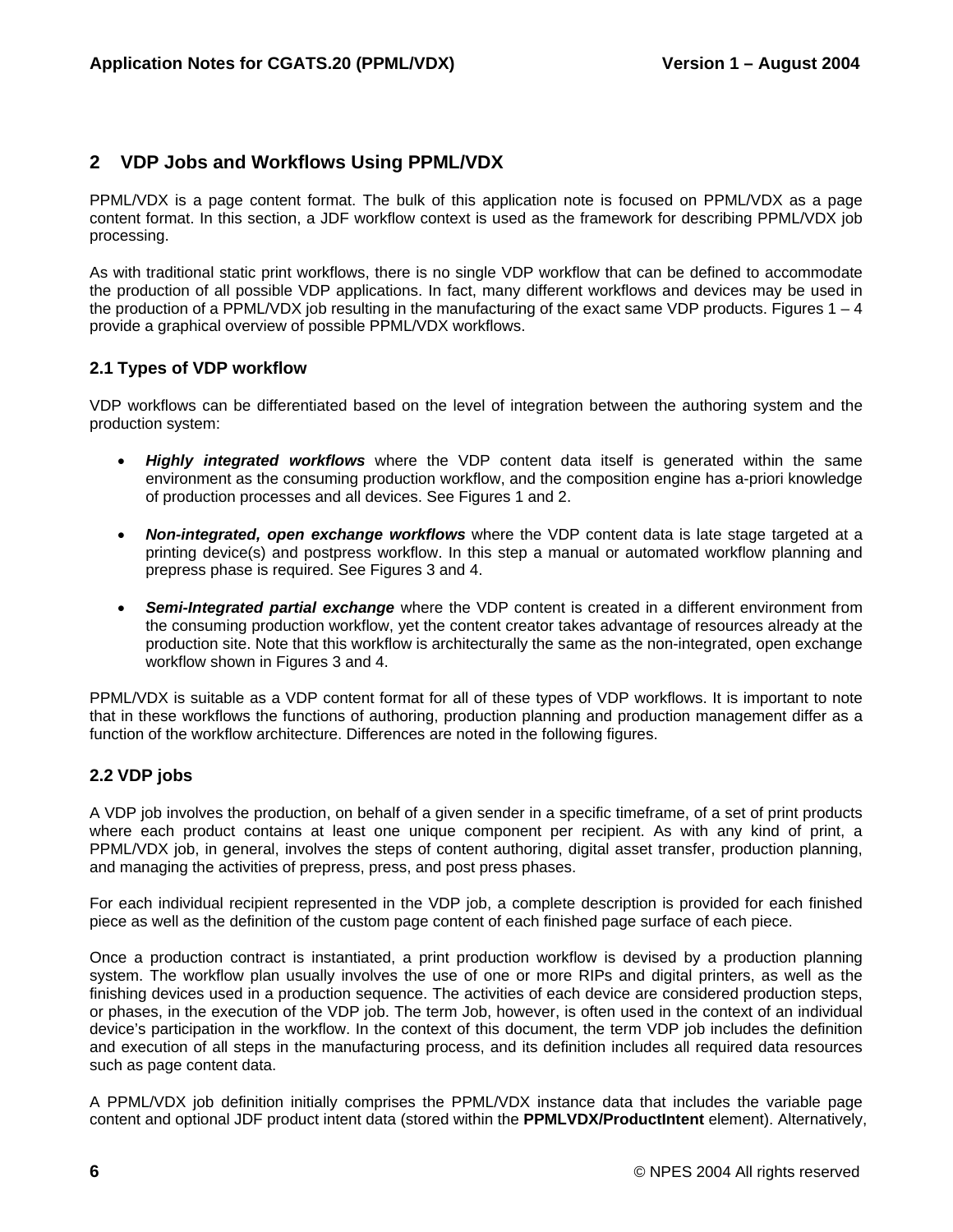a separate referential JDF product job ticket may accompany the PPML/VDX instance data where this JDF job ticket will contain a **RunList** resource that refers to the PPML/VDX-Layout file as the source of page data. Although different from the inferential (**TICKET\_REF**) use of JDF as specified in the PPML/VDX Standard, this is another way of specifying a JDF product intent job ticket in accordance with the JDF specification that is similar to how JDF is used to specify product intent for static jobs.

A production workflow that accomplishes the manufacture of the VDP products is then determined. In a JDF job ticket managed production workflow, a JDF process job ticket is created and one or more JDF process nodes that model the workflow and devices utilized in the production workflow are added, as shown in the Production Planning portions in the following figures. It is the resulting JDF job ticket that embodies the complete production definition of the job (the JDF process nodes are usually added to the JDF product intent job ticket in the case where a JDF product intent job ticket already exists).

The *CIP4 Digital Printing Working Group* has developed extensions to the Job Definition Format (JDF) Specification that permits referential linkage of JDF product intent and process job ticket data to structured document formats characterized as MultiSet (**RunList/LayoutElement/@***ElementType*=*MultiSet*) such as those based on PPML data, PODi is finalizing a specification known as Digital Print Ticket (DPT) version 2.0 based on this linkage method developed by the CIP4 Digital Printing Working Group.

One or more JDF process nodes that describe imposition layout, RIPping, and digital printing, must have at least one input **RunList** resource that refers to the PPML/VDX-Layout file as the source for page content data. This assumes the printing system is receiving reader pages rather than pre-flattened imposed sheet-surface descriptions. Although possible in a workflow, design phase flattening reader pages into sheet surface layouts in most cases is sub-optimal in a job ticketed workflow because sheet marks applied during design are opaque to the production management system and the job cannot be easily retargeted to an alternate production process.

See 7.2.1 for a description of page, panel, and sheet.

### **Legend for Figures 2 and 4:**

- Solid bold lines indicate transfer of PPML/VDX Layout file.
- Dashed bold lines show transfer of PPML/VDX content files.
- Dotted lines indicate directional references to PPML/VDX -Content files from within the PPML/VDX Layout file.
- Solid lines indicate access and use of related data.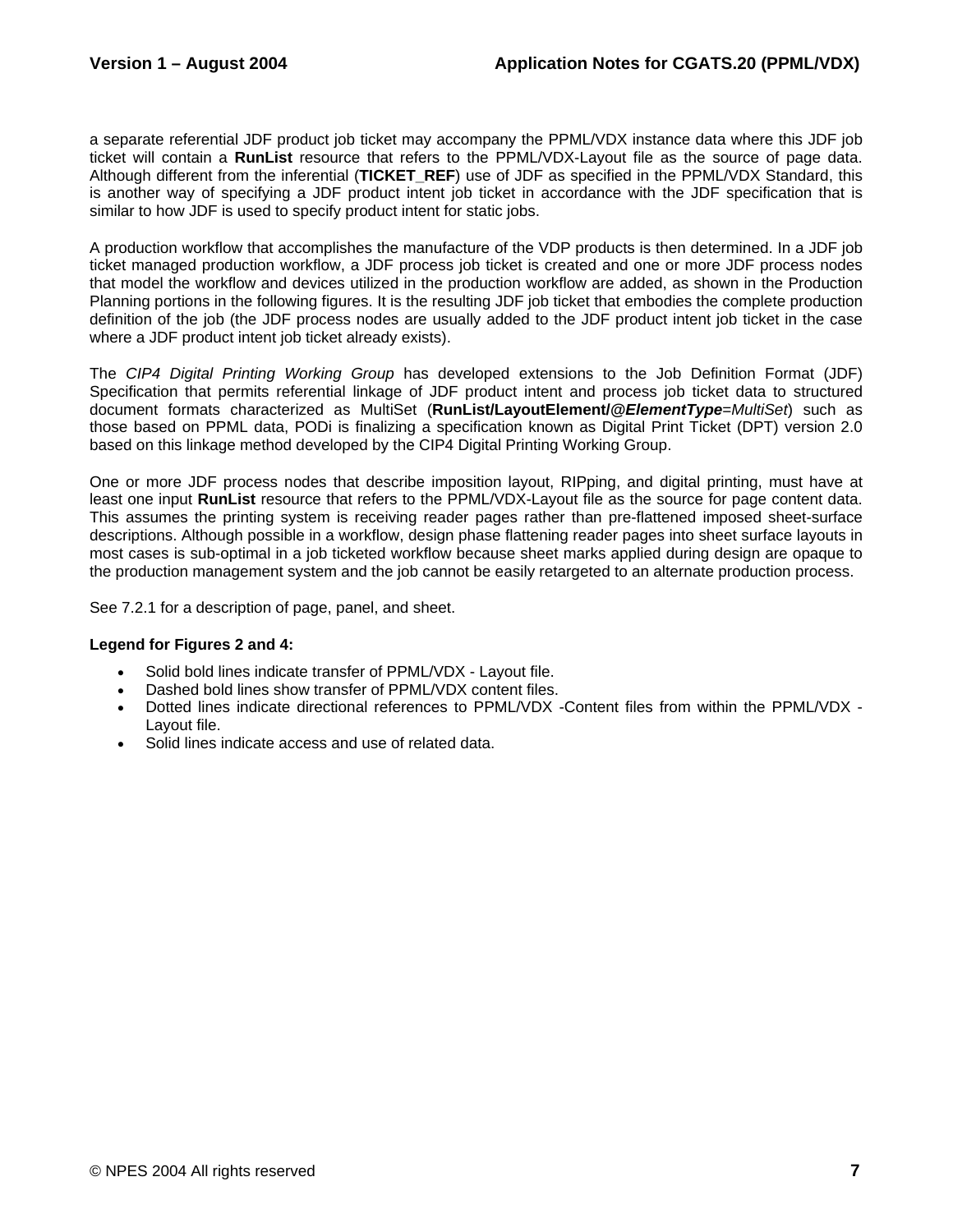### **2.3 Workflow**



**Figure 1 — Highly integrated workflow**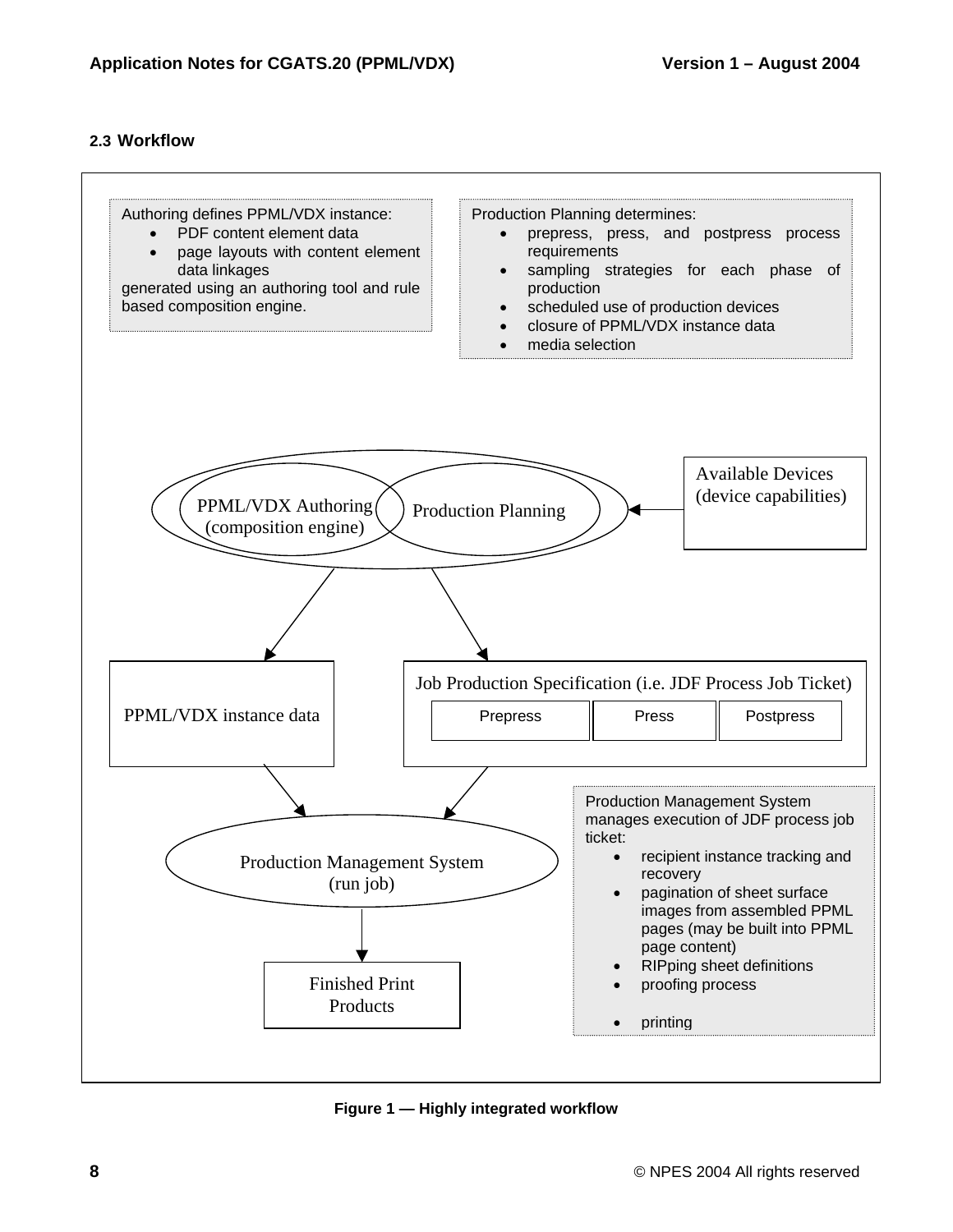

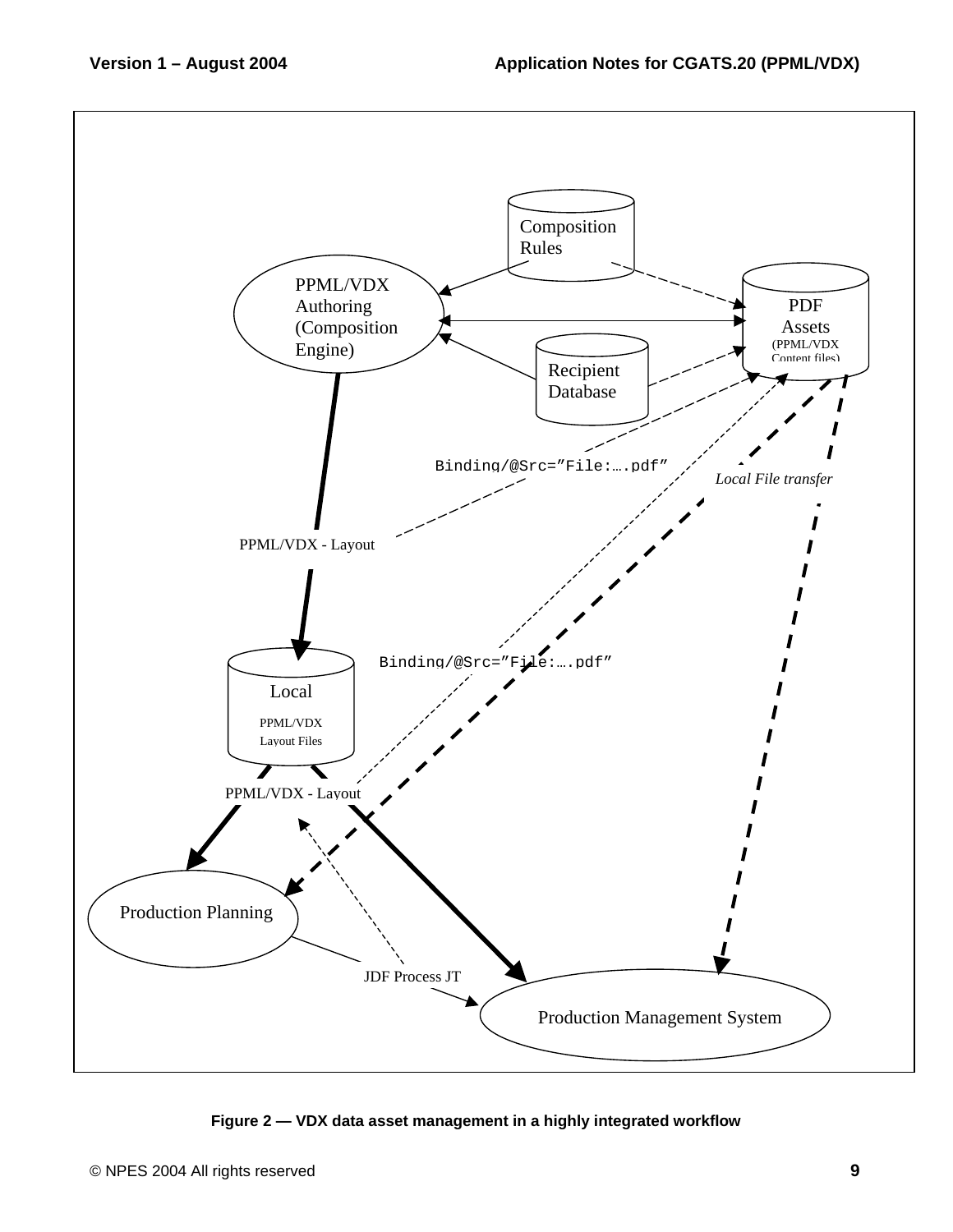

**Figure 3 — Non- and semi-integrated exchange workflow**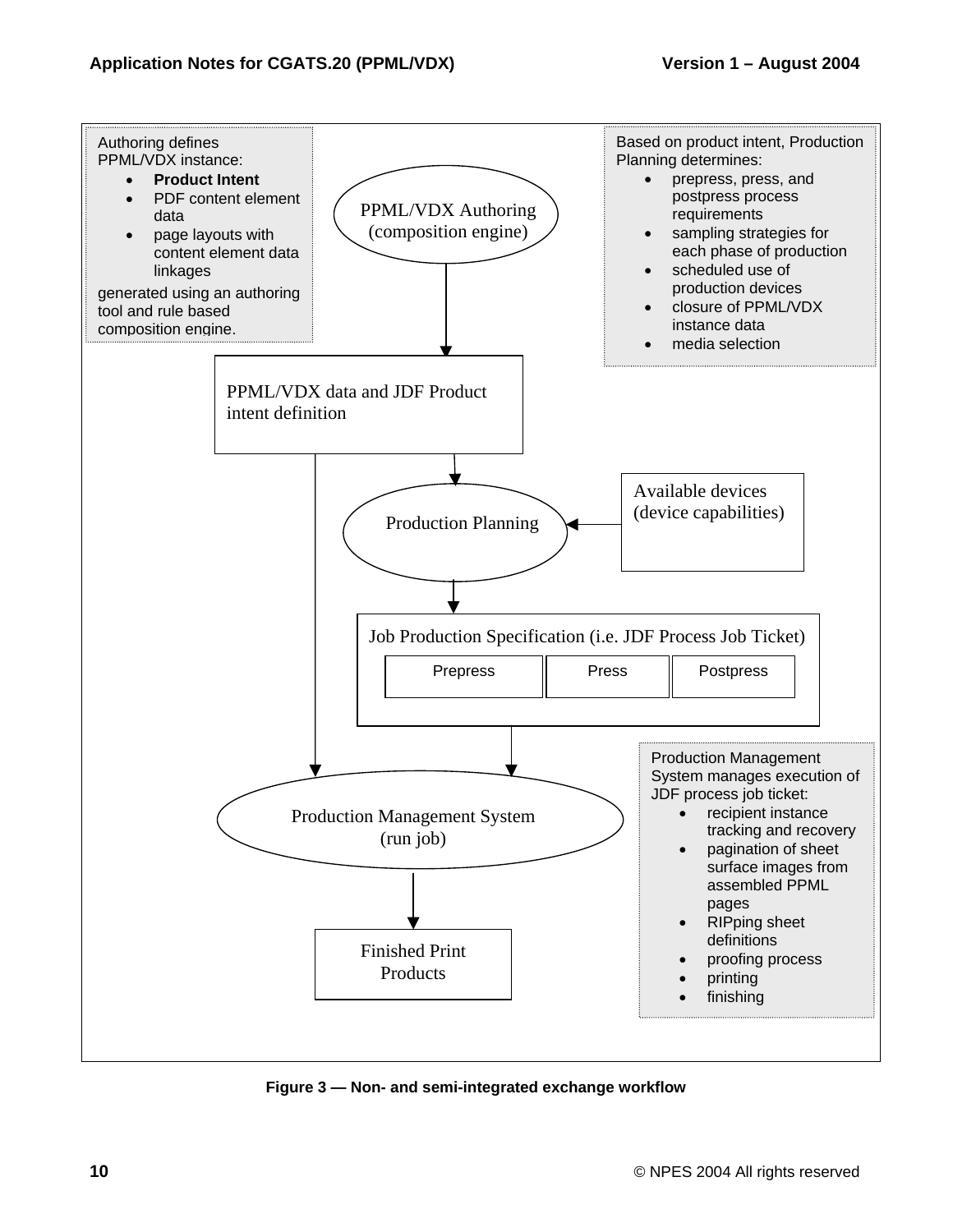

**Figure 4 — VDX data asset management in a non-integrated workflow**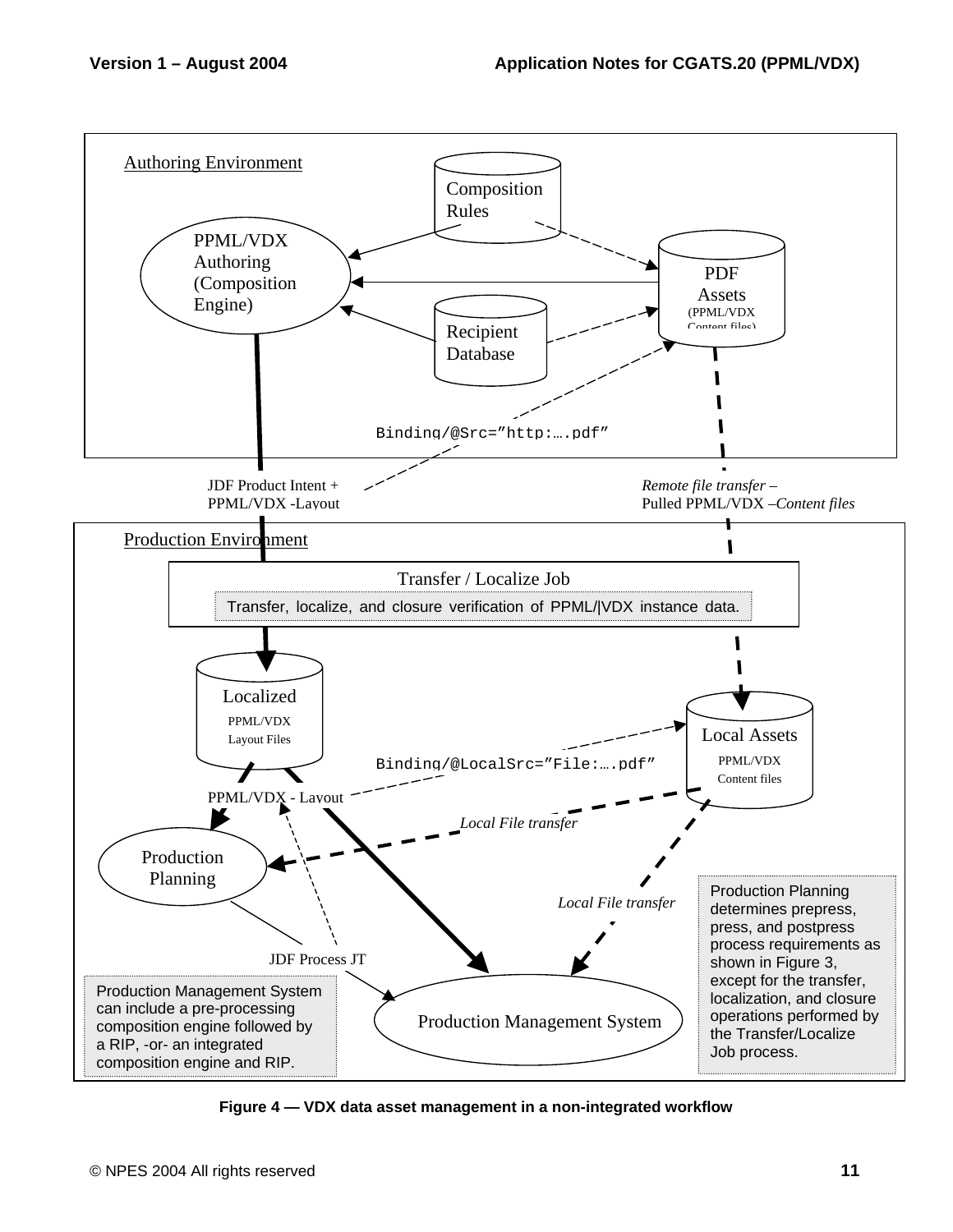Prepress involves all activities associated with mapping reader pages defined in the PPML/VDX instance to the surfaces of a sequence of printed sheets of varying media styles. As with static production workflows, an imposed sheet may contain various static sheet marks such as slug lines, and color control bars, as well as fold and trim marks. Sheets printed from VDP jobs often include dynamic sheet marks such as barcodes that identify printed sheets and their sequence relationship to a set of sheets that belong to a particular recipient. The specification of the imposed sheet layout, including the composition and placement of all static and dynamic sheet marks, is usually specific to the off-line and/or near-line postpress finishing device(s) utilized in the target production workflow.

Printing of the recipient instances occurs in the press phase of the workflow and results in one or more stacks of sheet sets where each set belongs to a particular recipient. The quantity of printed sheets comprising each set may vary from set to set depending upon the number of variable pages the PPML/VDX data specifies for each recipient. Digital printing systems that operate in job ticketed workflows must therefore have the capability of consuming reader ordered VDP content pages conveyed in a PPML/VDX instance and generating imposed printer order sheets from instructions provided in the job ticket (i.e. JDF job ticket).

In order for a postpress off-line or near-line finishing device to discriminate sheet-set breaks and perform the finishing operation on the set of sheets belonging to the same recipient, the finishing machine must often scan and interpret barcode marks present on the sheets loaded in its feeder. Conceptually, the barcode marks imaged on the sheets links to the information present in the structure of PPML/VDX data that signals the reader page groupings for a given recipient instance. Other dynamic barcode marks may also be present on the printed sheets that are used by finishing machines to signal insertion of pre-printed matter into a given sheet set prior to folding, binding, and/or envelope insertion.

In general, most all sheet marks imaged onto sheet surfaces, other than the page content data, are workflow device dependent. This means that determination of static and dynamic sheet marks can only be accomplished with *a priori* knowledge of the production workflow configuration and control requirements of the finishing machines utilized. It is for this reason that a prepress step (manual or automatic) is required for utilizing PPML/VDX data in a production workflow.

For finishing machines that are JDF-job-ticket controllable and near-line connected to a production management system (i.e. network connected but unattached paper path) for use in more automated workflows, it may be necessary for the production management system or the digital printing system itself to covey in the JDF job ticket a description of the sheet layout. In a JDF-controlled workflow, the JDF job ticket data is used to preset the finishing device's configuration to accept and properly process the input stack of printed sheets. For example, sheet-layout characterization data may be conveyed in the output **Component** resource of the JDF digital printing process node (refer to the JDF Specification for details).

The benefit of a VDP workflow utilizing PPML/VDX with JDF is that the authoring system is able to remain decoupled from the production processes. The author is not required to possess knowledge of the manufacturing processes employed in the production workflow (i.e. knowledge of sheet imposition layout details). As can be seen from the preceding discussion, this approach requires the receiving production environment to have a prepress system that allows for the definition of appropriate process controls based on received intent information. Then the resulting process controls can be embodied in a JDF process job ticket. Alternatively, the prepress system can re-write the PPML data of PPML/VDX instances with the imposition layout for the target processes included.

A common VDP workflow environment assumes a close linkage between VDP authoring and VDP production workflows. PPML/VDX can be applied in this workflow as well. The pages of a PPML/VDX file, for example, can define a print order sequence of imposed impressions. In this case, the reader pages generated by the composition engine are already distributed into printer spreads compatible with particular printing, binding, and finishing processes. PPML data of such a PPML/VDX instance would not contain **TICKET\_REF** elements used to indicate intent, because the intent and process requirements are already implicit in the job content. This usually implies the use of a manual means of conveying device control semantics.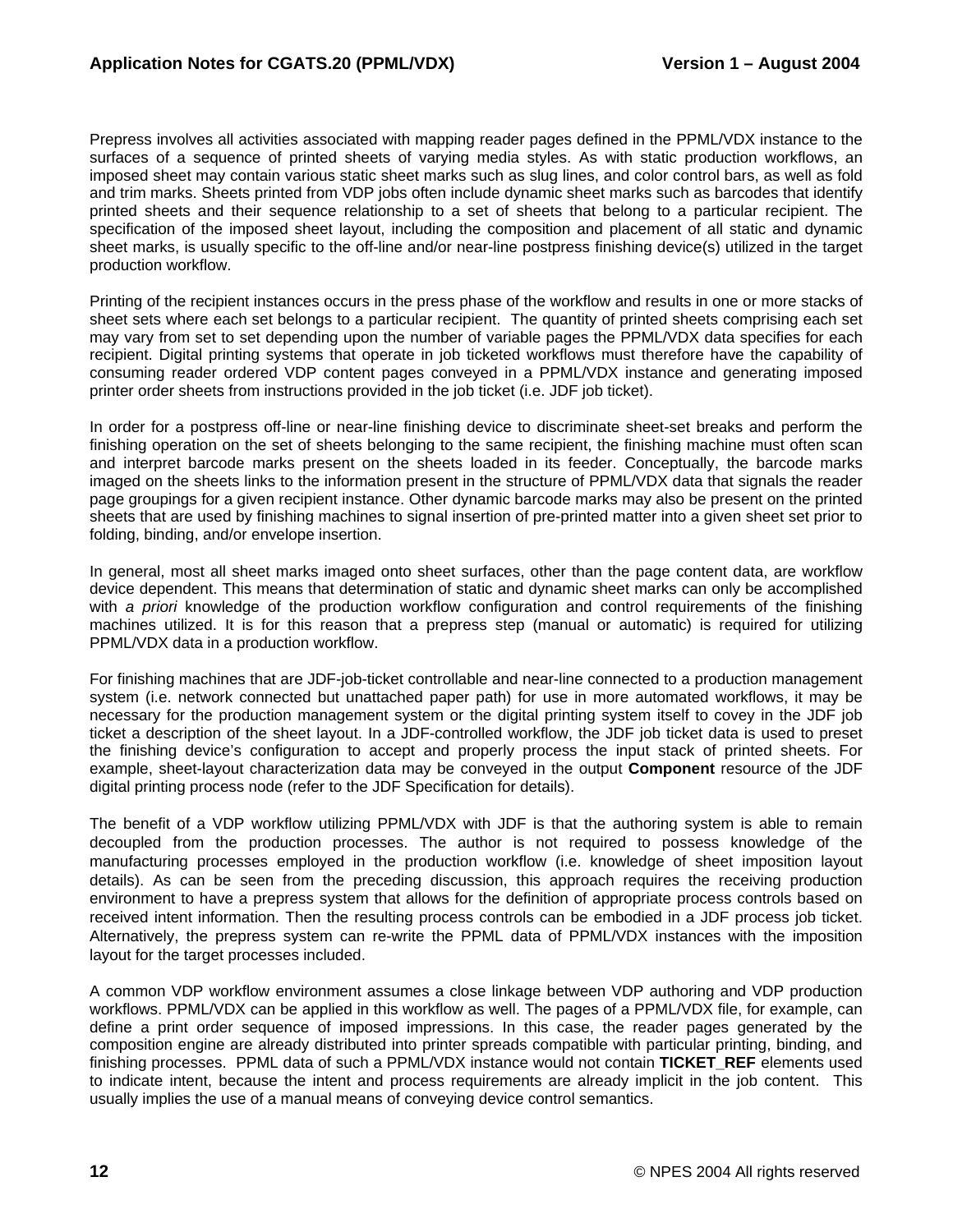Use of JDF is described in various areas of this document due to its rapid adoption by printing and finishing equipment manufacturers, and production workflow management system vendors, but PPML/VDX can function in numerous other workflow environments.

### **2.4 Workflow design objectives**

The choice of workflow used in the production of a PPML/VDX job (or VDP job in general) is influenced by many factors including:

- Reliability and liability management
- Scalability to accommodate one-off or recurring jobs (i.e. same workflow but with different PPML/VDX data) on a routine basis
- Workflow efficiency and cost balance for target print volume and job complexity (run length)
- Color fidelity and graphical complexity management
- Robust digital asset management

### **2.5 Reliability and liability management**

It is very often the case that regardless of VDP job classification, the expectation of the print customer is that exactly one print product is manufactured for each recipient – no more, no less. This requires that all printed components be tracked, commensurate with the business rules of the print contract.

In many cases the print client prefers to maintain absolute control of the page content and appearance of the job's variable page data. This data includes any digital assets in the form of PPML/VDX-Content files exchanged with the print provider as well as access to the database of intended recipients used in the creation of a PPML/VDX instance. Ideally, the database itself should not be exchanged to the print provider, and all necessary data should be included in the PPML/VDX instance's PDF/X files.

A reliable workflow begins with a complete exchange of all data comprising the PPML/VDX instance and the ability to rigorously verify that all required data components are present and under the control of the production system. These processes are known as *PPML/VDX data transfer* and *closure verification* (see section 4.3).

It is important to note that closure verification of a PPML/VDX instance may occur again at various points in the production workflow – even within the digital printing device itself. In many cases, printed component-level verification is performed within near-line or off-line finishing devices as well. This usually requires the use of barcodes printed outside the finished page content area of the printed sheets.

Once PPML/VDX data is exchanged and verified for closure, maintaining the integrity of the graphical data becomes the responsibility of the receiver, who must guarantee that the printed result exactly matches the expectation of the creator. For this to happen, the content data must conform to PPML/VDX-Strict. This level of conformance guarantees the receiver of the job that all data belonging to it is device independent and can be verified for closure.

*PPML/VDX-Strict* conformance requires all PDF data to conform to the PDF/X-1a or PDF/X-3 standards. This means that all color content data is prepared for a single characterized printing condition. Additionally, positive binding metadata is required where all **Binding** element references in the **ContentBindingTable** shall have both a **UniqueID** and **MD5\_Checksum** present, so that the receiver can reliably verify closure of the exchanged data set.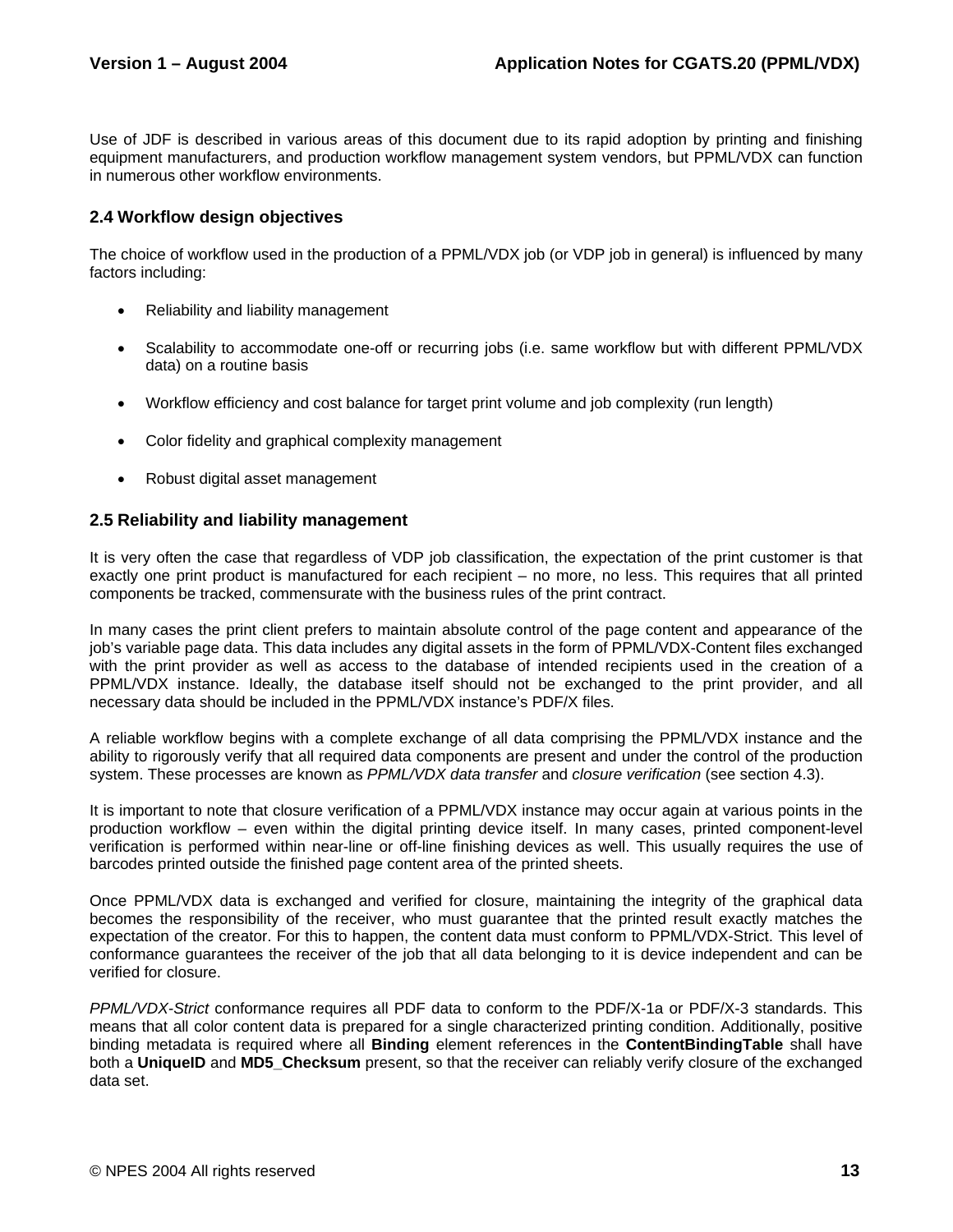Depending upon the established level of trust between the sender and receiver, it is selectively possible to relax the degree to which all data in a PPML/VDX instance must be fully defined and verifiable (e.g. use of unique IDs and checksums). The PPML/VDX-Relaxed conformance level is available for exactly this purpose. Relaxation will normally be done when sender and receiver have an on-going working relationship.

*PPML/VDX-Relaxed* conformance permits PDF data that does not conform to PDF/X-1a or PDF/X-3 to be included in a PPML/VDX instance. Use of the **UniqueID** and **MD5\_Checksum** attributes of **ContentBindingTable**/**Binding** elements are optional. Relaxing the requirements that **UniqueID** and **MD5\_Checksum** attributes be included enables workflows that permit late binding of PPML/VDX-Content data to a PPML/VDX instance. PPML/VDX-Content files can therefore be created and exchanged after the PPML/VDX-Layout file has already been exchanged and the absence of positive binding information will alert the closure verification process of special verification requirements. For example, examination of the **ContentBindingTable** and its sub-elements allows the receiver to determine the disposition of the data in terms of device independence and reliability of binding references. It is possible for a PPML/VDX-Relaxed instance to achieve a level of device independence and reliability equal to that of PPML/VDX-Strict conformance.

### **2.6 Recurring and one-off (on-demand) VDP workflows**

There are essentially two fundamental paradigms for VDP workflow systems:

- 1. Workflow systems that are somewhat dedicated to accomplish a very specific VDP print application. This is usually the case for most recurring VDP jobs.
- 2. Workflow systems that are very flexible and accommodate a wide variety of print jobs. In this case, the production workflow may be configured in a quick and efficient manner, on a demand basis. Such completely digital workflows are ideally job ticket controlled (i.e. JDF based).

Many VDP applications demand highly-integrated authoring and production workflows because they are high volume, and require a high degree of reliability. Many transactional printing systems fall into this category. Such specialized VDP authoring and production systems are carefully engineered to accomplish the manufacture of only a very specific print application. As highly controlled and integrated systems, often with dedicated equipment, they usually possess little flexibility for accommodating a mix of VDP job types at any one time. To achieve a sufficient economy of scale for such dedicated VDP workflows so as to overcome large engineering and dedicated equipment costs, these workflows are usually only used in the case of high volume, frequently recurring VDP jobs. In general, recurring jobs vary only in aspects of printed content where the specification for the finished print product is the same for each job.

On the other extreme are non-recurring, on-demand VDP jobs. In this paradigm, the print provider must be able to construct a suitable VDP production workflow on an as needed, per job basis. The print provider is able to accept many more smaller, possibly higher value, graphically rich VDP jobs and produce them without the need for a costly workflow re-engineering procedure each time a completely new VDP job is to be produced. Ideally, such an ad-hoc approach can be made scalable and page volume independent. Success in this paradigm places a great deal of onus on interoperability of VDP content formats, job control, and a unification of device interfaces - thus requiring standardization in many areas of the custom print authoring and manufacturing process.

Until recently, on-demand VDP workflows have been uncommon due to the lack of standardization of various production device interfaces – including VDP content formats. Constructing custom VDP workflows on the fly has been seen as nearly impossible. Enter PPML/VDX and JDF – two complementary technologies which together offer significant opportunity in the area of increased demand for VDP.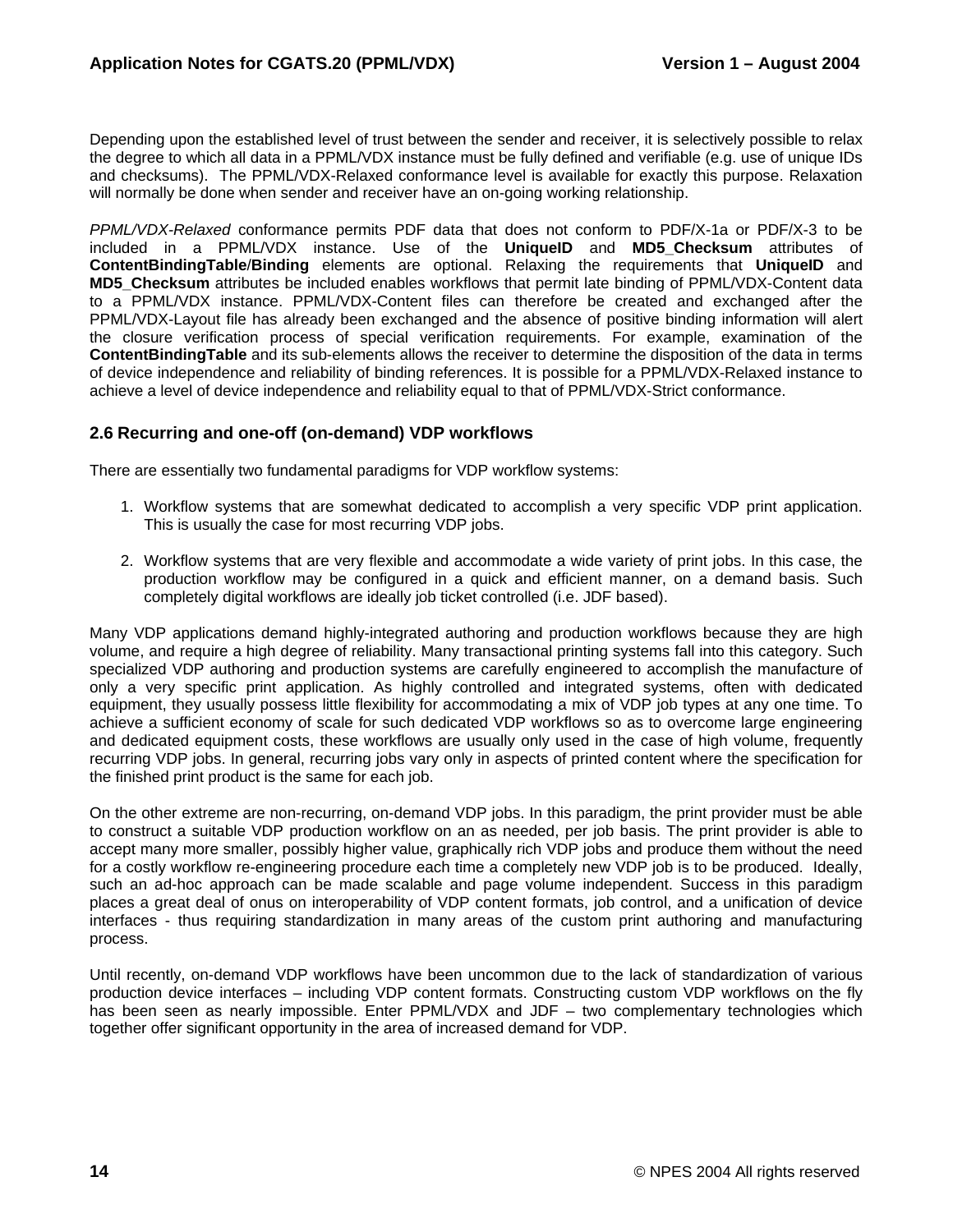### **2.7 Workflow efficiency and cost balance for target print volume and job complexity**

In many cases VDP jobs are considered long run – especially in cases where many thousands of recipients are targeted in a single distribution. Such jobs are characterized as high-volume. In general, the higher the volume of pages output from a job, the greater the need for production workflow automation. In many cases, highvolume transactional jobs are highly automated in order to reduce human interaction. Often, high-volume workflow automation requires auditing at various workflow stages in order to guarantee reliability. Imprinting of barcode encoded audit information is commonly used for tracking printed components and detecting spoilage.

In the case of low-volume or short-run VDP jobs, reliability is as important, however page volume may be low enough that complete automation throughout prepress, press, and postpress is not cost effective or necessary.

Large PPML/VDX jobs need not necessarily be produced in a single print run, and may even be produced in separate production workflows at different times and at different locations. For example, there are cases when it would be reasonable to segment the PPML/VDX instance into a discrete sequence of instances in order to accomplish time shifted production runs or to produce the job in multiple parallel runs (using multiple printers) in order to achieve sufficient output.

Workflow complexity increases when multiple job components are combined at various stages. For example, offset printed shells may be used as the print medium for a VDP print run. Static and multiple VDP printed materials may be assembled at finishing. Complex jobs may involve selective insertion of components from other workflow steps to be included within the envelope that packages a recipient's job instance.

PPML/VDX is intended as a VDP content carrier for any of these scenarios while JDF job ticket manages the workflow.

#### *PPML/VDX instance as part of a larger JDF job context:*

A JDF process job ticket may contain one or more digital printing process nodes that refer to PPML/VDX Layout file(s) as page content resources.

An example of the steps involved may include:

- 1. The PPML/VDX authoring phase generates a PPML/VDX instance with JDF product intent description.
- 2. The PPML/VDX instance is exchanged into a production environment.
- 3. In the Production Planning phase of a JDF enabled production workflow system, the PPML/VDX data is analyzed and a production workflow is defined.
- 4. The workflow process steps are specified by adding JDF process nodes to the JDF product intent job ticket. This completes the JDF job ticket contains one or more JDF digital printing process nodes, each of which contains a **RunList** resource that references one or more PPML/VDX-Layout files.

This JDF process job ticket now represents the VDP job product intent definition and the JDF processing instructions for manufacturing the job. Such use of PPML/VDX with a referential JDF process job ticket requires a particular structuring of the PPML data as specified in section 7.0. This JDF approach is consistent with the use of JDF as defined by the JDF Specification where the digital printing device executing a JDF process node ignores any **TICKET** REF elements present in the PPML data.

### **2.8 Color fidelity and graphical complexity management**

PPML/VDX provides mechanisms for the integration of all required data to permit effective process control and color management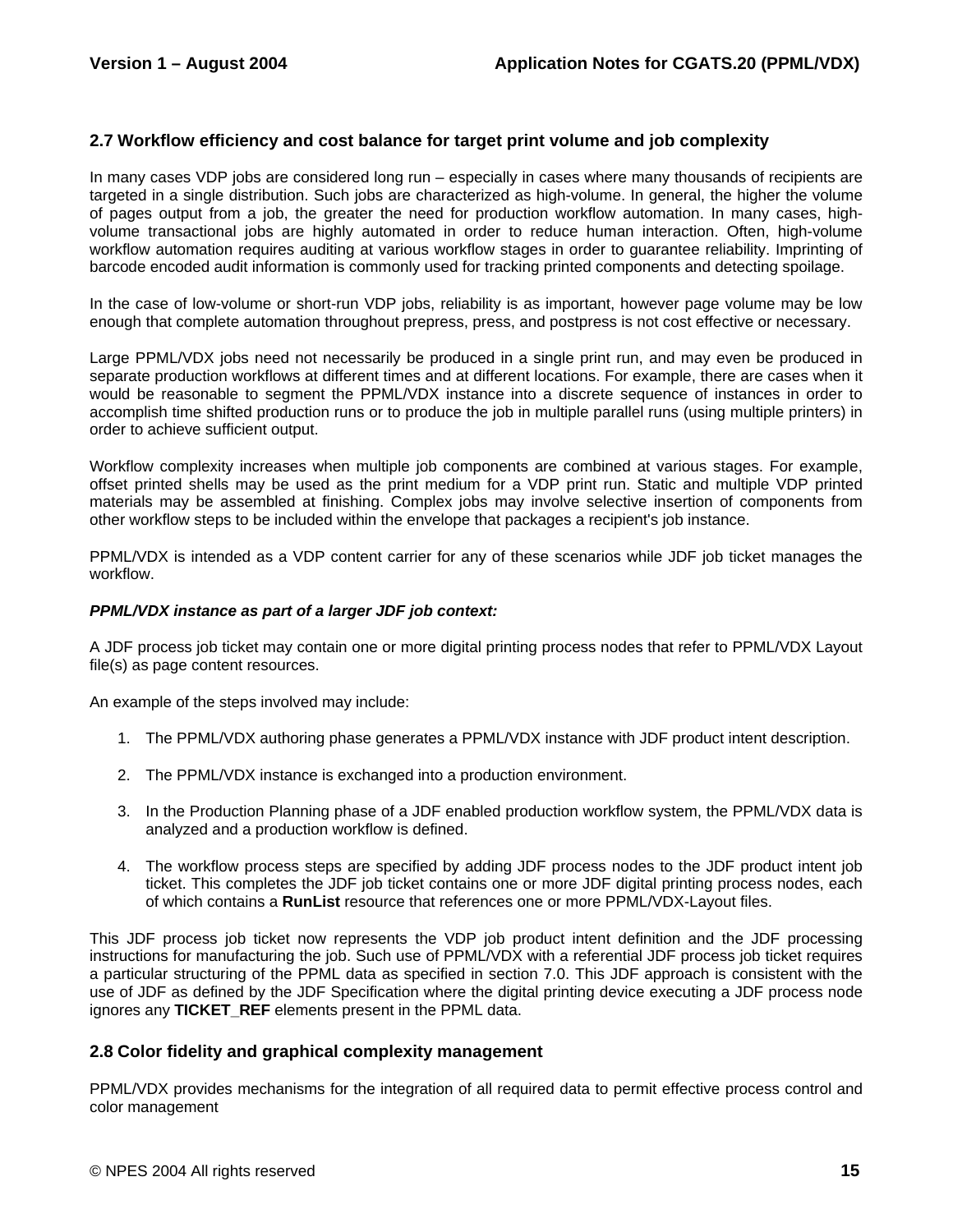Unambiguously defined color is a critical aspect of PPML/VDX flexibility. Key mechanisms are available within strictly conforming PPML/VDX, when the Binding element IntendedColor attribute is set True, to provide these capabilities with respect to color:

- Strictly conforming VDX restricts content data to either PDF/X-1a or PDF/X-3.
- PDF/X-1a and PDF/X-3 files contain ICC color management metadata

Care is required in achieving correctly created PDF/X-1a and PDF/X-3. Hence, "provides the mechanisms" should not be read as "PPML/VDX does it for you."

PDF/X-1a files, by definition, have been color-rendered to a particular and well-defined printing condition, and contain only CMYK and spot-color data. PDF/X-3 files, by definition, can contain three-component (e.g. RGB), CMYK and spot-color data.

In both cases, all color PDF/X objects must be associated with a colorimetric source-color definition. These data must also be targeted to a defined printing condition using included ICC color profiles, or pointers to characterization data. Where multiple PDF/X content files are used, it is important to ensure that they all target the same defined printing condition.

In addition to the reference printing conditions currently available on the ICC website, a suite of reference color characterization data sets is being developed by CGATS SC6 TF2 specifically for digital printing machines. These include large, intermediate, and small color gamut characterizations. The large gamut case corresponds to the characterization for high gloss image characteristics; the intermediate gamut case corresponds to the low gloss image characterization, and the small gamut case corresponds to ANSI CGATS TR 001. The two Technical Reports under development are:

- CGATS TR 007 *Graphic technology Reference color characterization data for non-impact digital printing – Grade 1 substrate (white point) and typically high gloss image characteristics*
- CGATS TR 008 G*raphic technology Reference color characterization data for non-impact digital printing – Grade 1 substrate (white point) and typically low gloss (satin) image characteristics*

For any job, portability of color among digital printing machines is enabled via color re-targeting from the original PDF/X output intent printing conditions.

A final point is necessary regarding effective color-management systems. Because PDF/X requires the use of ICC-based color metadata, ICC color management mechanisms can be used for proofing and re-targeting.

This is a key distinction for strict PPML/VDX in comparison with other VDP formats. Postscript files and untagged color files do not contain metadata to enable color-accurate proofing or re-targeting, which is a key aspect of PPML/VDX portability.

However, it should be noted that "providing the mechanisms" is not sufficient to obtain controlled color. End-toend color-managed workflow processes are required to reap the available process-control benefit.

### **2.9 Robust digital asset management**

Robust management of the digital assets comprising a PPML/VDX instance requires careful versioning control and management of all URL references. For example, when a content element of a PPML/VDX instance is changed for a particular use, other uses of that content element that are affected by the change must be controlled in an explicit manner.

PPML/VDX works well in a content managed environment where a PPML/VDX instance can be created and guaranteed complete throughout prepress processing using the attributes of the **ContentBindingTable/Binding** elements. All components identified by the **ContentBindingTable/Binding**/@*Src* attributes can be gathered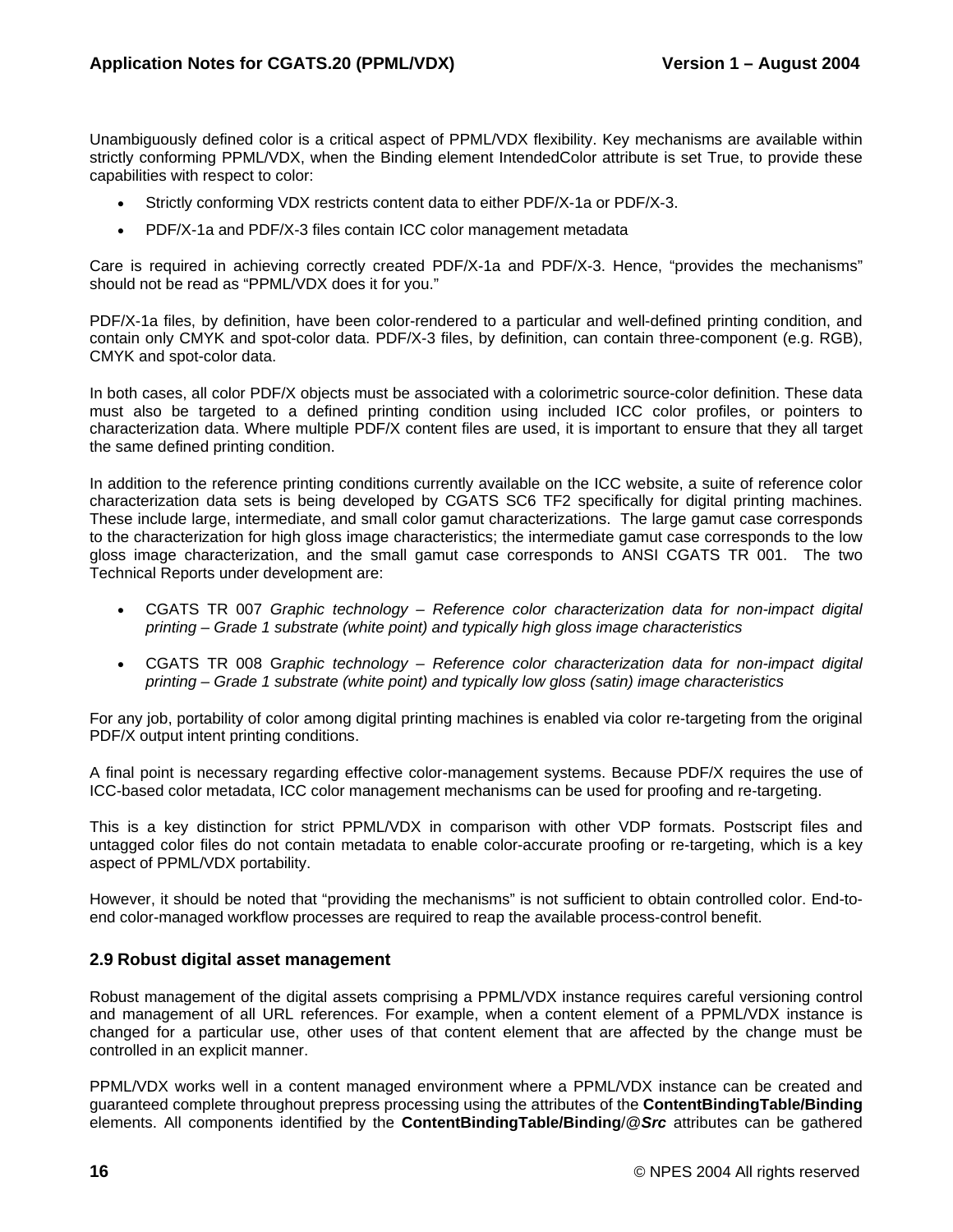into the local environment and verified as the exact version using the various verification attributes of each **ContentBindingTable/Binding** element.

When PPML/VDX Content files are gathered into a local repository and processed for closure, the **ContentBindingTable** element should be updated such that the *LocalSrc* attribute of each **ContentBindingTable/Binding** element references the local copy of the PPML/VDX-Content file. The *Src* attribute should always be left as a reference to the original copy of the PPML/VDX-Content file. The **ContentBindingTable/Binding**/@*MD5\_Checksum* and the **ContentBindingTable/Binding**/@*UniqueID* (required in strict) attributes are available to verify closure when the job content data is transferred.

As a function of workflow design, and knowledge of the expected volatility of referenced digital assets, latestage content closure process, may re-verify all **ContentBindingTable/Binding**/@*MD5\_Checksum* attributes at any point.

In addition to closure verification, robust management of PPML/VDX digital assets requires persistence of the verified PPML/VDX-Content files from the time that production is started to the time that the job is completely finished and shipped. If any mid-production failure recovery is required, the job content can be ensured by workflow processes to be available and consistent. Business factors may dictate that digital assets of PPML/VDX instances persist indefinitely.

Use of particular content in a particular PPML/VDX instance can also be transitory, and can be managed for robustness using careful coordination between the PPML/VDX data creator and the print provider. For example, in certain VDP workflows a PPML/VDX-Layout file can be created and exchanged prior to the completion of all dependent PPML/VDX-Content files. Such a PPML/VDX-Layout file can be received at a print provider before all of the content located through the **ContentBindingTable** exists. In this case proper *MD5\_Checksum* attributes of **ContentBindingTable/Binding** elements cannot be specified but may be present and have a dummy checksum values used as placeholders.

When a PPML/VDX instance's **ContentBindingTable/Binding**/@*Src* URI reference cannot be resolved, or can be resolved but has an invalid **ContentBindingTable/Binding**/@*MD5\_Checksum* attribute value, that job cannot be verified for closure. In this situation, an oversight scheduling process, such as a JDF MIS or prepress management system, must manage the delayed closure verification processing for such a late binding job. Separate notification of content availability (out of band to the exchange of the PPML VDX data) or delivery of the late content to a specified **ContentBindingTable/Binding**/@*LocalSrc* location (local disk, file server, ftp server, etc.) can trigger the final verification process to determine closure. When closure verification is triggered, the immediate failure of the dummy checksum can trigger retrieval of the external **ContentBindingTable/Binding**/@*Src* content and a correct *MD5\_Checksum* attribute value. Alternatively, the separately delivered content itself can include an MD5 checksum value that can be used to update the **CBT/Binding/@***MD5\_Checksum* element. Acceptance of the referenced PPML/VDX-Content file as correct therefore depends on business rules.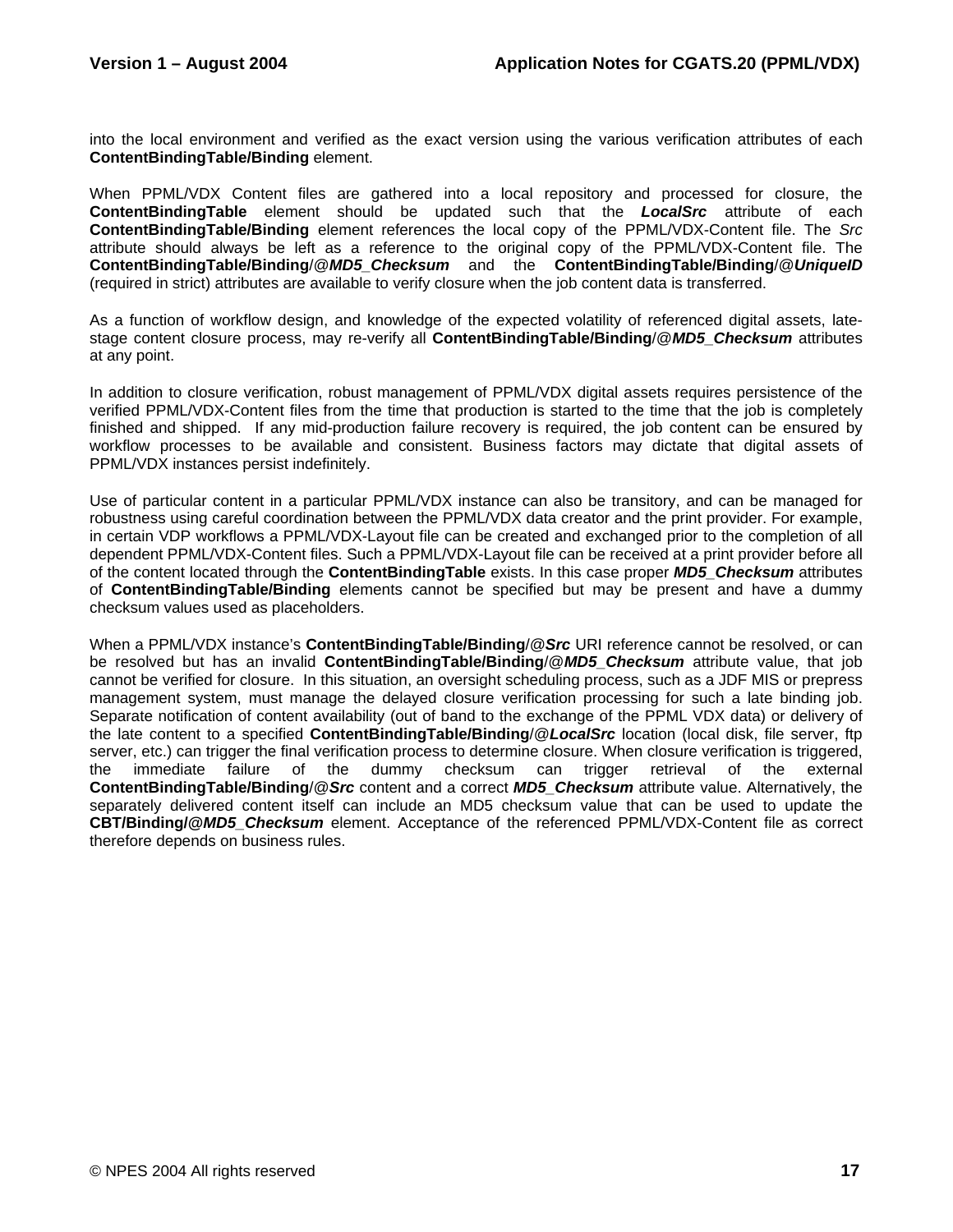### **3 Structure of a PPML/VDX Instance**

A PPML/VDX instance can be a single file, or multiple files. Which scheme of a PPML/VDX instance to use depends entirely upon workflow and requirements of the data exchange.

### **3.1 Single file PPML/VDX instance**

A single file PPML/VDX instance is comprised of a single PDF file known as the PPML/VDX-Layout file. According to the PPML/VDX standard, this file should have a .*vdx* file name extension.

This special PDF file must contain a PDF stream object that contains the XML **PPMLVDX** element and is referenced from an entry in the file's **catalog** dictionary.

At the very least, this **PPMLVDX** element must contain a **ContentBindingTable** sub-element followed by a **Layout** sub-element. It may also contain an optional **ProductIntent** element, which if present, must contain a **JDF** sub-element or a **JDFRef** sub-element that is a reference to an XML file that contains a **JDF** element. This **JDF** element must be a conforming JDF product intent node as defined by the JDF specification and further restricted by the PPML/VDX standard.

The **ContentBindingTable** must contain a **Self** sub-element that has an *Src* attribute with a URI value that matches the value of the *Src* attribute of all **EXTERNAL\_DATA\_ARRAY** elements present in the PPML data.

### **3.2 Multiple file PPML/VDX instance**

There are several schemes of multiple file PPML/VDX instances. In general, most multi-file PPML/VDX instances are comprised entirely of PDF files: exactly one PPML/VDX-Layout file, and one or more PPML/VDX-Content (PDF) files.

The minimum requirements for the PPML/VDX-Layout file of a multi-file PPML/VDX instance are the same as for a single file PPML/VDX instance (see the description under the previous heading).

The difference in this case lies in the definition of the **ContentBindingTable** where it must contain a single **Binding** sub-element for each PPML/VDX-Content file included in the PPML/VDX instance. In general, the **ContentBindingTable** is a manifest that exactly identifies the entire set of PPML/VDX-Content files that are members of the PPML/VDX instance's file set.

For each member PPML/VDX-Content file, a separate **Binding** element entry referencing it must be present in the **ContentBindingTable**.

The **ContentBindingTable** in this case is not necessarily required to contain a **Self** sub-element. This is the case where none of the PDF pages of the PPML/VDX-Layout file are used as compound elements referenced from the PPML data.

### **3.3 Use of the ContentBindingTable**

The **ContentBindingTable** is most useful with respect to multi-file PPML/VDX instances and has several functional uses including:

1. Provides a complete manifest of dependent PPML/VDX-Content files. For each PPML/VDX-Content file included in the PPML/VDX instance, a separate **Binding** sub-element must be present. Each **Binding** sub-element must have an *Src* attribute present that is a URI that identifies a PPML/VDX-Content file. This URI must be resolvable by a reader in the receiving environment. For each unique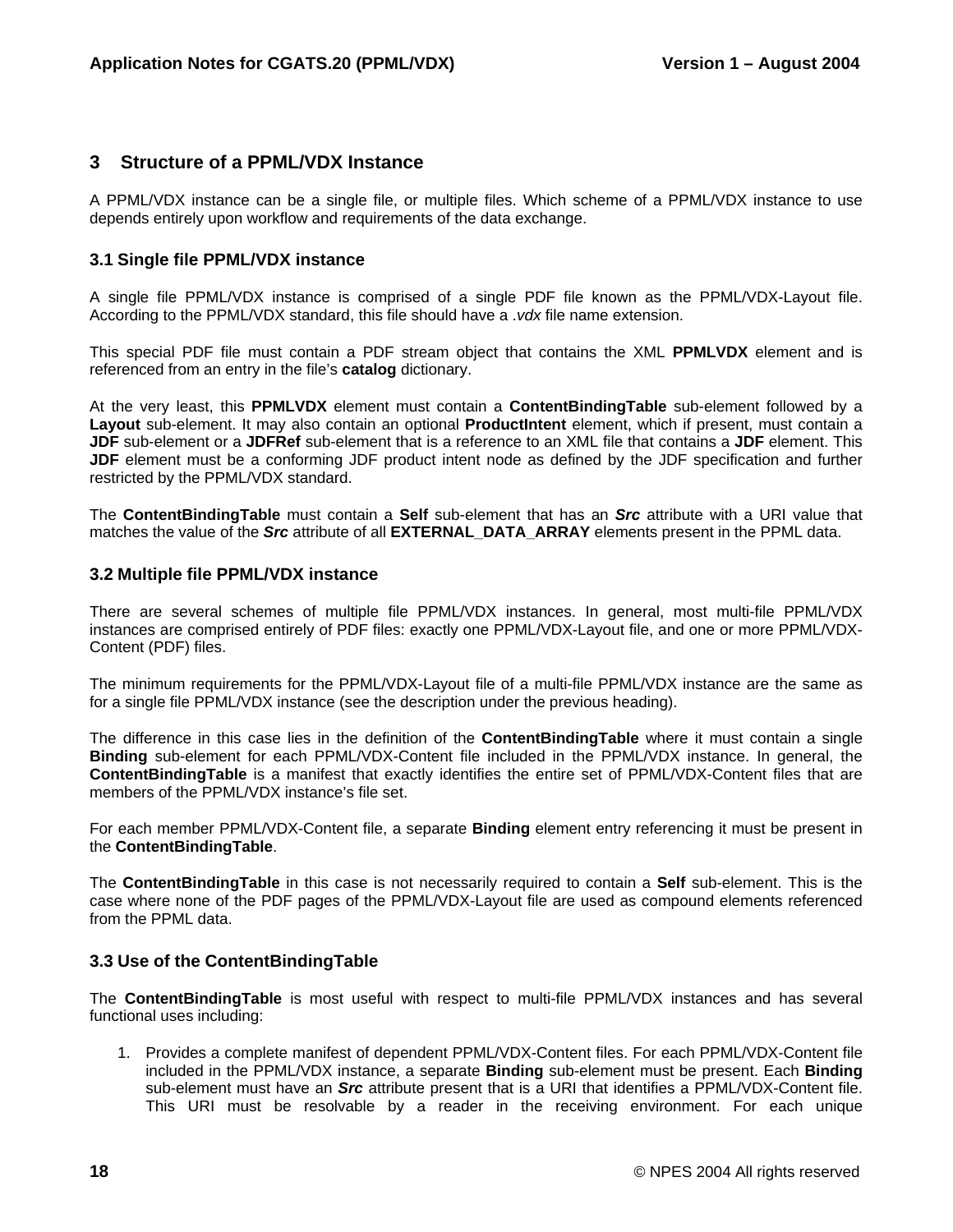**EXTERNAL\_DATA\_ARRAY**/@*Src* value there must be a corresponding **Binding** element entry in the **ContentBindingTable** that has a matching *Src* URI value.

- 2. Provides optional meta-data used by a reader (receiver) to guarantee a positive binding of the **EXTERNAL DATA ARRAY/@ Src** to a PPML/VDX-Content file. This is important in the case where the job must be tested for closure in a receiving environment. This requires use of the optional *UniqueID* and/or *MD5***\_***Checksum* attributes of a **Binding** element. If these attributes are present, a tool responsible for closure determination must use them to verify that the PPML/VDX-Content file resolved from the **Binding**/@*Src* attribute is indeed the correct file as intended by the sender.
	- In the case of PPML/VDX-Strict conforming instance, both the *UniqueID* and *MD5\_Checksum* attributes must be present in each **Binding** element so that closure of the exchanged PPML/VDX instance's file set can be guaranteed.
	- In the case of PPML/VDX-Relaxed they are optional and may be used as required by the exchange agreement.
		- a. If the *MD5\_Checksum* attribute is present, then the receiver of the data is obligated to verify that the calculated MD5 checksum of the PPML/VDX-Content file resolved matches the attribute's value
			- i. If the calculated value doesn't match, then the resolved PPML/VDX-Content file is considered invalid
			- ii. Likewise, if the PPML/VDX Content file's **trailer** dictionary doesn't match, the PPML/VDX-Content file is considered invalid
		- b. Depending upon the business terms under which the job is being produced, the invalid PPML/VDX content file must either be corrected prior to job execution, or the entire PPML/VDX instance rejected
- 3. Provides a URI translation for localized PPML/VDX-Content files. For workflows involving interenvironment exchange, the **Binding**/@*Src* attribute may identify a PPML/VDX-Content file located on a remote server, outside of the control of the production environment. To complete the exchange, it is often desirable to resolve all **Binding**/@*Src* referenced files and copy them into the local environment if a copy is not already present. Once copied, a **Binding**/@*LocalSrc* attribute must then be added to each **Binding** element that refers to the local copy. This is the process of PPML/VDX data localization. From a conforming PPML/VDX reader's perspective, if the *LocalSrc* attribute is present, it must use that URL to resolve the PPML/VDX-Content file reference, not the URI specified by the *Src* attribute. This translation mechanism eliminates the need to update all of the **EXTERNAL\_DATA\_ARRAY**/@*Src* attributes present in the PPML data. (See section 5.2.)
- 4. Provides an indication of the color reproduction expectations of the PPML/VDX data originator. A **Binding** element has an optional *IntendedColor* attribute of type Boolean. If set to *true*, the referenced PPML/VDX-Content file must conform to either the PDF/X-1a or PDF/X-3 standards. If the resolved file is not appropriately conforming as indicated by this attribute, the PPML/VDX instance is considered invalid, and depending upon the business terms under which the job is being produced, the invalid file must either be corrected prior to job execution, or rejected.

The **ContentBindingTable** is a feature that is unique to PPML/VDX. PODi's PPML and PPML/GA have no equivalent capability. Therefore, a PPML consumer that also supports the PDF content format (i.e. one that conforms to PPML/GA) has no native provision for remote to local URL translation. This means that it is necessary to revise all **EXTERNAL\_DATA\_ARRAY**/@*Src* attributes to refer to the corresponding Binding/LocalSrc prior to submission to such a consumer.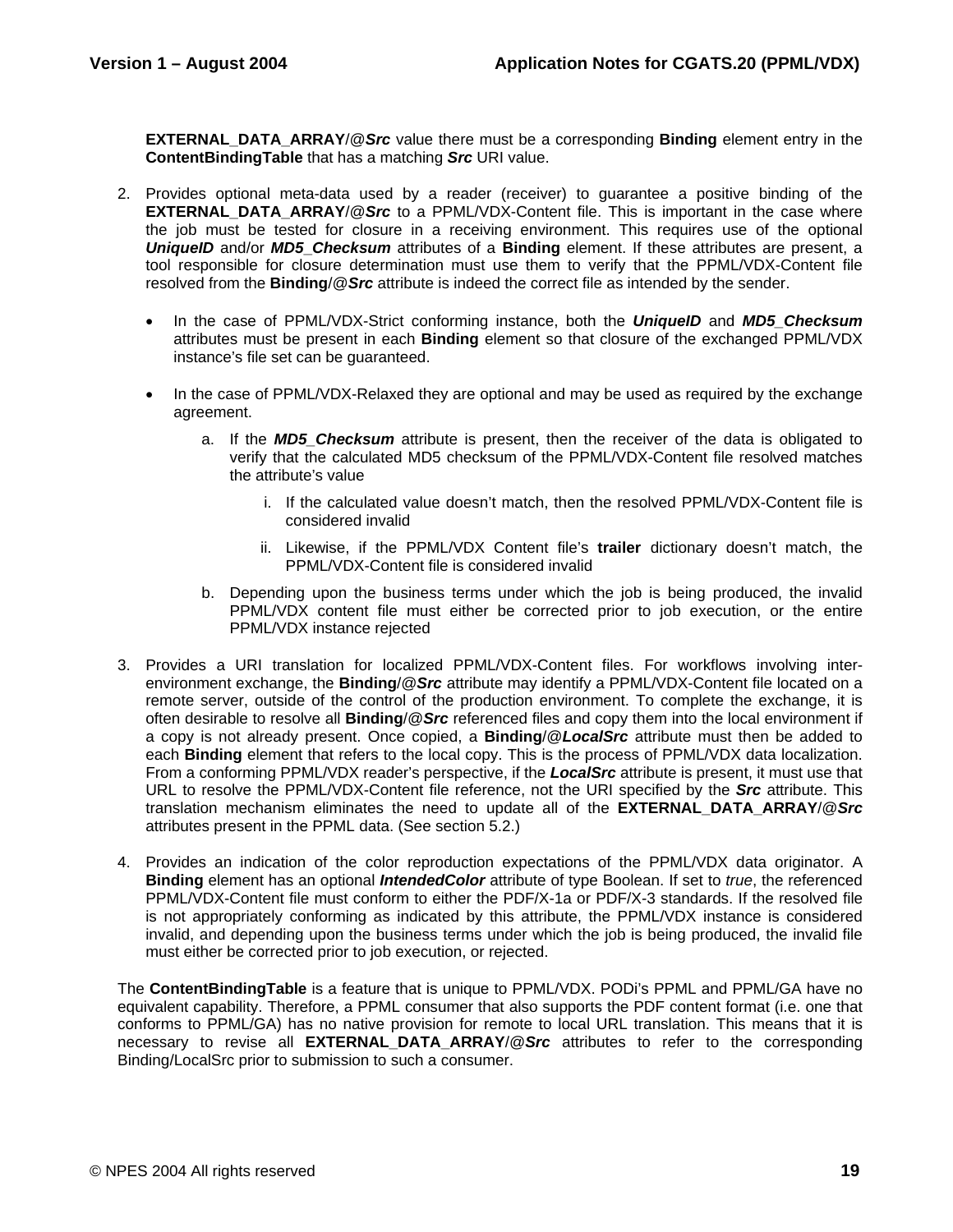### **3.4 Point of entry**

The PPML/VDX Layout file is the point of entry for a conforming reader.

A PPML/VDX reader uses the PPML/VDX Layout file for direct or indirect access to the PPML layout data as well as the optional JDF product intent data all of which is stored within the **PPMLVDX** element.

A PPML reader uses the **PPML** element as the entry point of the jobs reader order page data, and the **ContentBindingTable** to determine the manifest of required PPML/VDX Content files.

If JDF product intent data is present in the PPML/VDX instance as defined by the PPML/VDX standard, interpretation of the JDF data is with respect to references pointing back at it from the **TICKET\_REF** elements within the PPML layout data.

If a PPML/VDX layout file is a component of a JDF process job ticket, then the JDF process job ticket is the entry point. The PPML/VDX file is then considered a resource of the JDF job ticket. (See section 2.)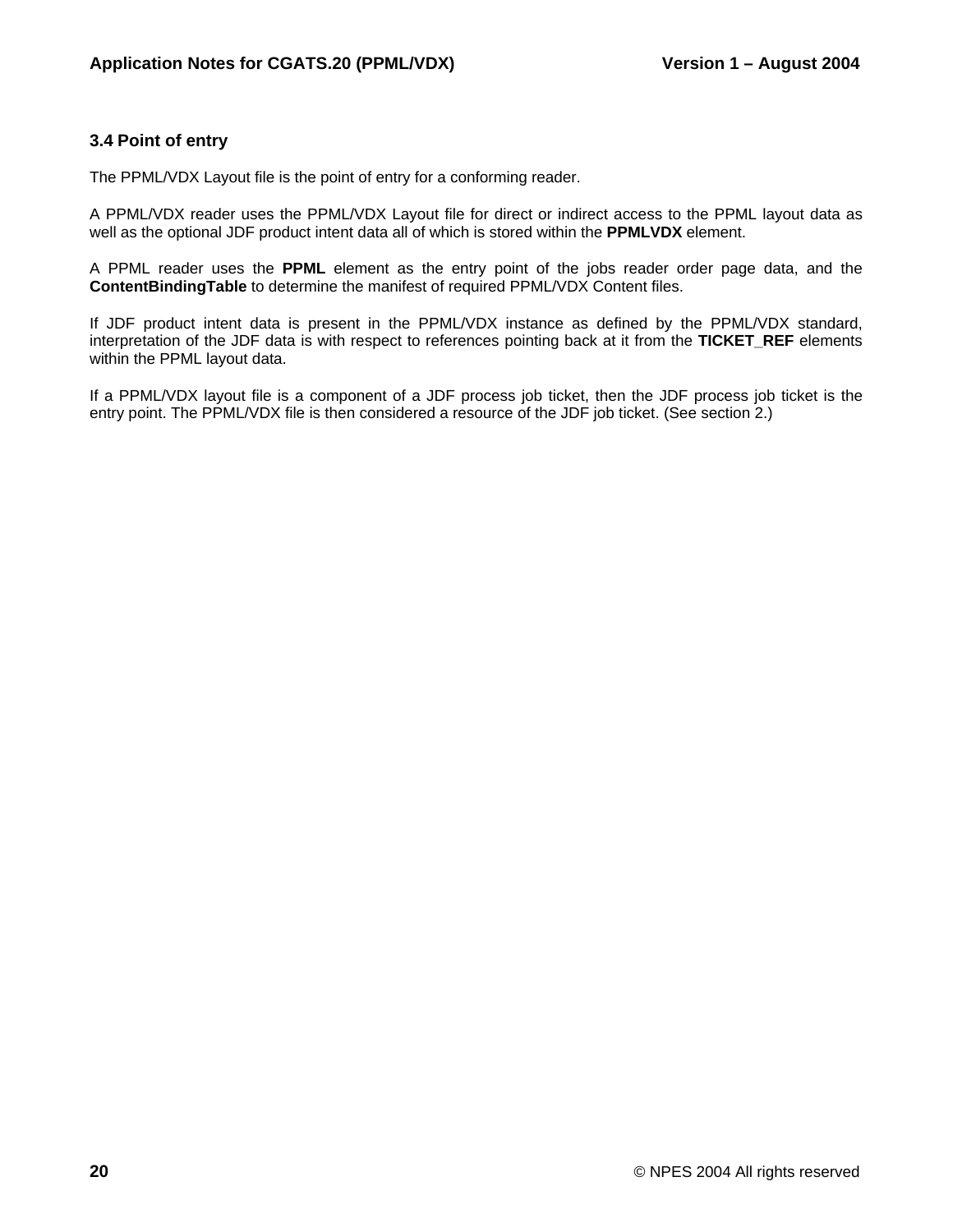### **4 Preflighting PPML/VDX instances**

### **4.1 Overview**

In all workflows, an appropriate level of preflighting and validation of the PPML/VDX instance should occur before it is committed for production. This application note discusses the steps involved in preflight for a PPML/VDX instance – the steps that should be taken by these workflows to validate the instance. The ultimate goal of these preflight steps is to ensure that an instance can be reliably expressed as a set of finished products. This means that all files are present and verified as the intended versions, that color information is suitably specified, and in general that the finished product can be produced to meet expectations for appearance and production schedule.

In the graphic arts, preflight generally refers to the process of ensuring necessary resources are available to assemble a document, as well as examining the document files to ensure that the documents to be generated match, as closely as possible, the appearance expected by a customer or supplier. As the PPML/VDX format is designed to facilitate blind exchange, the receiver of a PPML/VDX instance may assume that, if all required resources for the instance are present, then the layout is as intended by the sender of the instance. Preflighting a PPML/VDX instance is therefore restricted to checking that all required resources are present and can be verified as ready for prepress and production.

A PPML/VDX instance need not be complete to begin preflight on portions of the instance. Files and resources that are known to be present are eligible for validation, and it may be an advantage to preflight components of an instance as early as possible so that, if a component is damaged or not as requested, this information can be communicated back to the sender.

Nevertheless, a complete preflight should be carried out once all components are specified for and available to the recipient. This is recommended to ensure that files have not become inaccessible or been replaced by incorrect versions.

It is strongly recommended that all fonts used in a given content element be embedded (full or subset) in the PDF document containing that content.

The recommended steps for complete preflight of a PPML/VDX instance are:

- 1) Gather information and verify the PPML/VDX XML data.
- 2) Verify that all referenced resources are present and correct, known as verifying *closure* for the PPML/VDX instance including the presence of all required fonts.
- 3) For a PPML/VDX relaxed instance, if the instance is not closed, then closure may have to be managed through interaction between sender and receiver.

Each of these is discussed in detail in the sections that follow.

### **4.2 Gathering information and verifying the PPML/VDX XML data**

The process of preflighting a PPML/VDX instance varies depending on whether the instance is strict or relaxed. Determination of whether the instance is strict or relaxed is therefore the first step in preflight.

To determine whether a PPML/VDX instance is strict or relaxed, retrieve the value of the **GTS\_PPMLVDXConformance** key from the PPML/VDX layout file's **Info** dictionary. There are two valid values for this key: *(PPML/VDX-Strict:2002)* and *(PPML/VDX-Relaxed:2002).* The former indicates that the PPML/VDX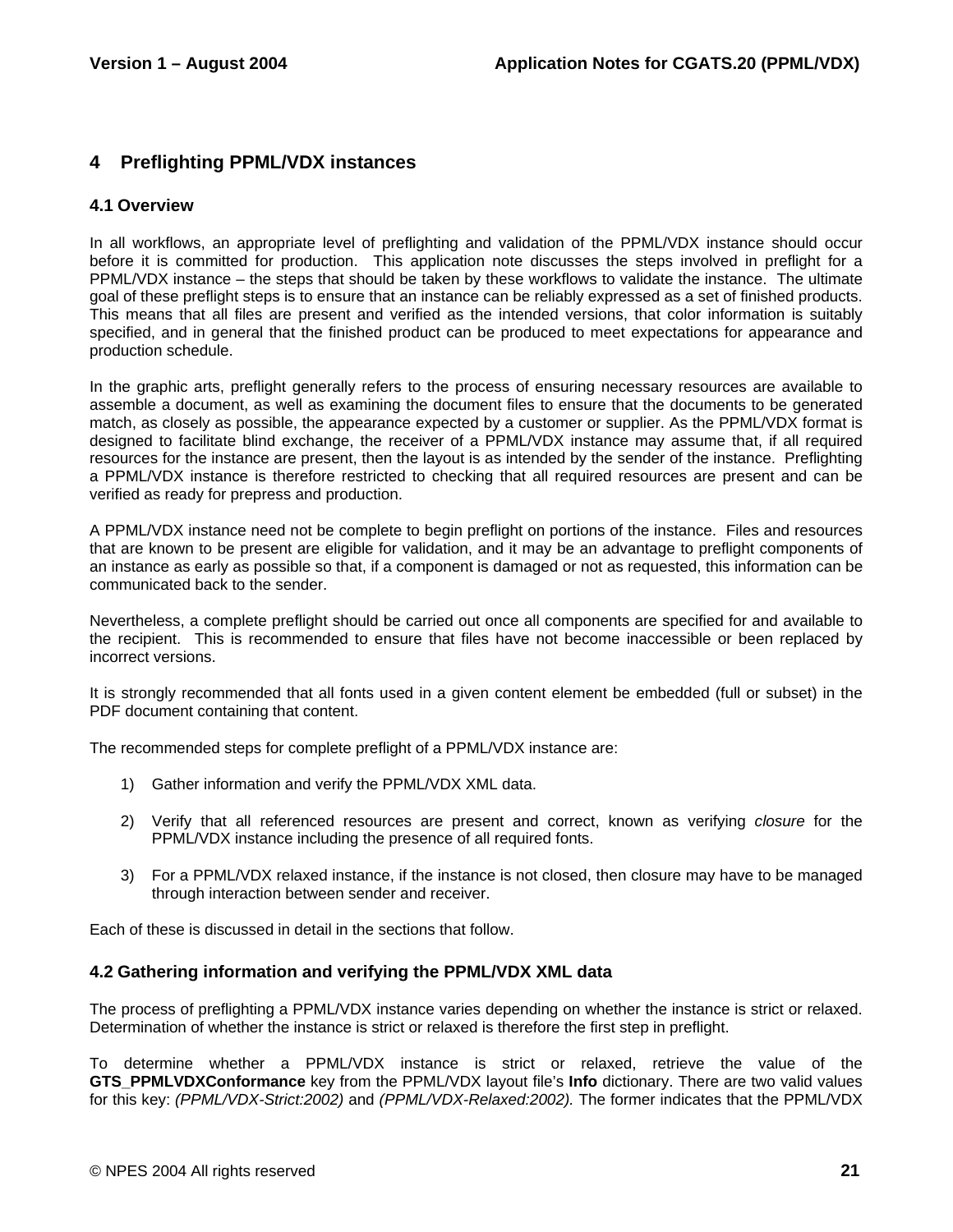file set is a strict instance, and the latter indicates that it is a relaxed instance. A different value, including no value, is an indication that the file is not a valid PPML/VDX layout file.

The XML in the **PPMLVDX** element should be validated against a schema to ensure that the **PPMLVDX** element conforms to the requirements for a PPML/VDX instance. The schema for the **PPMLVDX** XML element is given in section 7.

The PPML/VDX layout file contains the **ContentBindingTable** element (also referred to in this application note as the content binding table) for the PPML/VDX instance as a sub-element of the **PPMLVDX** element. Although the content binding table is able to contain validation information for all content files and external XML streams, it cannot itself contain the information required for validating the PPML/VDX layout file, since the process of including a checksum in the layout file would invalidate the checksum written to the file. The PPML/VDX standard therefore does not mandate a scheme for validating this file. It is suggested, however, that a receiver request an MD5 checksum for any PPML/VDX layout file accepted and compare this against the calculated MD5 checksum for the received file. In this manner a recipient can have confidence in the fidelity of the layout file.

Care must be taken during exchange of a PPML/VDX instance to ensure that inadvertent corruption of components does not occur. The most common causes of file corruption during transmission are using ASCII mode in an FTP client, as well as using other transmission agents that may substitute end-of-line (CR/LF) character sequences based on the destination environment, such as network file sharing (NFS) clients.

It is imperative that FTP clients transmit PPML/VDX instance files using binary (image) mode exclusively to prevent file checksum invalidation. NFS or other clients that cannot be instructed to suppress line ending or other character substitution should be avoided. File corruption will cause a PPML/VDX consumer to calculate checksums that do not match those entered in the content binding table by the producer prior to the exchange.

File corruption to PPML/VDX layout or content files is usually not repairable and will often require retransmission.

For XML data, however, corruption due to CR/LF substitution can be repaired if both the PPML/VDX sender and receiver allow it. If replacement of line-ending characters in an XML file yields a checksum that matches that calculated prior to the exchange, then it may be assumed that line ending substitution was the only corruption. If the checksums do not match then additional corruption occurred during the exchange and the files must be retransmitted.

### **4.3 Verifying the PPML/VDX instance data**

A PPML/VDX instance is said to be *closed* when all content and layout data, as well as resources, are verified as correctly received. Once a receiver has access to all resources for an instance, and all components have been verified as undamaged and correct, closure has been verified. Instances that either have not been preflighted, or that fail preflight, are known as *open* PPML/VDX instances.

An open instance will typically have either missing files or resources, which the receiver may request from the sender if the sender has stated that the instance has been fully transferred.

For strict PPML/VDX instances, additional steps are necessary to verify that an instance is closed, such as verifying that all PDF data conforms to the PDF/X-1a or PDF/X-3 standards. A table of disallowed conditions in strict PPML/VDX instances can be found as Annex E of the PPML/VDX standard. In the general case, a process capable of fully parsing and interpreting PDF files will be required to ensure a PDF file meets one of the permitted PDF/X standards.

Some relaxed PPML/VDX instances may not be verifiable as closed without further communication with the sender. If closure cannot be verified, a preflight tool should inspect the PPML/VDX file set to determine what tasks must be carried out to achieve closure and provide this information to the recipient of the instance. For example, an instance may be open due to version mismatches between files, or unidentified color data. The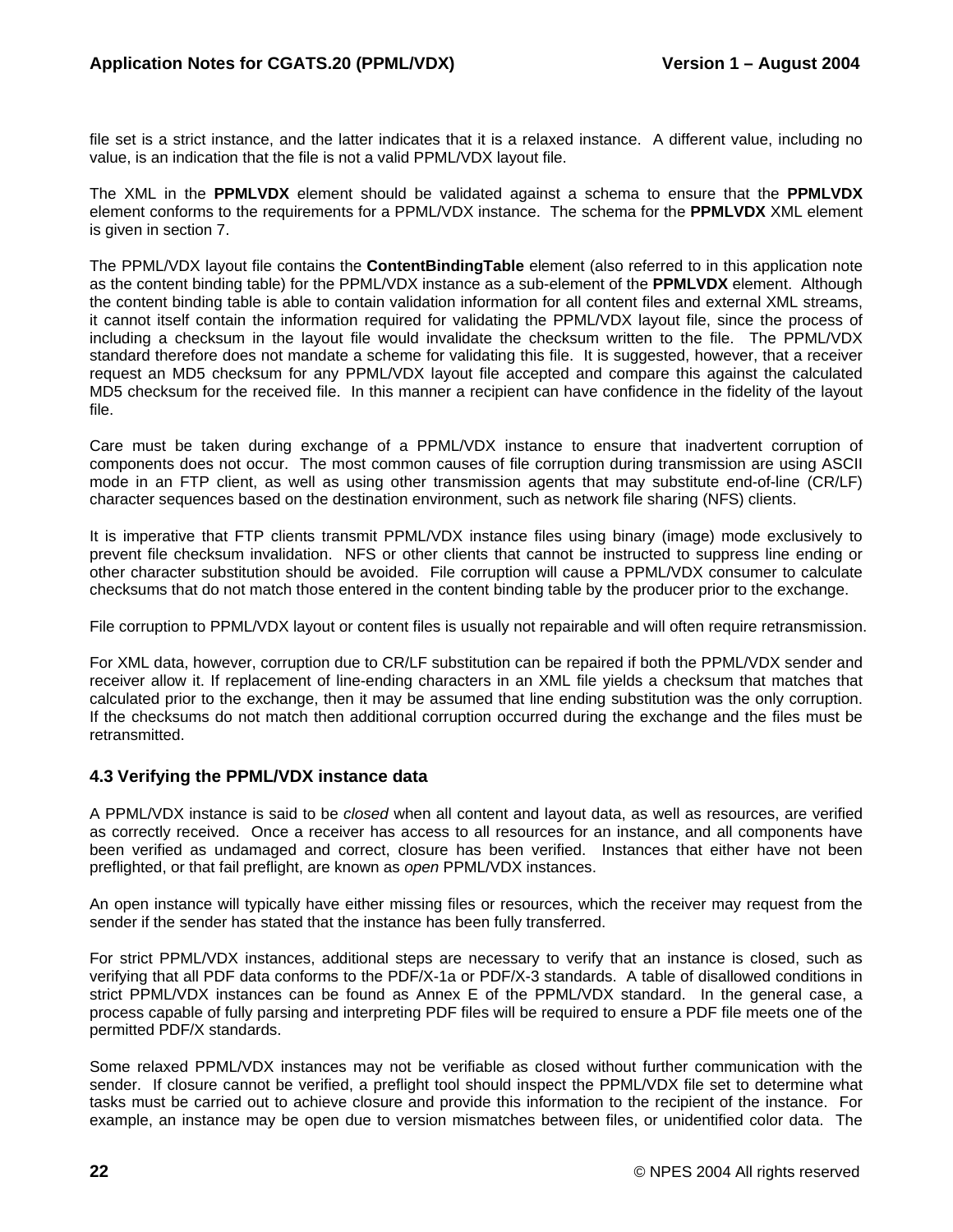section on managing closure (section 5) describes steps that can be used when insufficient information is present to continue processing the instance.

### **4.4 Closure assertion and confirmation**

The central idea surrounding closure assertion versus closure confirmation is that a strict PPML/VDX instance **asserts** closure, because a strict instance is required to meet all of the PPML/VDX-Strict conformance criteria laid out in the PPML/VDX standard. When inspecting a strict instance, the primary responsibility of a preflight process is to **confirm** that the instance is closed. *No assumption should be made that an instance is closed based on the assertion of the sender*.

All assertions made by the sender of a PPML/VDX instance should be verified, whether a strict or relaxed instance. A recipient should not process any instance containing assertions proven to be false without consulting the sender.

### **4.5 Overview of the closure process**

It is important to understand that a preflight tool must complete the following tasks to confirm closure:

- 4) The PPML/VDX layout file must be confirmed to be a conforming PPML/VDX layout file (see Clause 5 of CGATS.20-2002).
- 5) For each entry in the content binding table, the *Src* reference must indicate a PDF file that is accessible, and the values of the *MD5\_Checksum*, *BaseID* and *UniqueID* attributes of the **Binding** sub-elements in the **ContentBindingTable** entry must be validated, if present.
- 6) Each file referenced by an **EXTERNAL\_DATA\_ARRAY** element in the PPML layout data must have a corresponding entry in the content binding table.
- 7) All other files in the PPML/VDX file set must be confirmed to be in compliance with the PPML/VDX standard and the standards or specifications governing these components.
- 8) Validation of the *IntendedColor* attribute of the **Self** and **Binding** sub-elements in the **ContentBindingTable** must be carried out for entries where this value is *true*.

The presence of all required font data in the layout and content files of a strict PPML/VDX instance must be verified. In the relaxed case, fonts may also be listed as resources in the PPML data stream; for example, when a sender cannot embed these fonts due to license restrictions. These should be verified as present and correct at the receiver as described the next section. It is extremely important that fonts not be substituted without explicit instruction.

The PPML/VDX standard gives specific criteria for verification of the integrity of a strict PPML/VDX instance. The criteria for verification of the integrity of a relaxed instance beyond the requirements of the PPML/VDX standard are implementation dependent.

### **4.6 Implications of Strict and Relaxed conformance on preflighting**

A PPML/VDX instance may be *open* because a complete preflight cycle has not taken place, not all content files or resources have arrived, or the failure of a preflight process.

If an instance is open due to files not being received, preflighting cannot be completed. Once all files have been transmitted, or a sender has sent notice that it is permissible to process a PPML/VDX instance, preflighting should be completed. As previously noted, preflight on resources that have been received is, of course, permissible.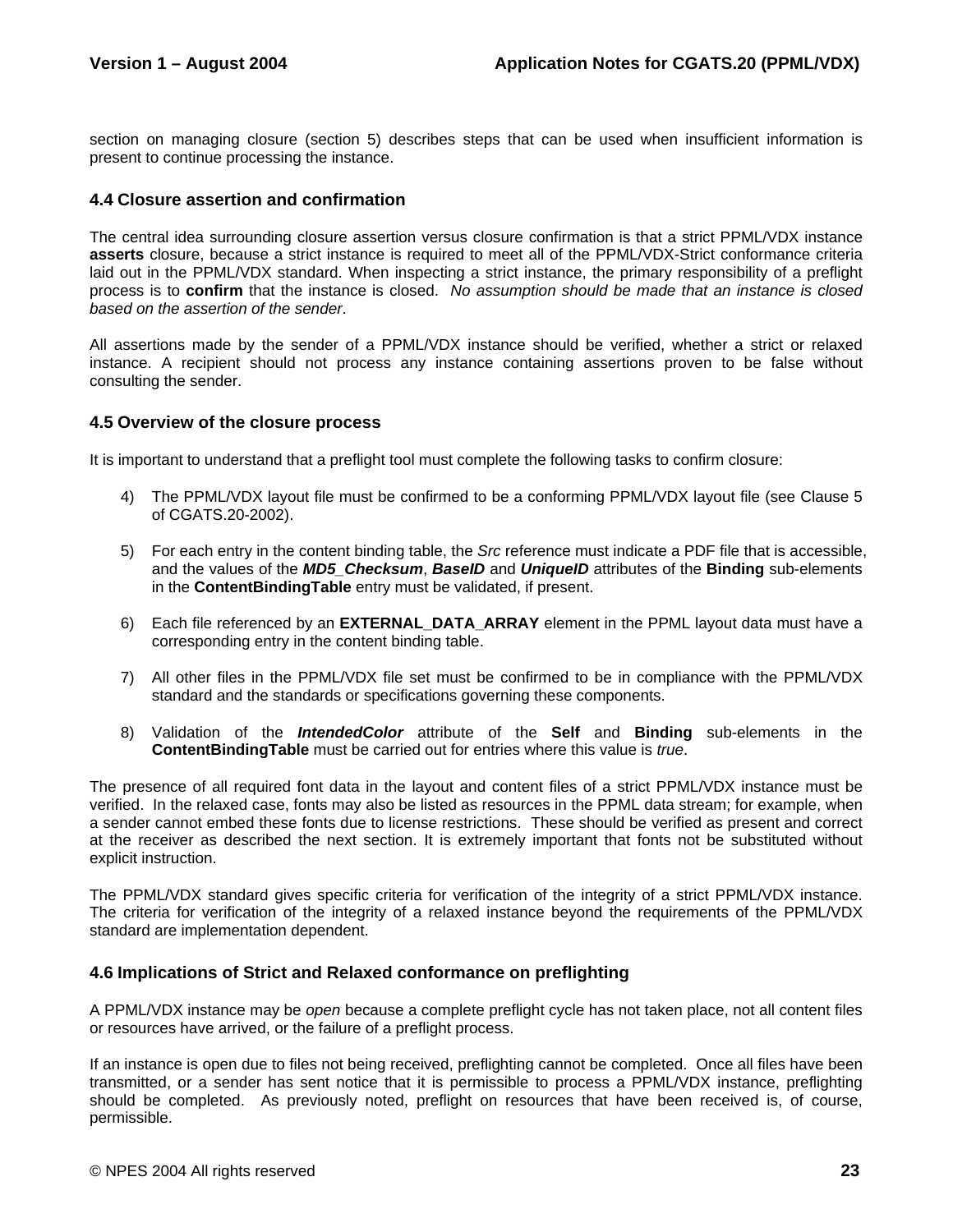If all files have been received and the instance fails preflight, then the PPML/VDX instance has one or more errors. Strict conforming PPML/VDX instances known to be open for this reason should not be accepted by a receiver in a blind exchange workflow.

Relaxed PPML/VDX instances are typically used in workflows where additional technical communication is expected to occur between clients and the entity producing an instance. Retransmission requests as well as negotiation over acceptable levels of risk for an open PPML/VDX instance mean that an instance that failed validation of closure should likely be maintained, and the portions that prevent closure remedied. Through this sender and recipient can agree on an acceptable level of risk to be assumed during the production of a PPML/VDX instance. This is known as *managing closure*.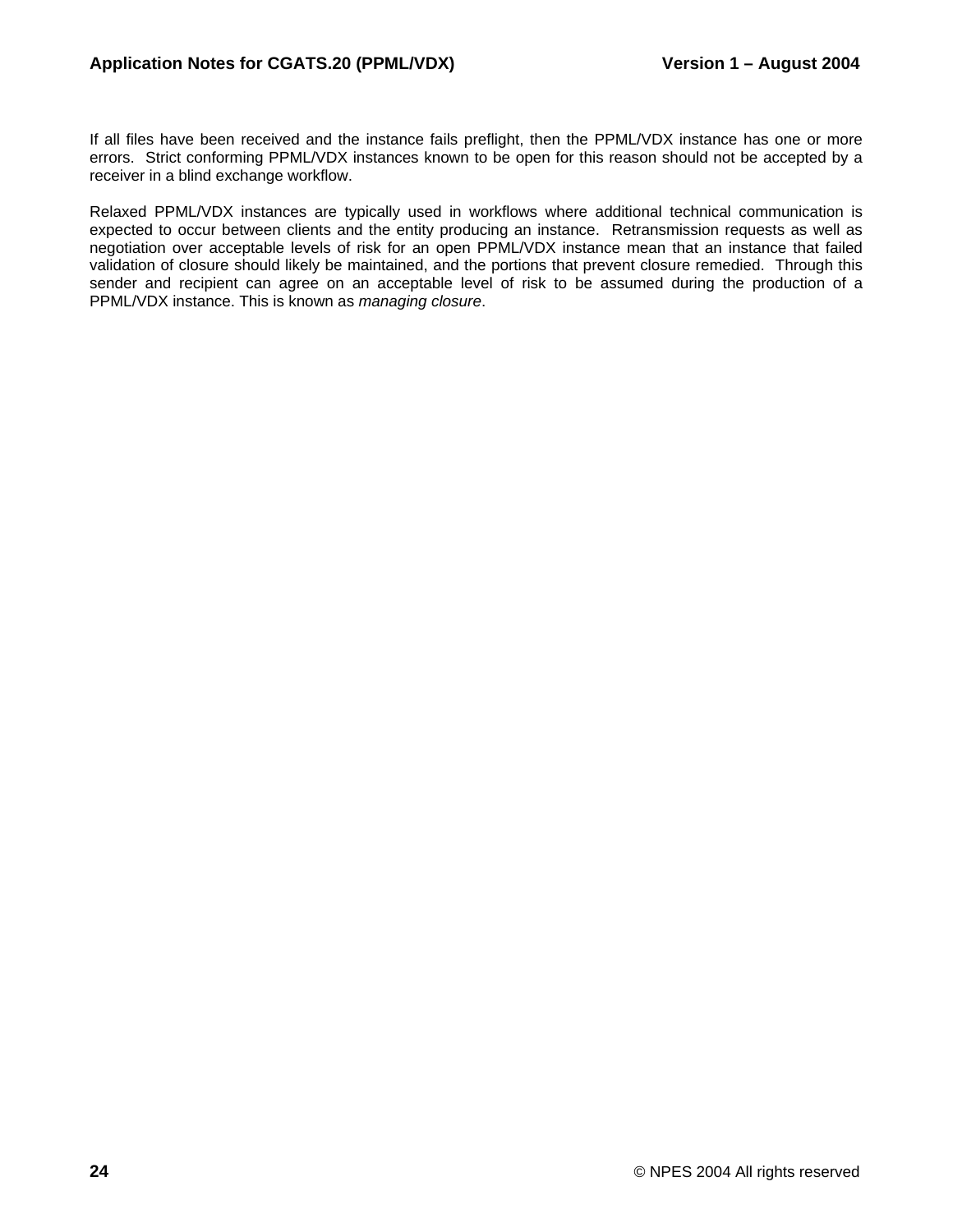### **5 Validating a PPML/VDX Instance**

### **5.1 Overview**

There are a number of tasks involved in determining if a PPML/VDX instance is complete and has closure. For PPML/VDX instances which are not closed, a recipient will wish to determine if the instance is acceptable for processing, and if not, determination of what components will need to be supplied by the sender.

The files comprising the PPML/VDX instance should be brought under the recipient's control before any processing. This means that the recipient has copies of all files in the PPML/VDX instance that cannot be changed during processing by the sender or any third party.

### **5.2 Resolving references to PPML/VDX-Content files**

The ordered steps of a typical implementation are:

- Receive PPML/VDX-Layout file and validate file system consistency.
- Check conformance of PPML/VDX layout file (i.e. PDF structure), including verification that all required keys are present in the /Catalog and have valid values.
- Verify that the XML from the PPMLVDX element is well-formed and valid.
- Perform a consistency check between the values of the **EXTERNAL DATA ARRAY::***Src* attributes in the PPML data and the *Src* attribute of the **Binding** element entries in **ContentBindingTable**.
- Traverse the **ContentBindingTable**, and for each **Binding** element entry resolve the URI referencing the PPML/VDX-Content file (PDF file). NOTE: Consumer should look for the /Base key in the layout file's /Catalog object and if present use the value as the base URI for all URI's in the **ContentBindingTable**. The /*Base* key would be used in those cases where all of the assets referenced from the **ContentBindingTable** are located on a system that is different from the location of the layout file.

The recommended procedure for resolving a URI found in the **ContentBindingTable** would be use the /*Base* entry, if present, concatenated with the URI. If that resolution attempt fails, treat the URI as absolute and re-resolve.

Application behavior in the failure to resolve a URI depends on the workflow and is not dictated by this note or the PPML/VDX specification itself.

### **5.2.1 Resolving URIs from Binding element entries**

It is recommended that the URI of the **Binding** element entry only use the http, https, ftp and file protocol schemes. When resolving these URIs, the following contexts may be encountered:

1) The *Src* URI is a URL that refers to a PPML/VDX-Content PDF file in the local environment. This is a likely scenario in workflows where the PPML/VDX data producer resides in the same environment as the receiver (e.g. integrated authoring and production workflows). The following is an example URI syntax:

"<file:///Acme/VDPJobs/assets/promo/ppmlvdxContent/version1.3/logo.pdf>".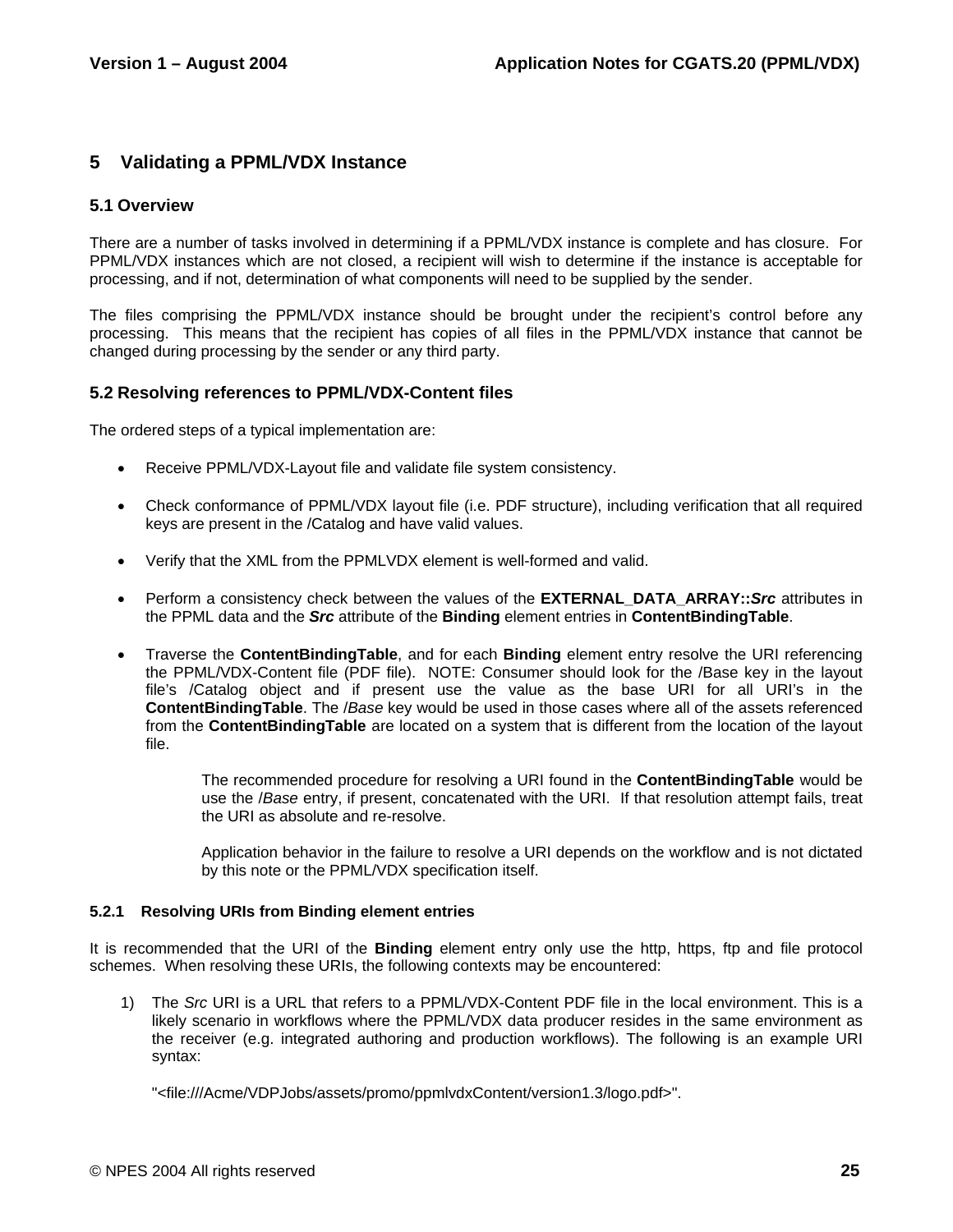2) The *Src* URI is a URL that refers to a PPML/VDX-Content PDF file in a different environment. Note that the PPML/VDX standard requires that the URI be resolvable from within the receiving environment. This is a likely scenario in workflows where the PPML/VDX data producer or content data provider resides in a remote environment relative to the receiver. The following is an example URI syntax:

"<http://www.acme.com/VDPJobs/assets/promo/ppmlvdxContent/version1.3/logo.pdf>".

All discussions of URI resolution for Binding element entries should also apply to the resolution of **PPMLRef** and **JDFRef** URIs.

For each uniquely identified PPML/VDX-Content file transferred or verified as present, compute the MD5 checksum and compare to the value of the **MD5Checksum** attribute of the associated **Binding** entry. There should be uninterrupted file integrity between the checksum computation and asset use. If this cannot be guaranteed, then the system should re-compute and re-verify the checksum prior to asset usage.

### **5.2.2 Resolving Remote to Local Binding**

There are three technical approaches to maintaining a proper binding between the PPML/VDX-Layout file reference and the transferred PPML/VDX-Content PDF files when managed locally:

- 1) Update the **LocalSrc** attribute of the **Binding** element of the **ContentBindingTable** to refer directly to the PPML/VDX-Content PDF file. Henceforth, this value must be used as the indirect reference by the workflow when resolving an **EXTERNAL\_DATA\_ARRAY::***Src* reference.
- 2) Use a proxy server or a URI resolving service. This requires thorough integration of all elements to use that proxy interface. This may be more specialized than a standardized off-the-shelf proxy service because persistence management of resolved and transferred resources is required in the case where local control of PPML/VDX-Content files is required. Also, many off-the-shelf services provide caching facilities that may not be appropriate in a given workflow.
- 3) Edit the PPML data and revise all **EXTERNAL\_DATA\_ARRAY::***Src* attributes to take the value of the localized URL. In this scenario it is very much encouraged that the corresponding **ContentBindingTable/Binding/@***Src* attribute be updated to maintain consistency. It is important to note that doing this means a total loss of context in terms of the original reference to the remote PPML/VDX-Content file. It is then no longer possible to say that a particular URI fails when it is no longer present in the remote environment.

Modification of any part of a PPML/VDX-layout file (such as an embedded **ContentBindingTable** or PPML document) requires a tool with intimate knowledge of the PDF file format so as not to damage it.

### **5.3 Determining file set completeness and correctness**

The first step in determining closure is to ensure that all referenced data has been transferred without error and is accessible to the receiver. Start by confirming the presence of a valid **PPMLVDX** element. If the **PPMLVDX** element is valid, then search the element for the **ContentBindingTable** sub-element. Within this sub-element there is allowed to be a **Self** sub-element, though it is not required in the case when the PPML/VDX-Layout file contains none of the PDF pages used as compound element data.

If the **Self** sub-element is present, it must have a string type attribute named *Src,* which must be a non-empty string. The URI referenced by this string may or may not be accessible. It is not necessary to verify the correctness of this URI, it is only useful as a mechanism for determining that the Src URI reference of a EXTERNAL DATA ARRAY is referring to a compound element of the containing PPML/VDX-Layout file.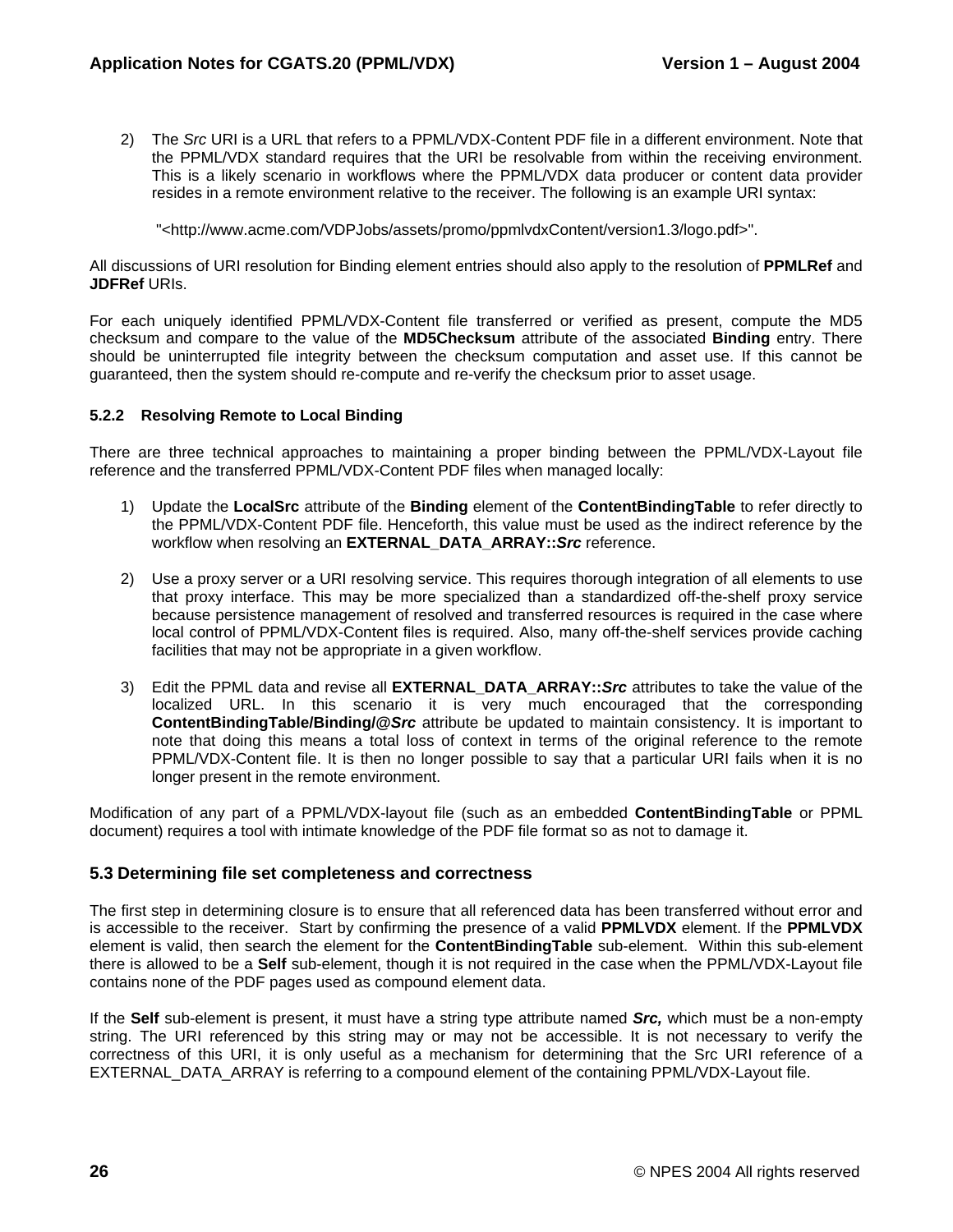Next, all PPML/VDX-Content files that are referenced by the PPML/VDX instance must be verified as accessible. For every unique *Src* attribute value of the **EXTERNAL\_DATA\_ARRAY** elements defined in the PPML data stream or element that refers to a PPML/VDX content file, confirm that there is a corresponding **Self** or **Binding** sub-element in the **ContentBindingTable**. To carry out this procedure, examine the *Src* attribute values in each **EXTERNAL\_DATA\_ARRAY** element and create a list of URI references. For each reference in this list either

- ⎯ there must be a **Binding** sub-element in the **ContentBindingTable** where the *Src* attribute value is an exact match, including case, or
- ⎯ the *Src* value of the Self sub-element in the **ContentBindingTable** is an exact match.

Then, verify the existence of the content file specified by the *Src* or *LocalSrc* attribute of each **Binding** subelement in the **ContentBindingTable.** Confirm that the file contents correspond to the value of the *UniqueID* or *BaseID* attribute, if present, and that its contents also correspond to the value of the *MD5\_Checksum,* if supplied.

To carry out this procedure, the preflight process must complete the tasks noted below for each **Binding** subelement in the **ContentBindingTable**.

### **5.4 Validating Strict PPML/VDX instances**

Each **Binding** sub-element in the **ContentBindingTable** must have a *UniqueID* value; this *UniqueID* value must match the second string element of the *ID* array in the trailer dictionary for the file referenced by the *Src* value in that **Binding** sub-element. The **Binding** sub-element in the **ContentBindingTable** must also have an *MD5\_Checksum* value. The calculated MD5 checksum for the contents of the file referenced by that **Binding** sub-element's *Src* value must correspond to the *MD5\_Checksum* value in the **Binding** sub-element. See CGATS.20-2002, 6.12, for more detail.

### **5.5 Validating Relaxed PPML/VDX instances**

Each **Binding** sub-element in the **ContentBindingTable** may have either a *UniqueID* value or a *BaseID* value. A **Binding** sub-element must not have both a *UniqueID* value and a *BaseID* value. Use of the *BaseID* entry indicates that, though the latest version of a content file is preferred, an earlier revision of the content file is allowed. If the *BaseID* attribute is used, it is assumed that communication will take place between sender and receiver to determine the correct file revision before the instance is produced.

If a **Binding** sub-element has a *UniqueID* value, the preflight process is obligated to confirm that this *UniqueID* value matches the changing unique identifier (the second string element) in the *ID* array in the **trailer** dictionary for the file referenced by the **Binding** sub-element. If the **Binding** sub-element has a *BaseID* value, the preflight process is obligated to confirm that this *BaseID* value matches the value of the permanent unique identifier (the first string element) of the *ID* array in the **trailer** dictionary for the file referenced by the **Binding** sub-element.

Each **Binding** sub-element may have an *MD5\_Checksum* value. If the **Binding** sub-element has an *MD5\_Checksum* value, the preflight process must calculate the MD5 checksum for the contents of the file referenced by the sub-element and confirm that it matches the supplied *MD5\_Checksum* value.

A relaxed PPML/VDX instance can be a valid PPML/VDX file set even if one or more of its **Binding** sub-elements has neither a *UniqueID* value nor a *BaseID* value and even if one or more of its **Binding** sub-elements does not have an **MD5 Checksum** value. Nevertheless, it is recommended that all producers of relaxed PPML/VDX instances include suitable values wherever possible.

These values are subject to change during the course of processing a PPML/VDX instance; for example, if a revision of a content file is supplied. Therefore, the final preflight before producing a PPML/VDX file set should not rely on cached values or information from prior preflight processes.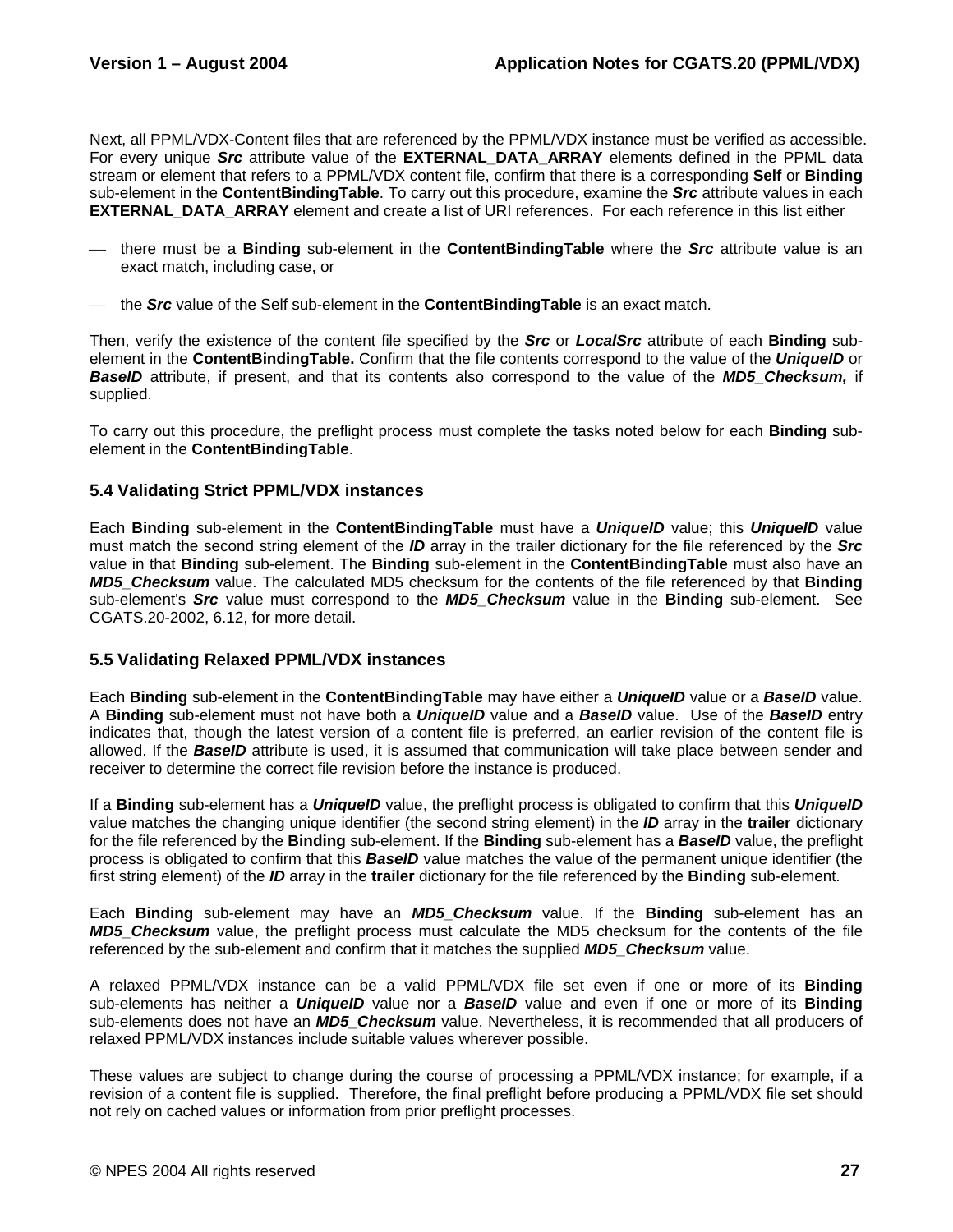The PPML specification has a provision for the explicit identification of occurrences (known as global occurrences) intended to persist in the RIP's raster cache, allowing the reuse of already cached raster data present in the RIP across PPML/VDX instances as well as within an instance. In PPML/VDX, however, there is no way to explicitly identify occurrences intended to persist in the raster cache across job instances. Specific RIP implementations may implicitly re-use rasterized sources across PPML/VDX instances, thus not requiring the authoring system to explicitly manage the RIP's raster cache.

Requiring the accessibility of all source components of a given PPML/VDX instance supports the independence from device related states. This obviates the possibility of obsolete resource data being used.

### **5.6 Validation of XML data**

The XML data for the **PPMLVDX** element should be examined next. If the **PPMLVDX** element contains a **PPMLRef** element, then the referenced PPML file must be verified as accessible and conforming to the PPML specification and the restrictions given in CGATS.20-2002. Otherwise, the **PPMLVDX** element must contain a **PPML** element, which must be verified in the same manner as the **PPMLRef** element would be. Likewise, if the **PPMLVDX** element contains a **JDFRef** element, then the referenced JDF data stream must be verified as accessible and in conformance to the JDF specification and the restrictions given by the PPML/VDX standard. If the **PPMLVDX** element contains a JDF element, then this must be verified as conforming.

### **5.7 Determining color correctness**

All content and layout files in a strict PPML/VDX instance must have content binding table entries that assert the **IntendedColor** attribute as *true*; files in a relaxed PPML/VDX instance may have entries that also assert this attribute as true but are not required to do so. A preflight tool could validate color in a strict PPML/VDX instance and choose not to in a relaxed instance. Not validating the color introduces the risk of not being able to properly produce the relaxed PPML/VDX instance.

For each entry in the **ContentBindingTable**, if the *IntendedColor* attribute is set to *true*, the PDF content or layout file referenced must be checked and verified to be in compliance with the PDF/X-1a or PDF/X-3 standard. The process for verifying that they are PDF/X-1a or PDF/X-3 conforming files can be done using software for this purpose.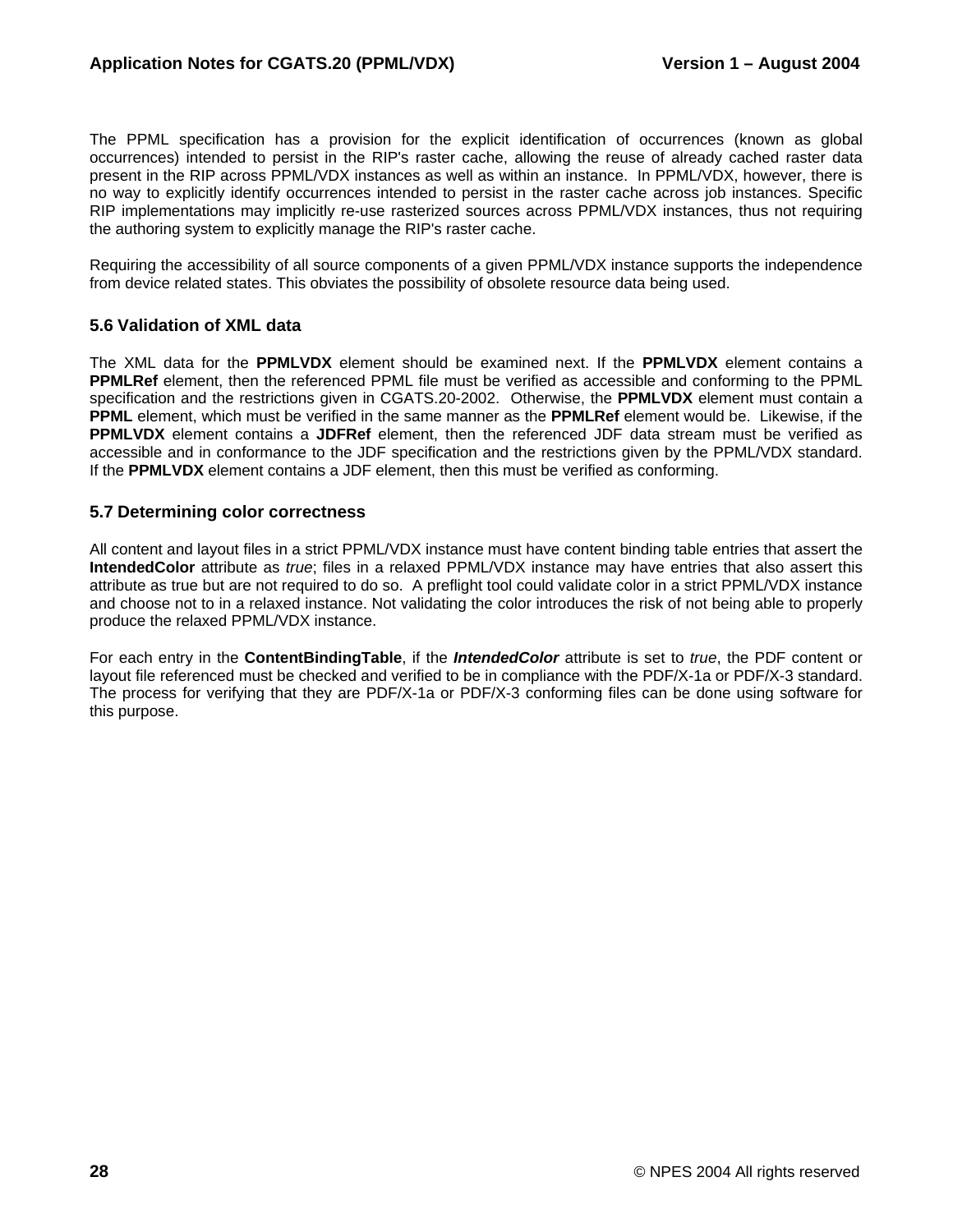### **6 Cropping and trimming**

According to the PDF specification, the value of the **/Page** dictionary's */MediaBox* key specifies the maximum rectangular extent of content that may contain visible marks if a **/CropBox** key is not present. Content marks that fall outside of this region shall be clipped. If a **/CropBox** is present, then content within the *MediaBox* rectangle is to be clipped to the common rectangular region formed by the */CropBox* and */MediaBox* rectangles.

In PPML/VDX, the content contained within the common rectangular region defined by the **/CropBox** and */MediaBox* rectangles may be further manipulated and clipped by PPML **TRANSFORM** and **CLIP\_RECT** elements.

Regardless of the size and location of the */CropBox*, the lower left corner of the */MediaBox* is always the location referenced by the PPML **OBJECT** element's *Position* attribute.

The PPML/VDX reader must ignore the */BleedBox*, */TrimBox*, and */ArtBox* if present in a PDF **/Page** dictionary and thus not treat them as clipping boxes.

The rectangle defined by the */TrimBox* specifies the rectangular extent of the finished page and therefore its content.

Typically, a PDF page designed for print may have additional process oriented content marks (e.g. bleeds, printer's marks, etc.). Such marks may appear in the area between the rectangles defined by the PDF **/Page**  dictionary's */TrimBox* and */CropBox*, and are physically trimmed away in a post-press operation.

When PDF pages are used as compound elements on a PPML page, any content marks located between the */TrimBox* and */CropBox* will be visible as PPML page content. Including these marks as content on a PPML page is very likely not the intent of the designer.

To prevent the rendering of content marks defined outside of the */TrimBox* rectangle, it is the responsibility of the PPML/VDX generation application to specify an appropriate PPML **CLIP\_RECT** to prevent such marks from being imaged. This **CLIP\_RECT** should be derived from the PDF page's */TrimBox.* 

When bleed content marks are defined outside the PDF **/Page** dictionary's */TrimBox* rectangle, and the object occurs on the PPML page as defined by the **PageDesign::***TrimBox* attribute such that the bleed is still required on one or more edges, then the PPML **CLIP\_RECT** should be extended to include the bleed area; i.e. the **CLIP\_RECT** should be derived from the */BleedBox* rather than the */TrimBox* on those edges.

It is important to note that if not specified, the */TrimBox* defaults to the */CropBox*, and if */CropBox* is not present, it defaults to */MediaBox*.

The PPML/VDX standard requires the use of the *TrimBox* attribute of the PPML **PAGE\_DESIGN** to specify the rectangular dimensions of PPML pages. It is important to note that this PPML *TrimBox* attribute is not the same as the PDF **/Page** dictionary's */TrimBox*.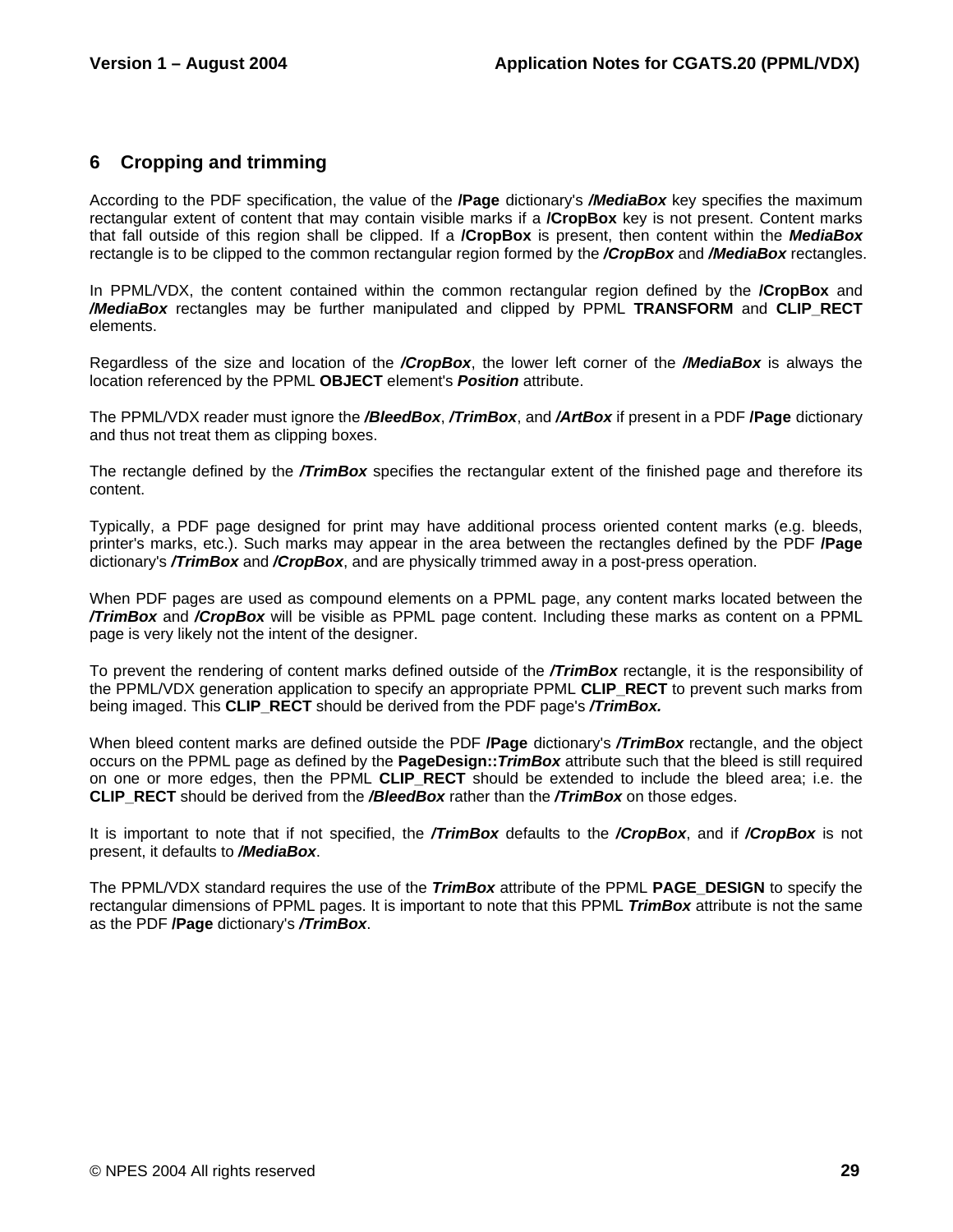### **7 Use of JDF product intent**

In a JDF managed workflow, a print product description can be represented as a hierarchy of JDF product nodes. For example, the highest level, or root, **JDF** product node, may provide details as to how the printed components defined in subordinate **JDF** product sub-nodes are assembled as a finished product. Each leaf node of the tree specifies the details of a structure component of the finished product. Examples of such structure components include the front cover, book block, and back cover structure components of a bound book as depicted in the following illustration:



**Figure 5 — Example of JDF product notes** 

Each of the leaf nodes of a JDF product intent hierarchy usually contains a JDF resource element that refers to the graphical page data to be rendered on the finished page(s) it describes. Each such node may also specify the finished page size, media type, and whether or not content is printed on one or both sides of finished sheets. JDF product intent nodes always describe print product components in terms of their physical, finished characteristics in a way that is independent of the process used to manufacture them.

Unlike static print product descriptions, PPML/VDX is able to use JDF product intent data to specify many diverse print products in a single job definition. Each print product of a job may have variations in characteristics such as media, binding style, page layout, and folding requirements. These variations can be specified by the PPML/VDX authoring system, which uses database driven rules to specify those characteristics. These rules are usually applied simultaneously with the application of the database rules used for guiding the composition of customized page content.

The PML/VDX standard permits the use of the PPML **TICKET\_REF** element to reference individual JDF product intent resources or partitions of such resources. In this way print product intent characteristics can be logically embedded inline within the PPML hierarchy and thus characterize the product intent context of page definitions. When this is done, the placement of the **TICKET** REF element in the PPML hierarchy defines the scope of applicability of the product intent resource or partition that it references.

It is important to note that the JDF element for carrying product intent information is optional in PPML/VDX. If, however, a JDF element is present or identified in the **PPMLVDX/ProductIntent** element and no **TICKET\_REF** elements are present in the PPML data, the JDF data must be ignored by the reader.

The use of **TICKET\_REF** in the PPML data is illustrated in the examples of this section. Note the use of the terms *page*, *panel*, and *sheet* in the context of these examples have the following meanings:

- A *page* is a one sided section of a folded piece defined by the crease of the fold.
- A *panel* is a two-sided section of a final folded piece.
- A *sheet* is a piece of paper bound into the finished book.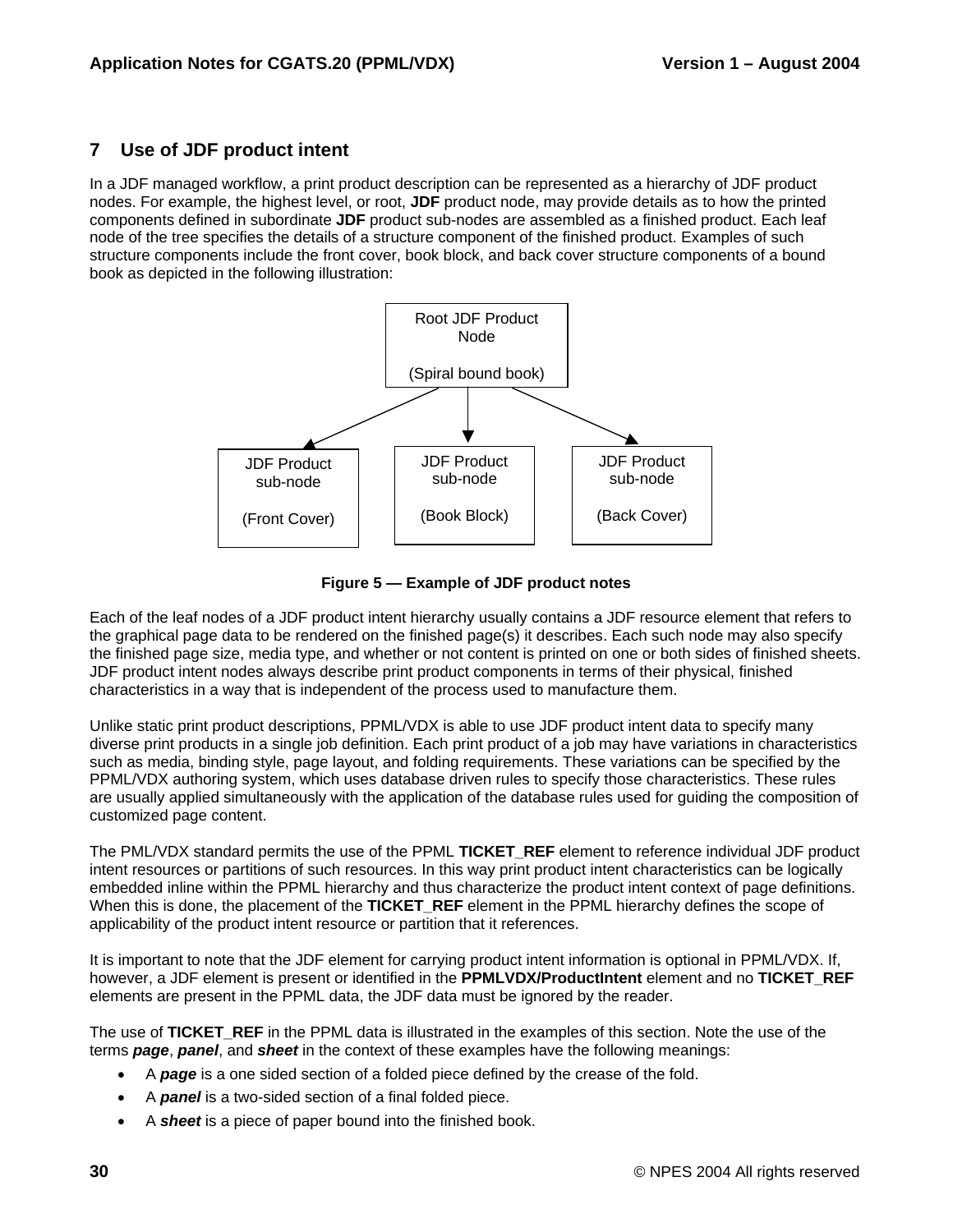The illustrations below clarify the meanings of these terms. Note that although the illustrations depict a booklet (i.e., a saddle-stitched book), the concepts carry through to other kinds of books, as well (for example, perfectbound books).

The illustrations below depict an eight-page booklet. The booklet is made up of two *sheets*. There are two *panels* on each sheet, and there are two *pages* on each panel (one page on each surface of the panel).



**Figure 6 — Example of the sheets of a finished booklet**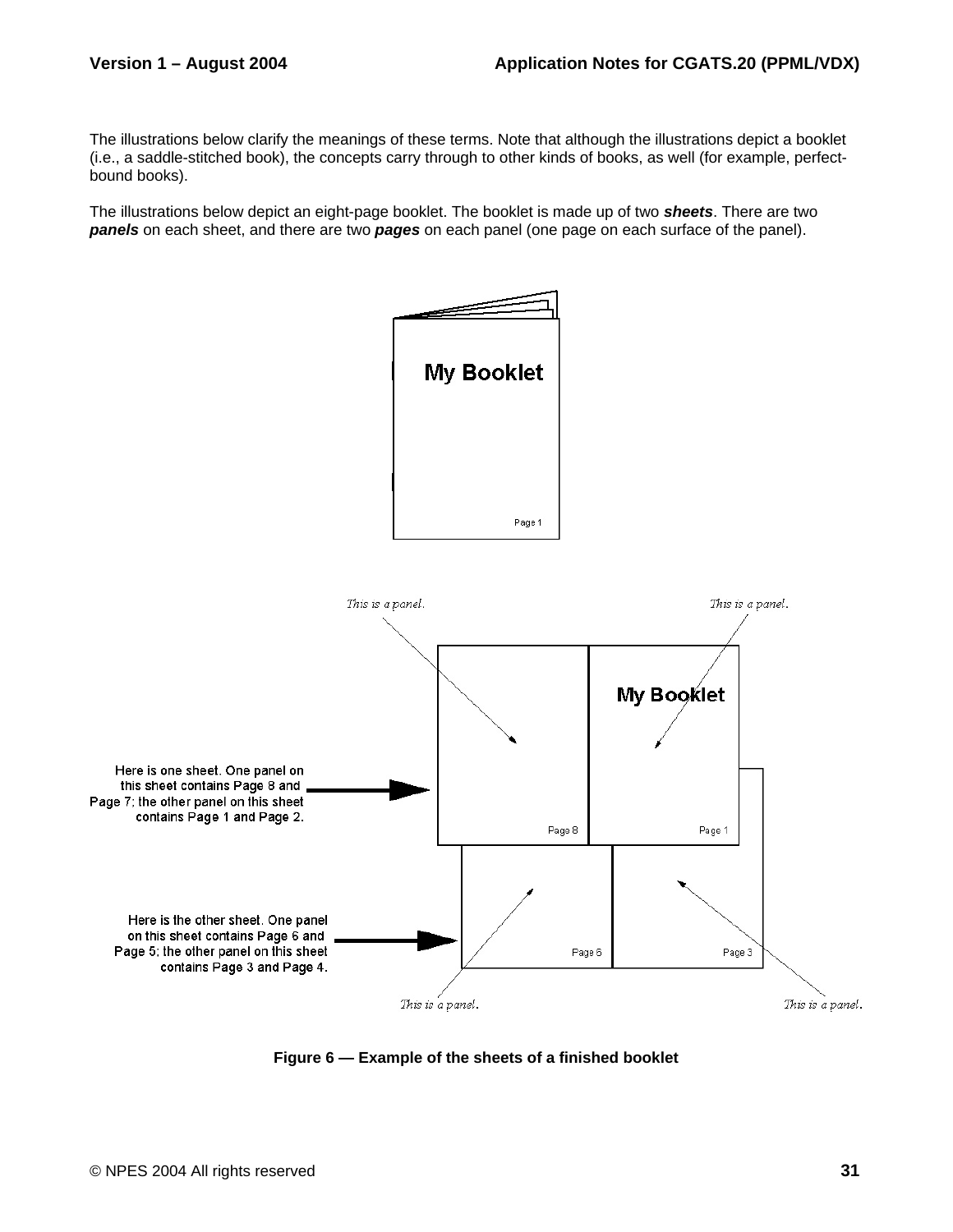|        | <b>My Booklet</b> |        |        |
|--------|-------------------|--------|--------|
| Page 8 | Page 1            | Page 2 | Page 7 |

This is what the front and back of one sheet look like.

### This is what the front and back of the other sheet look like.



### **Figure 7 — Examples of front and back sheets**

In JDF, the product intent description of a print product has no concept of a *sheet* as defined above. Instead, the description of the print product can be thought of as a bound stack of panels where the sides (pages) of each panel are described in the context of structure components. A content page defined by the PPML **PAGE** element is understood to be the page content that is mapped to a side of a panel.

It is important to note that the concept of a "finished page" as defined in the JDF Specification corresponds to the definition of a "panel" as used in this document.

### **7.1 Linking PPML data with JDF Product Intent data**

There are two ways in PPML/VDX to specify JDF product intent data using JDF and are referred to here as *Inline JDF Intent* and *Referential JDF Intent*.

**Inline JDF Intent –** refers to the use of the **TICKET** REF sub-element within the PPML data structure as allowed by CGATS.20. The JDF intent data for this approach shall conform to the JDF Specification and is that which is stored within the **ProductIntent** sub-element of the **PPMLVDX** element as defined by the PPML/VDX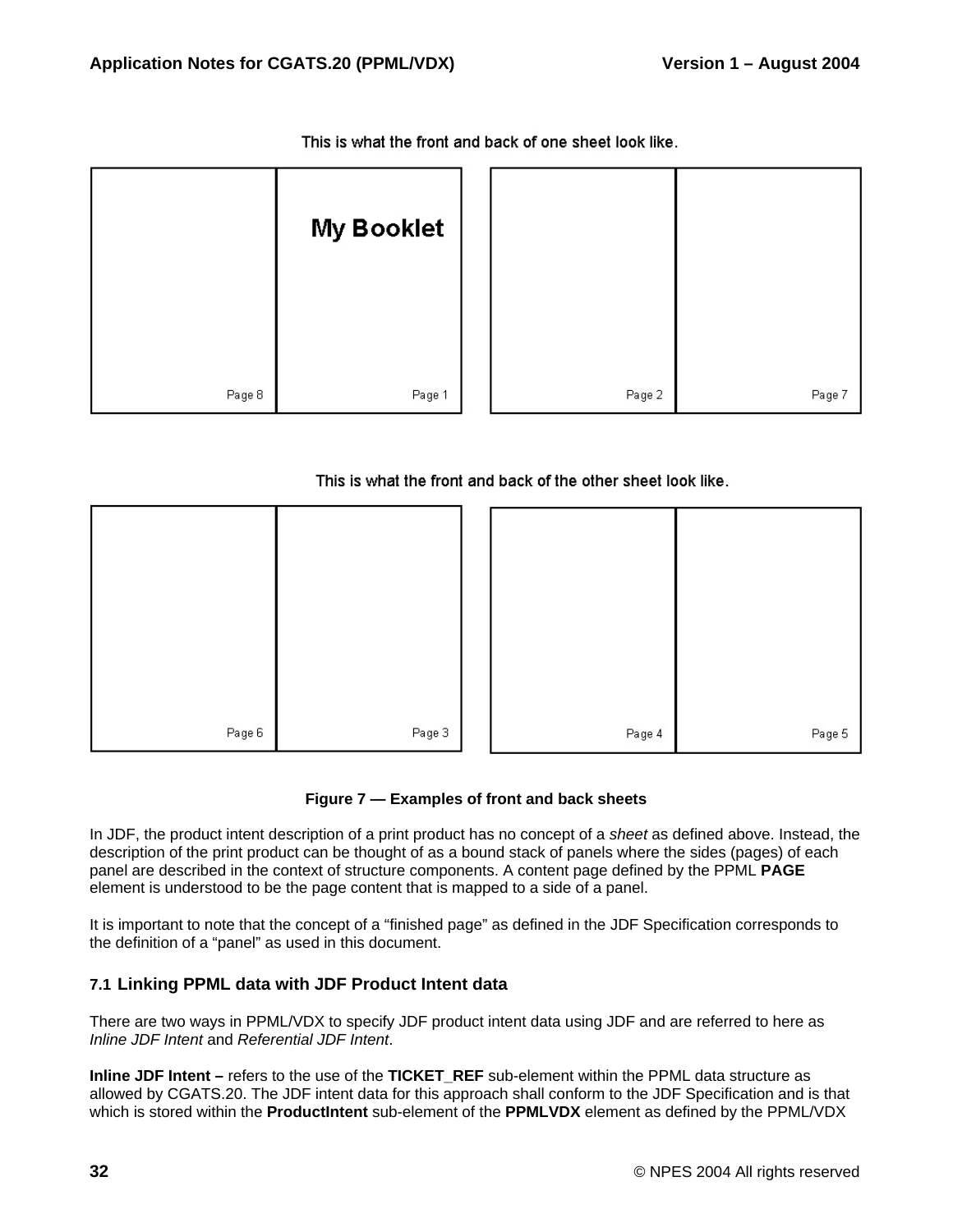standard. This approach is considered "inline" because **TICKET\_REF** elements in the PPML data refer directly to the JDF intent data. Logically this inserts the JDF intent semantics inline, co-mingled with the PPML page data. The actual JDF intent data is a separate resource.

**Referential JDF Intent** – refers to the use of a separate JDF job ticket instance that is **not** directly linked from within the PPML/VDX structured document page data. This refers to the use of JDF for VDP applications as allowed by the JDF Specification where the JDF node's **RunList** resource refers to the PPML/VDX data, rather than the PPML data's **TICKET\_REF** entries referring to the JDF data. This approach involves the use of JDF's *RunTags* partition key in the partitioning of product intent resources. This JDF job ticket data is structured differently from the JDF data that may be stored within or referenced from the **ProductIntent** sub-element of the **PPMLVDX** element as defined by the PPML/VDX standard (described here as *Inline JDF Intent*). *Referential JDF Intent* is a separate JDF intent data file that utilizes the JDF **RunList** resource to refer to the **JOB**, and **DOCUMENT** elements present in the PPML data either by name (i.e. **JOB/@***Label*, **DOCUMENT/@***Label*) or by index. This method has the added benefit of being able to describe more complex print products such as the ability to specify the relationship of multiple finished print products defined per recipient instance. In this case, the JDF data structure is represented as a hierarchy of JDF nodes and the intent resource's *UpdateID* attributes are not required.

It is important to note that from a JDF process definition perspective it is strongly recommended the PPML/VDX data be linked to the JDF process node (that defines the process that consumes the PPML/VDX data) by a **RunList** resource. This means that in a JDF process context the JDF job ticket that utilize PPML/VDX data uses a referential method where an inline **TICKET** REF based method in is strongly discouraged. If inline intent is used, it is recommended that the PPML data structuring as described in 7.2.1 be used.

It is important to note that the use of JDF as described in this section emphasizes the *Inline JDF Intent* approach. Additional work describing how to properly structure PPML data in terms of the use of the PPML hierarchy to enable smooth crossover to the *Referential JDF Intent* approach is underway and briefly described in 7.2.1.

From the standpoint of using JDF to specify product intent, when a *Referential JDF Intent* job ticket is present in a PPML/VDX job context, it shall take precedence over any **TICKET\_REF** elements and *Inline JDF Intent* data present in the **PPMLVDX** element.

### **7.2 Inline JDF Intent - Referring to JDF product intent resource data from PPML data**

CGATS.20 defines the semantics and contextual relationship between PPML page descriptions and the product intent information it references (refer to 6.10 and Annex D of ANSI CGATS.20). It allows the use of PPML **TICKET\_REF** elements to reference JDF intent resources, or partitions of JDF intent resources, to provide complete descriptions of finished print product components.

According to CGATS.20, **TICKET\_REF** elements may occur at various levels within the PPML data structure hierarchy where their semantic interpretation depends on a simple inheritance scheme. The lowest level of the hierarchy that **TICKET\_REF** elements are permitted to occur is the DOCUMENT element. They cannot occur within **PAGE** elements. If they occur between **PAGE** elements it means that only the **PAGE** elements within the **DOCUMENT** element that follow the **TICKET** REF element are in scope of the inline product intent semantic it specifies. Some of the examples in 7.2.2 show the use **TICKET\_REF** elements at the **DOCUMENT** element level and between **PAGE** elements.

### **7.2.1 Structured Use of TICKET\_REF elements in the PPML data**

To simplify conveying product intent semantics using the Inline JDF intent specification, the PPML data can be organized respective of the structure components of the print product described. For example, if a book has front cover, body, and back cover structure components as in figure 5 and there are distinct variations in their product intent descriptions (i.e. media style differs), a separate **DOCUMENT** element within a **JOB** element is defined that specifies the set of pages for each respective structure component. The **JOB** element in this case is used to specify the structure components of print products that belong to a particular recipient (recipient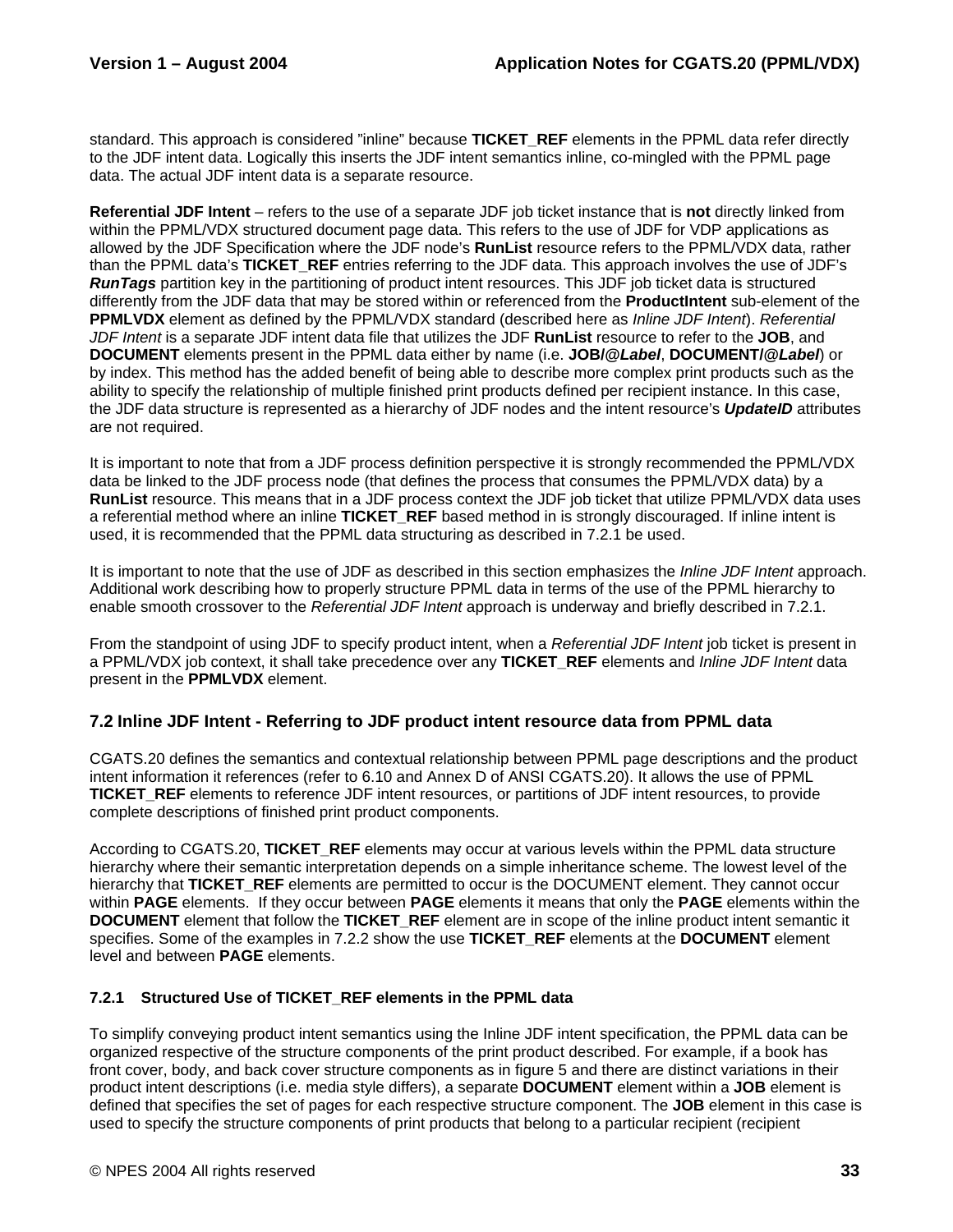instance). In this structured approach, **TICKET\_REF** elements will never occur between **PAGE** elements. Instead, **TICKET\_REF** elements that characterize the product intent description of the structure component will occur within the **DOCUMENT** element and before the first **PAGE** element. Since **DOCUMENT** elements then convey the definition of a structure component, if the structure component is that of a bound print product comprising multiple structure components (as shown in figure 5), it is then necessary to specify the **BindingIntent** using a **TICKET\_REF** that occurs in the **JOB** element ahead of the first **DOCUMENT** element that defines the first component to be bound.

Another benefit of this approach is that both the **JOB** and **DOCUMENT** elements may be named using their respective *Label* attributes. This is an important feature of PPML where in the Referential JDF Intent and process approach (to be described in detail in a document currently being prepared by the CGATS committee) to linking PPML data to JDF, the value of the **DOCUMENT**/@*Label* attribute corresponds to the value of the JDF **RunList**/@*DocNames* attribute and also that of the **RunTags** resource partition key. As well, the value of the **JOB**/@*Label* attribute corresponds to that of the **RunList**/@*SetNames* attribute.

The following incomplete example JDF and PPML syntax shows the basic structured organization of PPML data for specifying a simple wire comb bound customized print product per recipient instance. The PPML hierarchy of the example shows how separate **DOCUMENT** elements are used to specify the sets of pages particular to a structure component as well as the use of **TICKET\_REF** elements in specifying their product intent characterization. For two sided covers, two pages are shown for each the FrontCover and BackCover components, and the finished pages of the Body components are printed two sided in different media than the cover components. The relationship of each structure component definition (**DOCUMENT** element) within each recipient instance (**JOB** element) is specified in terms of **BindingIntent** by the **TICKET\_REF** element present in the **JOB** element.

#### **Example:**

```
<JDF xmlns="http://www.CIP4.org/JDFSchema_1" ID="JT0000" Type="Product" Status="Ready" 
DescriptiveName="JDF for PPML/VDX examples"> 
… 
<ResourcePool> 
     <MediaIntent ID="Medias" Class="Intent" PartIDKeys="Option" Status="Available"> 
         <Texture DataType="EnumerationSpan" Actual="Smooth"/> 
         <StockType DataType="EnumerationSpan" Actual="Bond"/> 
         <MediaColor DataType="EnumerationSpan" Actual="White"/> 
         <Grade DataType="IntegerSpan" Range="3 4 5" Actual="5"/> 
         <MediaIntent Option="M1" UpdateID="120GSMCoatedWhite" Class="Intent"> 
             <FrontCoatings DataType="EnumerationSpan" Actual="Glossy"/> 
             <BackCoatings DataType="EnumerationSpan" Actual="Glossy"/> 
             <Weight DataType="IntegerSpan" Actual="120"/> 
         </MediaIntent> 
         <MediaIntent Option="M2" UpdateID="100GSMUncoatedWhite" Class="Intent"/> 
             <Weight DataType="IntegerSpan" Actual="100"/> 
         </MediaIntent> 
     </MediaIntent> 
     <LayoutIntent ID="Layout" Class="Intent" UpdateID="TwoSidedHeadToHead" 
         Sides="TwoSidedHeadToHead" Status="Available" /> 
     <BindingIntent ID="Binding" Class="Intent" UpdateID="WireComb" Status="Available"/> 
         <BindingType DataType="EnumerationSpan" Actual="WireCombBinding"/> 
         <BindingSide DataType="EnumerationSpan" Actual="Left"/> 
         <WireCombBinding> 
             <WireCombMaterial DataType="EnumerationSpan" Actual="Steel-Silver"/> 
             <WireCombShape DataType="EnumerationSpan" Actual="Twin"/> 
         </WireCombBinding> 
     </BindingIntent>
```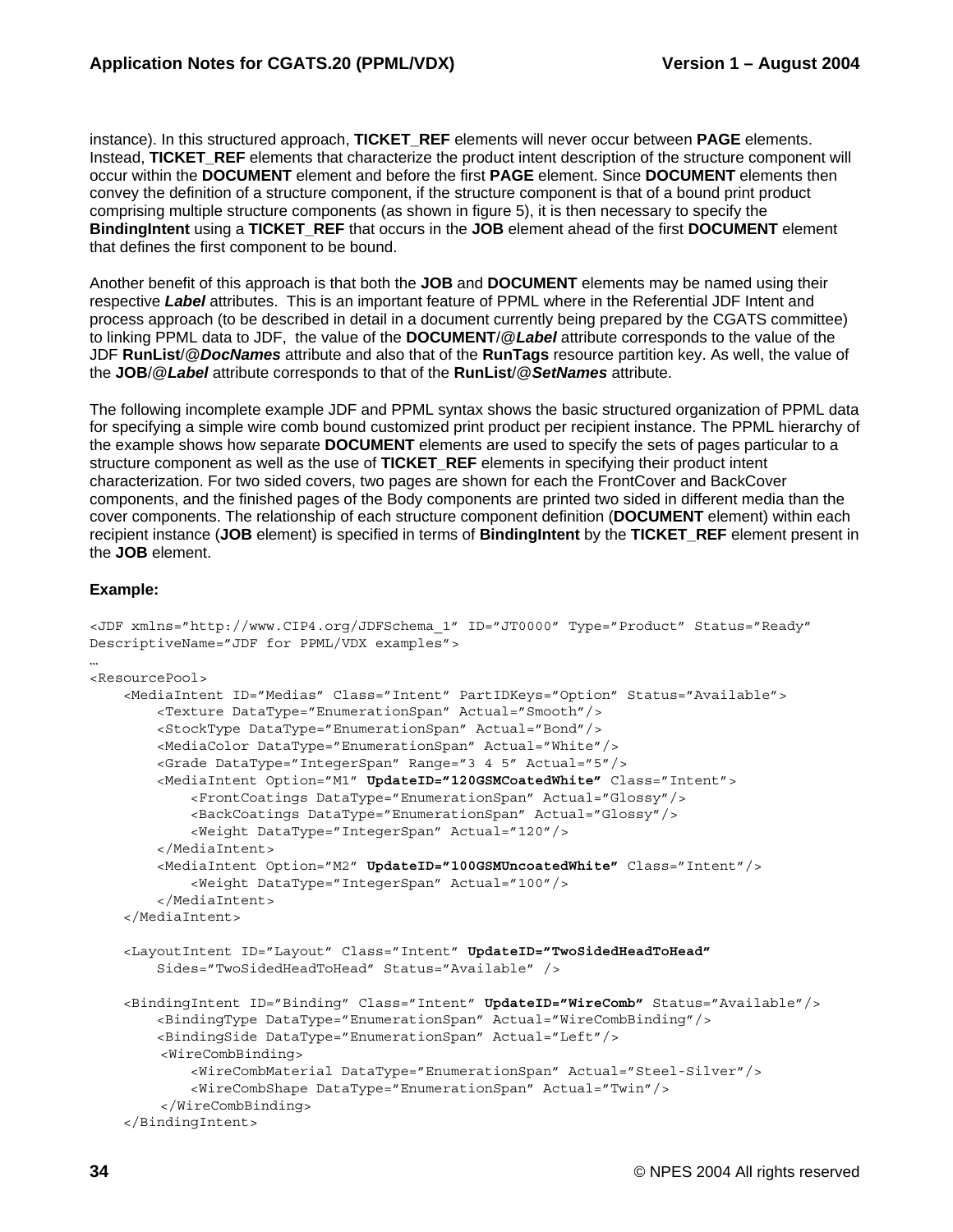```
</ResourcePool> 
<ResourceLinkPool> 
     <MediaIntentLink rRef="Medias" Usage="Input"/> 
     <LayoutIntentLink rRef="Layout" Usage="Input"/> 
     <BindingIntentLink rRef="Binding" Usage="Input"/> 
</ResourceLinkPool> 
</JDF><PPML …> 
 … 
     <TICKET_REF ExtIDRef="TwoSidedHeadToHead"/> 
    <JOB Label="Recipient0001"> 
        <TICKET_REF ExtIDRef="WireComb"/> 
        <DOCUMENT Label="FrontCover"> 
            <TICKET_REF ExtIDRef="120GSMCoatedWhite"/> 
            <PAGE …> … </PAGE> 
            <PAGE …> … </PAGE> 
        </DOCUMENT> 
         <DOCUMENT Label="Body"> 
            <TICKET_REF ExtIDRef="100GSMUncoatedWhite "/> 
            <PAGE …> … </PAGE> 
 … 
            <PAGE …> … </PAGE> 
         </DOCUMENT> 
         <DOCUMENT Label="BackCover"> 
            <TICKET_REF ExtIDRef="120GSMCoatedWhite"/> 
            <PAGE …> … </PAGE> 
            <PAGE …> … </PAGE> 
        </DOCUMENT> 
   </JOB>
 … 
     <JOB Label="Recipient2384"> 
        <TICKET_REF ExtIDRef="WireComb"/> 
        <DOCUMENT Label="FrontCover"> 
            <TICKET_REF ExtIDRef="120GSMCoatedWhitec/> 
            <PAGE …> … </PAGE> 
            <PAGE …> … </PAGE> 
        </DOCUMENT> 
         <DOCUMENT Label="Body"> 
            <TICKET_REF ExtIDRef="100GSMUncoatedWhite"/> 
            <PAGE …> … </PAGE> 
 … 
            <PAGE …> … </PAGE> 
         </DOCUMENT> 
         <DOCUMENT Label="BackCover"> 
            <TICKET_REF ExtIDRef="120GSMCoatedWhite"/> 
            <PAGE …> … </PAGE> 
            <PAGE …> … </PAGE> 
         </DOCUMENT> 
   </JOB>
</PPML>
```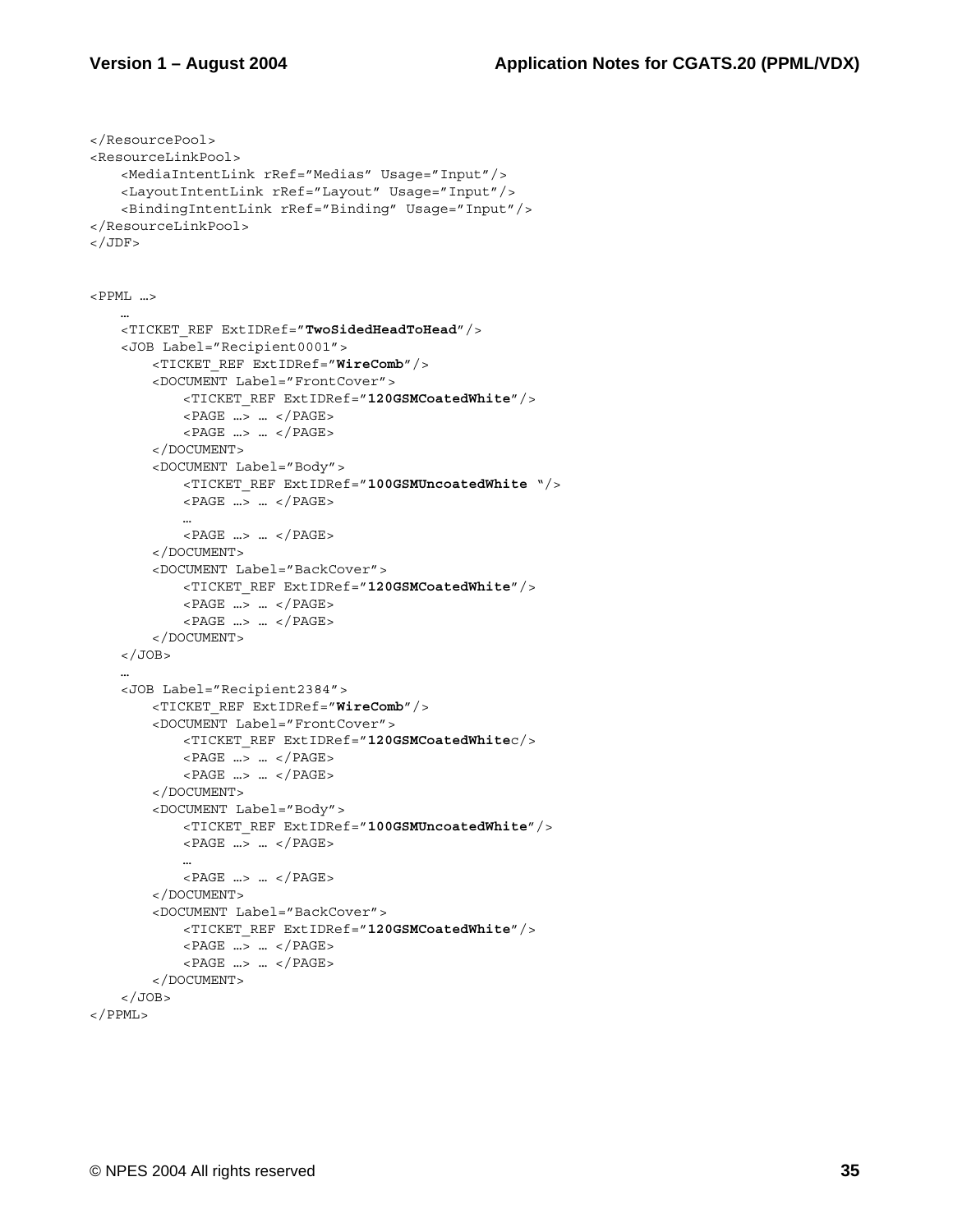### **7.2.2 Generic Use TICKET\_REF Elements in the PPML data**

As allowed by CGATS.20, **TICKET\_REF** elements may occur in the **PPML**, **JOB**, and **DOCUMENT** element only. This section illustrates the semantics of the use of **TICKET\_REF** and JDF through the use of a series of examples.

#### **Example 1:**

This example shows a PPML element with no inline product intent information (no **TICKET\_REF** elements are present in the **PPML** element). This means that the relationship of the **PAGE**, **DOCUMENT**, and **JOB** sub-elements to finished print products is undefined. The interpretation of these sub-elements must be conveyed by information separate from the PPML/VDX instance, as in the *Referential JDF Intent* approach.

Such a PPML/VDX instance is similar in concept to a set of pages defined by a typical PDF file where, by itself, no information is provided as to how the pages are applied in the production of a print product.

```
\langle PPML \ldots … 
     <JOB …> 
         <DOCUMENT …> 
             <PAGE …> … </PAGE> 
             <PAGE …> … </PAGE> 
             <PAGE …> … </PAGE> 
             <PAGE …> … </PAGE> 
         </DOCUMENT> 
    </JOB> <JOB …> 
         <DOCUMENT …> 
             <PAGE …> … </PAGE> 
             <PAGE …> … </PAGE> 
             <PAGE …> … </PAGE> 
             <PAGE …> … </PAGE> 
         </DOCUMENT> 
    </JOB></PPML>
```
In the following examples, the use of the PPML **TICKET\_REF** element is introduced. In example 2, JDF intent data defines the product intent resources referred to by the **TICKET\_REF** elements in the PPML data in examples 3 through 8 that follow.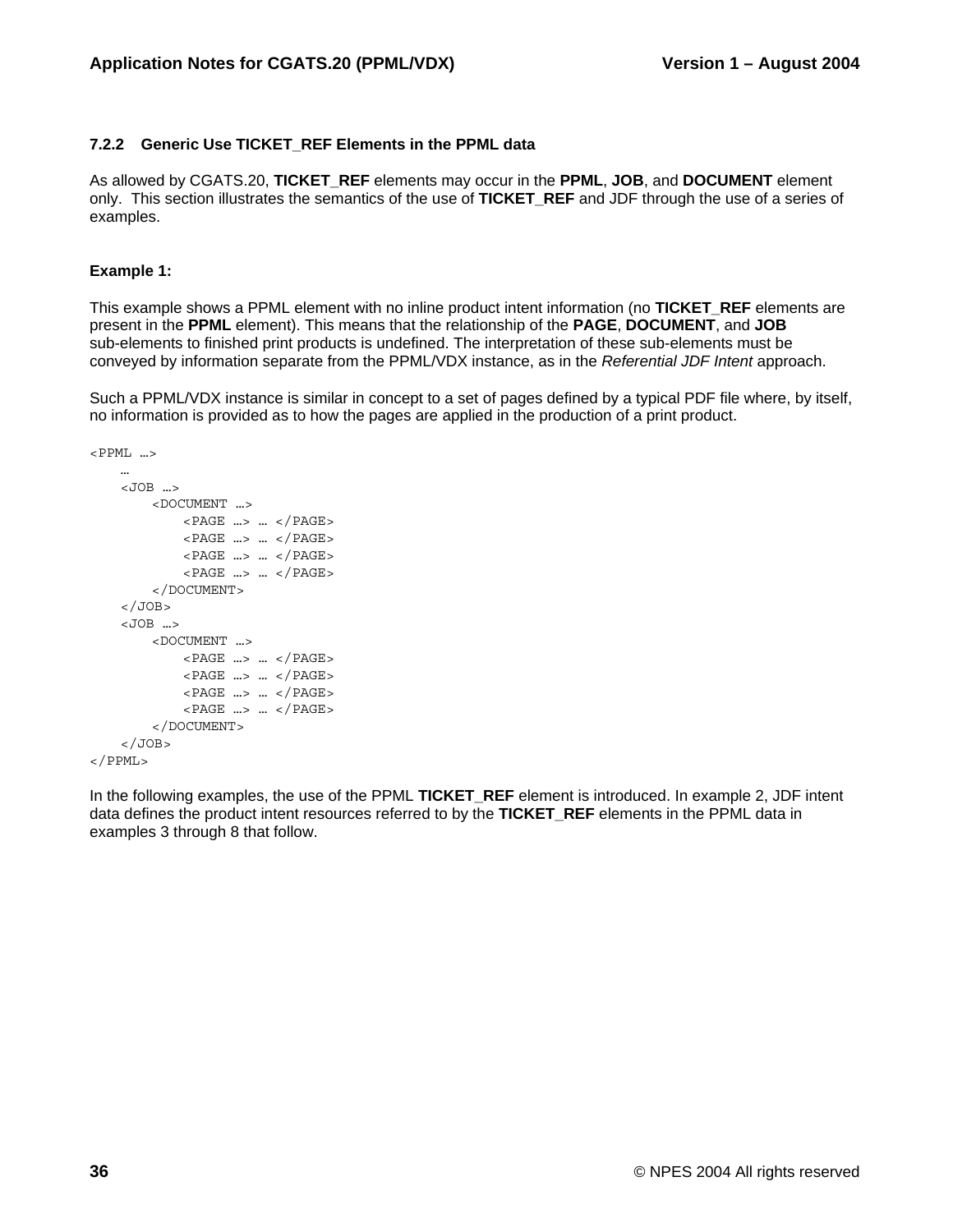#### **Example 2:**

```
<JDF xmlns="http://www.CIP4.org/JDFSchema_1" ID="JT0001" Type="Product" Status="Ready" 
DescriptiveName="JDF for PPML/VDX examples"> 
<ResourcePool> 
     <MediaIntent ID="Medias" Class="Intent" PartIDKeys="Option" Status="Available"> 
         <Texture DataType="EnumerationSpan" Preferred="Smooth"/> 
         <StockType DataType="EnumerationSpan" Preferred="Bond"/> 
         <MediaColor DataType="EnumerationSpan" Preferred="White"/> 
         <Grade DataType="IntegerSpan" Range="3 4 5" Preferred="5"/> 
         <MediaIntent Option="M1" UpdateID="120GSMCoatedWhite" Class="Intent"> 
             <FrontCoatings DataType="EnumerationSpan" Preferred="Glossy"/> 
             <BackCoatings DataType="EnumerationSpan" Preferred="Glossy"/> 
             <Weight DataType="IntegerSpan" Preferred="120"/> 
         </MediaIntent> 
         <MediaIntent Option="M2" UpdateID="100GSMUncoatedWhite" Class="Intent"/> 
             <Weight DataType="IntegerSpan" Preferred="100"/> 
         </MediaIntent> 
     </MediaIntent> 
     <LayoutIntent ID="Layouts" Class="Intent" UpdateID="TwoSidedHeadToHead" 
         Sides="TwoSidedHeadToHead" Status="Available" /> 
     <BindingIntent ID="Bindings" Class="Intent" PartIDKeys="Option" Status="Available"/> 
         <BindingIntent UpdateID="SaddleStitchLeft">
             <BindingType DataType="EnumerationSpan" Preferred="SaddleStitch"/> 
             <BindingSide DataType="EnumerationSpan" Preferred="Left"/> 
          <SaddleStitching> 
                <StitchNumber DataType="IntegerSpan" Options="2 3" Preferred="3"/> 
         </SaddleStitching> 
         </BindingIntent> 
         <BindingIntent UpdateID="SaddleStitchTop"> 
             <BindingType DataType="EnumerationSpan" Preferred="SaddleStitch"/> 
             <BindingSide DataType="EnumerationSpan" Preferred="Top"/> 
          <SaddleStitching> 
                 <StitchNumber DataType="IntegerSpan" Options="2 3" Preferred="3"/> 
         </SaddleStitching> 
         </BindingIntent> 
     </BindingIntent> 
</ResourcePool> 
<ResourceLinkPool> 
    <MediaIntentLink rRef="Medias" Usage="Input"/> 
    <LayoutIntentLink rRef="Layouts" Usage="Input"/> 
    <BindingIntentLink rRef="Bindings" Usage="Input"/> 
</ResourceLinkPool> 
</JDF>
```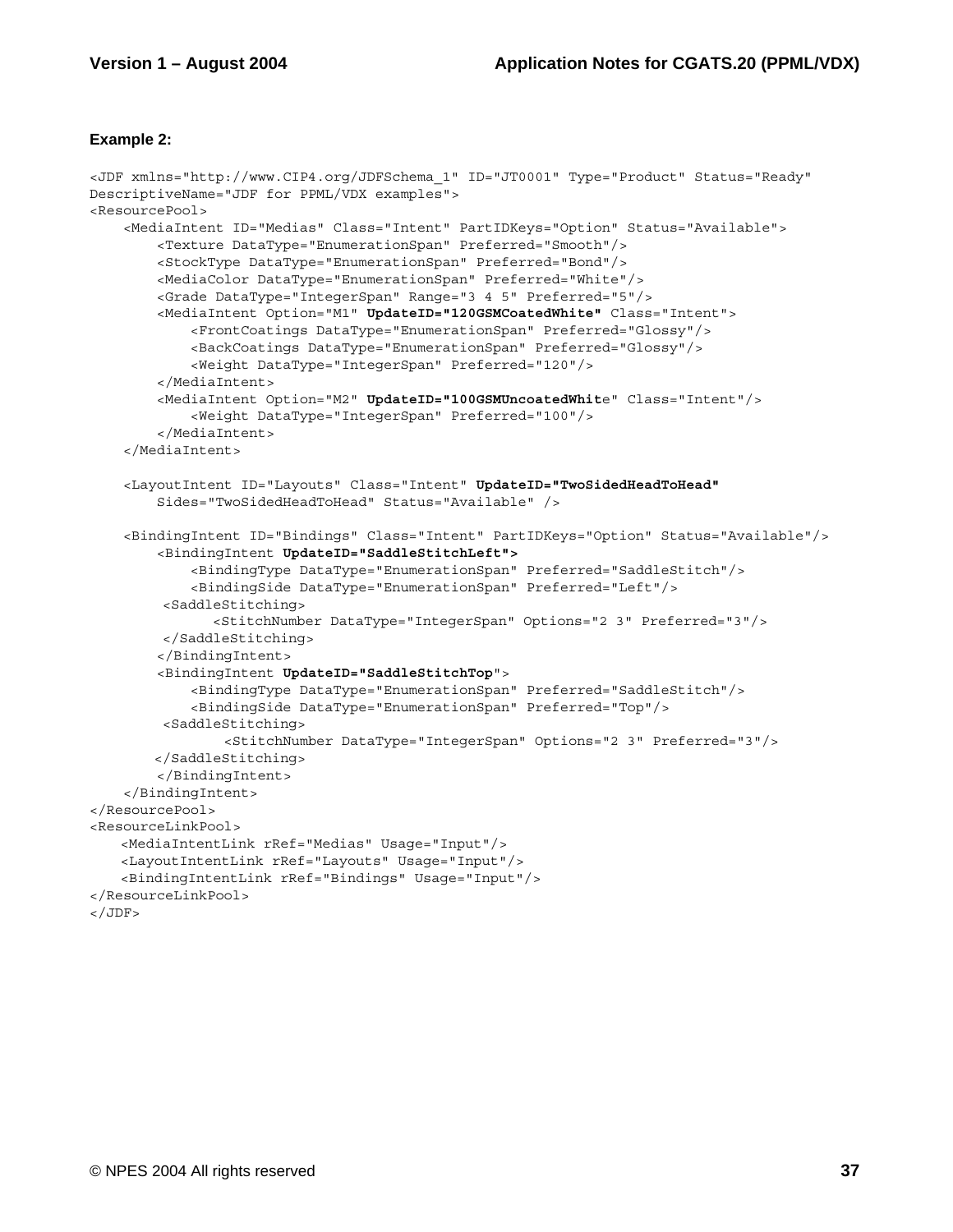#### **Example 3:**

In this example, **TICKET\_REF** elements have been added after each **DOCUMENT** element start tag. These **TICKET\_REF** elements each refer to the same partition of a JDF **BindingIntent** resource that specifies saddle stitching and also specifies that it is the left edge side that is to be bound. In this example, the set of **PAGE** elements defined within each **DOCUMENT** element are to be saddle stitched. Note that exactly how the pages are to be mapped to the surfaces of the finished pages is not specified so the page content may therefore be printed single or two sided according to production system settings.

```
\langle PPML \ldots>
     … 
     <JOB …> 
        <DOCUMENT …> 
            <TICKET_REF ExtIDRef="SaddleStitchLeft"/> 
            <PAGE …> … </PAGE> 
            <PAGE …> … </PAGE> 
            <PAGE …> … </PAGE> 
            <PAGE …> … </PAGE> 
 … 
        </DOCUMENT> 
    </JOB> <JOB …> 
        <DOCUMENT …> 
            <TICKET_REF ExtIDRef="SaddleStitchLeft"/> 
            <PAGE …> … </PAGE> 
            <PAGE …> … </PAGE> 
            <PAGE …> … </PAGE> 
            <PAGE …> … </PAGE> 
 … 
        </DOCUMENT> 
   </JOB></PPML>
```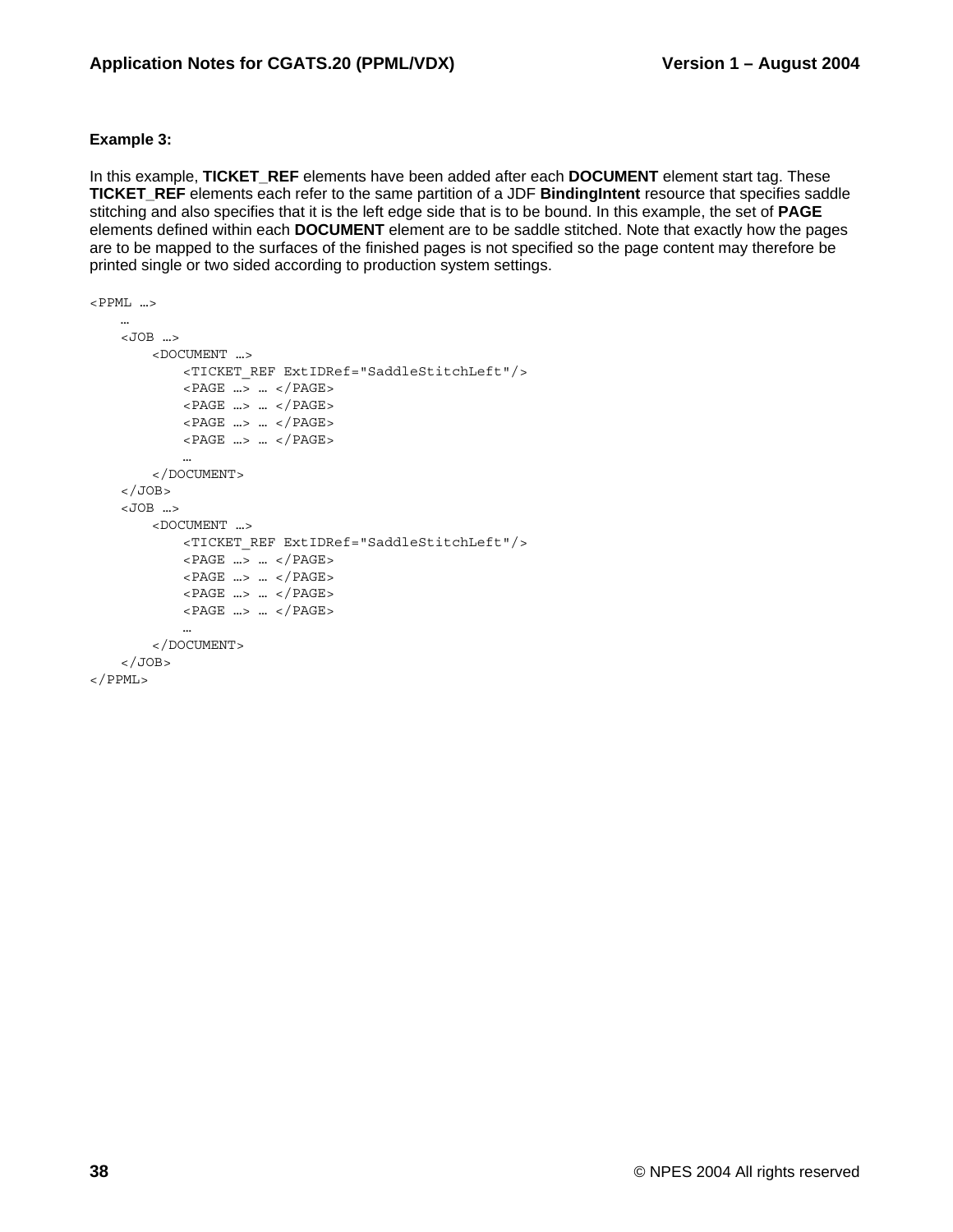### **Example 4:**

In this example, a **TICKET\_REF** element has been added to indicate that the pages of each **DOCUMENT** element to be saddle stitched and are to be printed on both sides beginning with the contents of the first **PAGE** being mapped to the front side of the first finished sheet. This **TICKET\_REF** element refers to a JDF **LayoutIntent** element that specifies two sided head to head printing. The resulting finished print products for this example will be two 8 page saddle stitched booklets each with 4 two-sided finished sheets. Each sheet has two panels, and each panel has two pages.

```
\langle PPML \ldots … 
     <TICKET_REF ref="TwoSidedHeadToHead"/> 
     <JOB …> 
         <DOCUMENT …> 
             <TICKET_REF ExtIDRef="SaddleStitchLeft"/> 
            <PAGE> ... </PAGE>
             <PAGE> … </PAGE> 
             <PAGE> … </PAGE> 
             <PAGE> … </PAGE> 
             <PAGE> … </PAGE> 
             <PAGE> … </PAGE> 
             <PAGE> … </PAGE> 
             <PAGE> … </PAGE> 
         </DOCUMENT> 
    </JOB> <JOB …> 
         <DOCUMENT …> 
             <TICKET_REF ExtIDRef="SaddleStitchLeft"/> 
             <PAGE> … </PAGE> 
             <PAGE> … </PAGE> 
             <PAGE> … </PAGE> 
             <PAGE> … </PAGE> 
             <PAGE> … </PAGE> 
             <PAGE> … </PAGE> 
             <PAGE> … </PAGE> 
             <PAGE> … </PAGE> 
         </DOCUMENT> 
    </JOB></PPML>
```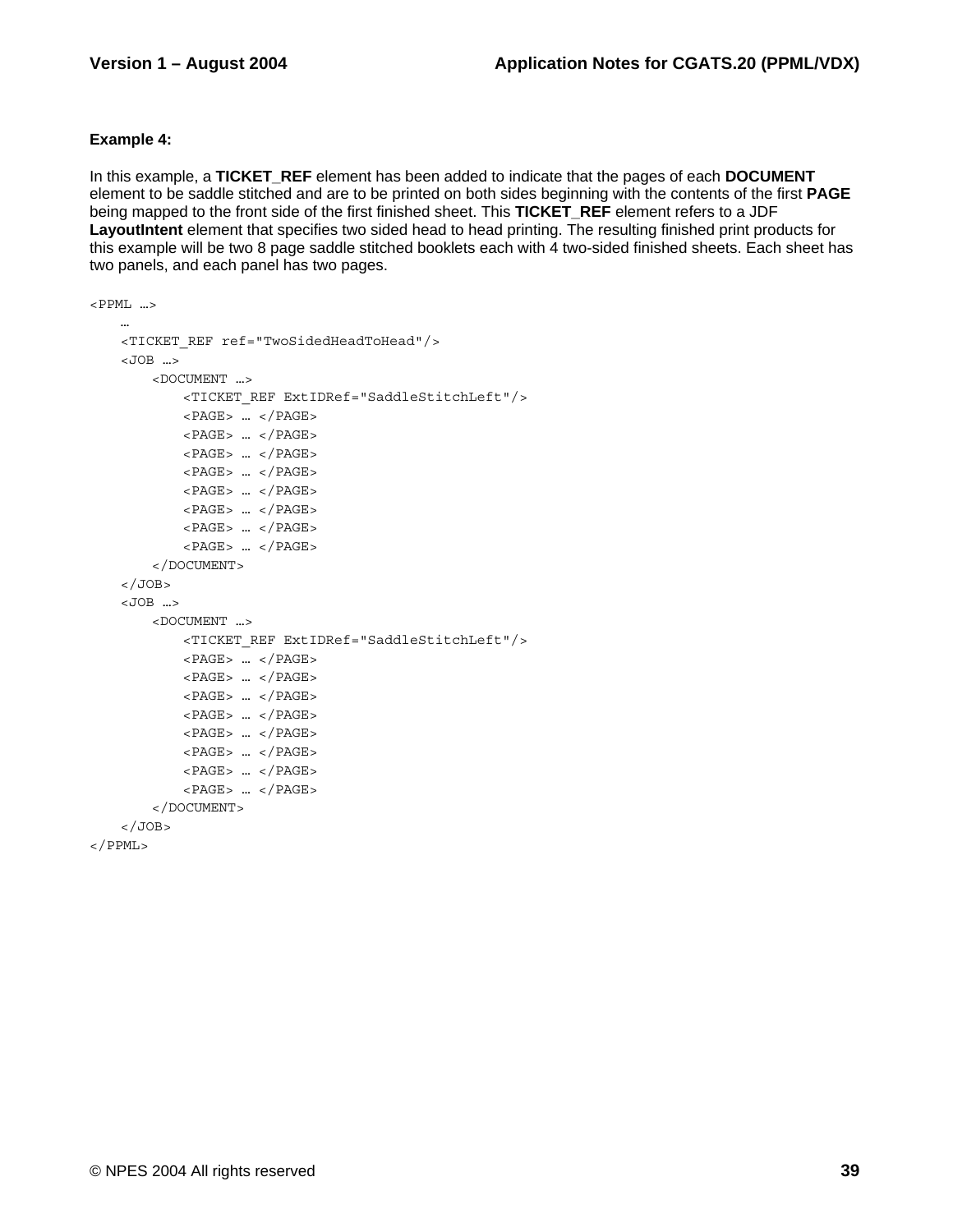### **Example 5:**

In this example, a **TICKET\_REF** was added which refers to a partition of the JDF **MediaIntent** resource that specifies 100 grams per square meter (gsm) white paper coated on two sides. In this example, all of the pages of the two saddle stitched, two sided print products are to be printed on 100 gsm white coated stock.

```
<PPML …> 
 … 
     <TICKET_REF ref="100GSMCoatedWhite"/> 
     <TICKET_REF ref="TwoSidedHeadToHead"/> 
    <JOB \rightarrow <DOCUMENT …> 
             <TICKET_REF ExtIDRef="SaddleStitchLeft"/> 
            <PAGE> ... </PAGE>
             <PAGE> … </PAGE> 
             <PAGE> … </PAGE> 
             <PAGE> … </PAGE> 
            <PAGE> ... < /PAGE>
             <PAGE> … </PAGE> 
             <PAGE> … </PAGE> 
             <PAGE> … </PAGE> 
         </DOCUMENT> 
    </JOB> <JOB …> 
         <DOCUMENT …> 
             <TICKET_REF ExtIDRef="SaddleStitchLeft"/> 
             <PAGE> … </PAGE> 
             <PAGE> … </PAGE> 
             <PAGE> … </PAGE> 
             <PAGE> … </PAGE> 
             <PAGE> … </PAGE> 
             <PAGE> … </PAGE> 
            <PAGE> ... < /PAGE>
             <PAGE> … </PAGE> 
         </DOCUMENT> 
    </JOB></PPML>
```
### **Example 6:**

In this example, **TICKET** REF elements have been added that refer to JDF **MediaIntent** partitions that specify 120 gsm coated white paper. This example specifies three bound booklets:

1. The finished booklet described by the first **JOB** element is a 12-page (six finished panels) saddlestitched booklet with a first page of 120 GSM coated white stock. The front surface of the first panel is imaged with the content of the first **PAGE** element and the backside of the first panel is left blank due to the presence of the **TICKET\_REF** following the first **PAGE** sub-element (refer to clause **6.10** of CGATS.20). The second through fourth leaves are printed on 100 GSM uncoated white paper as specified by the **TICKET\_REF** element, and are printed on both sides. The fifth panel is also printed on 100 GSM uncoated white paper, but only printed on its front side due to the presence of the **TICKET\_REF** following the eighth **PAGE** element. The sixth panel, like the first, is 120 GSM coated white paper. It has a blank front due to the presence of a blank **<PAGE/>** element, and its back is imaged (it is logically the back cover of the booklet).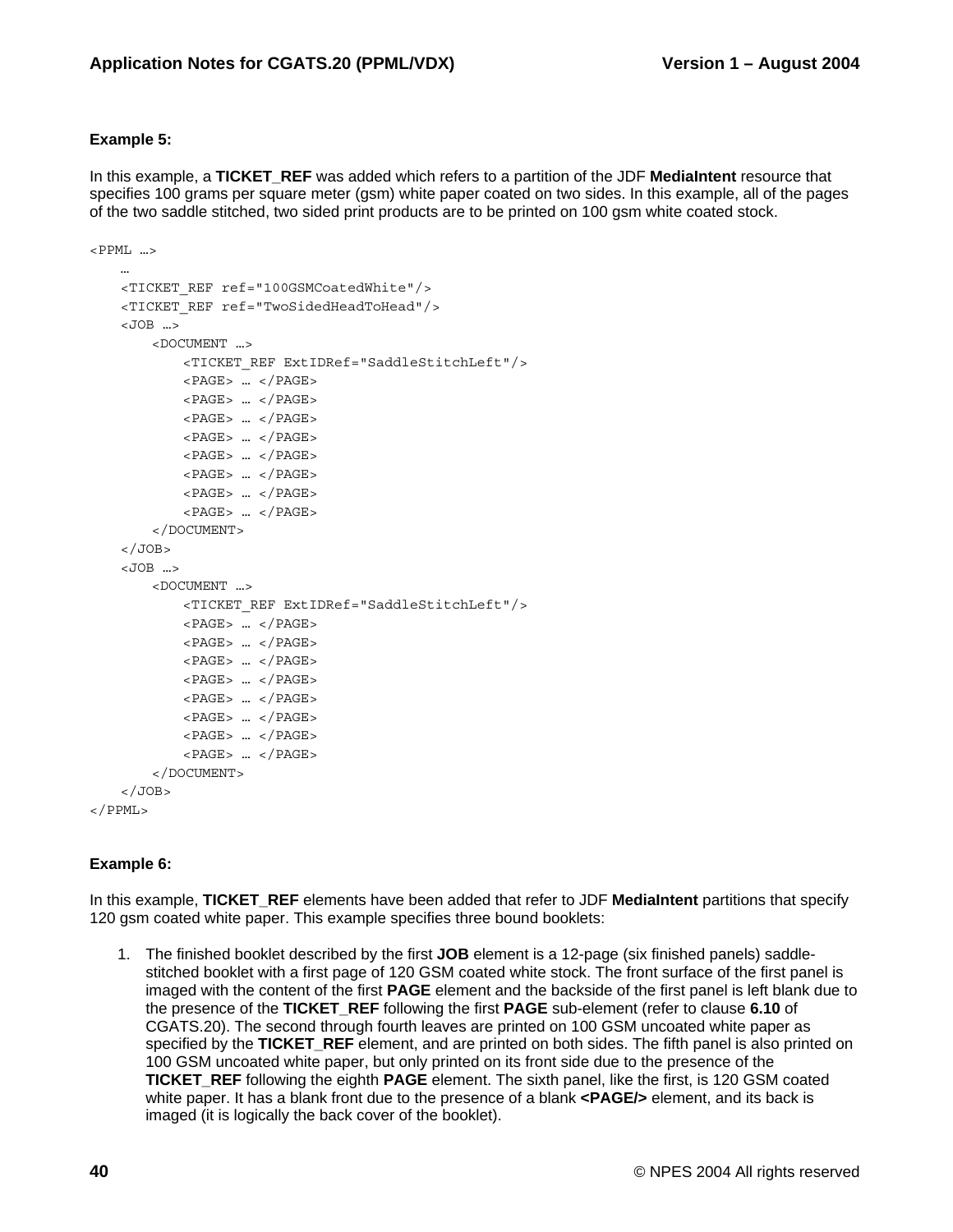- 2. The finished booklet described in the second **JOB** element is a 10-page (five-panel) saddle-stitched booklet. It is important to note that the number of panels is not an even multiple of two; this presents special finishing requirements.
- 3. Faithfully meeting the exact requirements of such an intent description must be weighed against the feasibility of producing this saddle-stitched booklet by simply adding an extra panel that is blank on both sides. Simply adding an additional panel not represented in the PPML/VDX data violates the product intent description and should not be done without prior agreement with the print specifier.
- 4. The finished booklet described in the third **JOB** element is almost the same as the one described in the second **JOB** element; the difference is that two blank pages have been added in the third **JOB** element. It represents a 12-page (six-panel) saddle-stitched booklet. This example has additional pad pages added with a common media type so that it is possible to saddle stitch. In this example, the finished booklet has a fifth panel with both front and back pages blank.

```
\langle PPML \ldots … 
     <TICKET_REF ref="120GSMCoatedWhite"/> 
     <TICKET_REF ref="TwoSidedHeadToHead"/> 
     <JOB …> 
         <DOCUMENT …> 
             <TICKET_REF ExtIDRef="SaddleStitchLeft"/> 
             <PAGE> … </PAGE> 
             <TICKET_REF ExtIDRef="100GSMUncoatedWhite"/> 
             <PAGE> … </PAGE> 
             <PAGE> … </PAGE> 
             <PAGE> … </PAGE> 
             <PAGE> … </PAGE> 
             <PAGE> … </PAGE> 
             <PAGE> … </PAGE> 
             <PAGE> … </PAGE> 
             <TICKET_REF ExtIDRef="120GSMCoatedWhite"/> 
            <PAGE/><PAGE> ... < / PAGE>
         </DOCUMENT> 
    </JOB> <JOB …> 
         <DOCUMENT …> 
             <TICKET_REF ExtIDRef="SaddleStitchLeft"/> 
             <PAGE> … </PAGE> 
             <TICKET_REF ExtIDRef="100GSMUncoatedWhite"/> 
             <PAGE> … </PAGE> 
             <PAGE> … </PAGE> 
             <PAGE> … </PAGE> 
             <PAGE> … </PAGE> 
             <PAGE> … </PAGE> 
             <PAGE> … </PAGE> 
             <TICKET_REF ExtIDRef="120GSMCoatedWhite"/> 
            <PAGE/><PAGE> ... < /PAGE>
         </DOCUMENT> 
    </JOB> <JOB …> 
         <DOCUMENT …>
```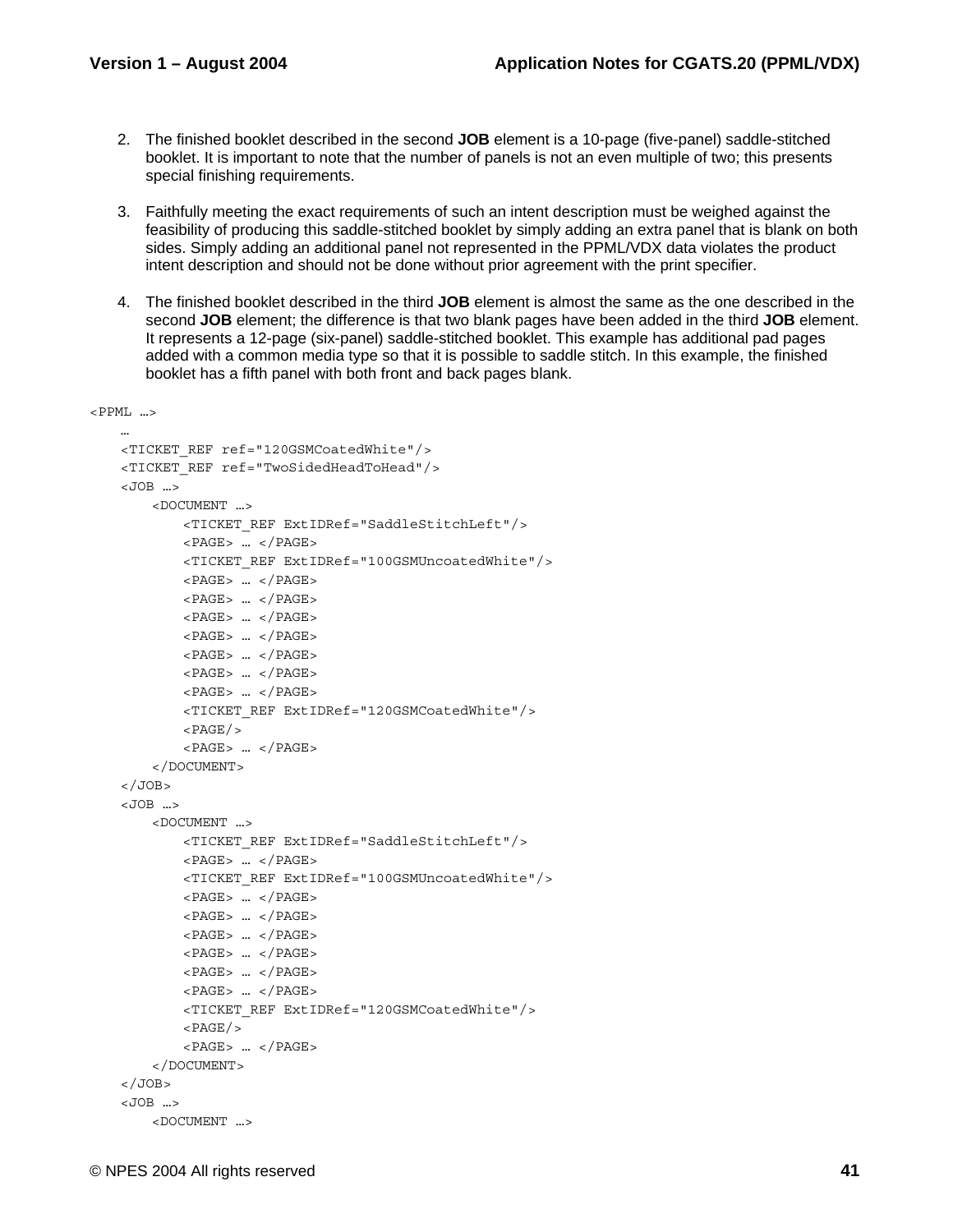```
 <TICKET_REF ExtIDRef="SaddleStitchLeft"/> 
            <PAGE> … </PAGE> 
            <TICKET_REF ExtIDRef="100GSMUncoatedWhite"/> 
            <PAGE> … </PAGE> 
            <PAGE> … </PAGE> 
            <PAGE> … </PAGE> 
            <PAGE> … </PAGE> 
            <PAGE> … </PAGE> 
            <PAGE> … </PAGE> 
           <PAGE/><PAGE/> <TICKET_REF ExtIDRef="120GSMCoatedWhite"/> 
           < PAGE/>< PAGE> \ldots < / PAGE>
         </DOCUMENT> 
    </JOB>
</PPML>
```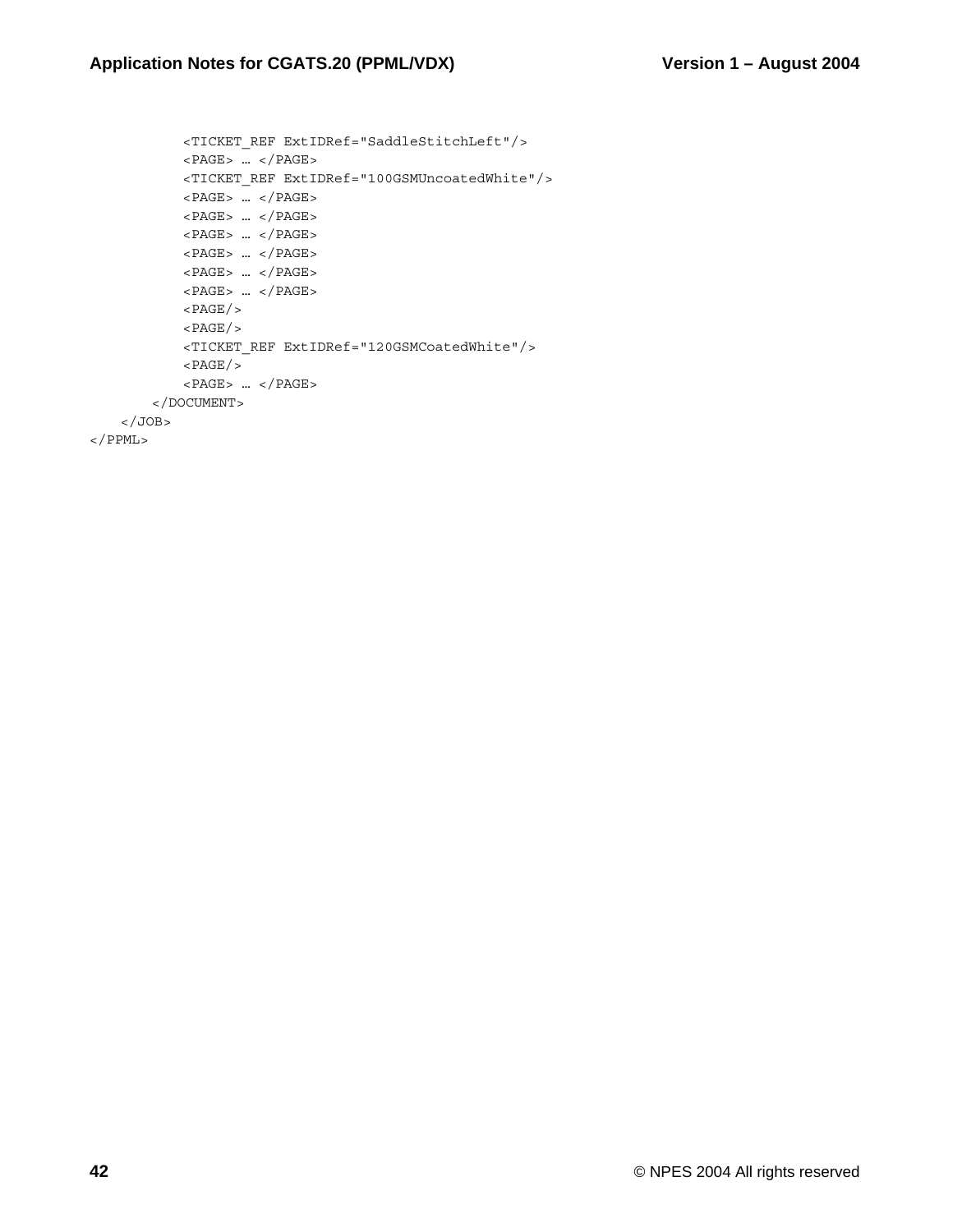### **Example 7:**

In this example, the sets of pages defined by the two **DOCUMENT** elements are all intended to be saddle stitched together into a single 16-page, eight-panel print product. This example demonstrates how **PAGE**, **DOCUMENT**, and **JOB** sub-elements of the PPML hierarchy carries no semantics regarding which pages are to be bound together as finished components; it only expresses a reader-order set of related pages. Therefore, in PPML/VDX, the **DOCUMENT** and **JOB** elements simply represents a convenient partitioning of sets of **PAGE** elements as a stack oriented scope mechanism.

```
\langle PPML \ldots <TICKET_REF ExtIDRef="120GSMCoatedWhite"/> 
     <TICKET_REF ExtIDRef="SaddleStitchTop"/> 
     <TICKET_REF ExtIDRef="TwoSidedHeadToHead"/> 
     <JOB …> 
         <DOCUMENT …> 
            <PAGE> ... </PAGE>
             <PAGE> … </PAGE> 
             <PAGE> … </PAGE> 
             <PAGE> … </PAGE> 
             <PAGE> … </PAGE> 
             <PAGE> … </PAGE> 
             <PAGE> … </PAGE> 
             <PAGE> … </PAGE> 
         </DOCUMENT> 
    </JOB> <JOB …> 
         <DOCUMENT …> 
            <PAGE> ... </PAGE>
             <PAGE> … </PAGE> 
             <PAGE> … </PAGE> 
             <PAGE> … </PAGE> 
             <PAGE> … </PAGE> 
             <PAGE> … </PAGE> 
             <PAGE> … </PAGE> 
             <PAGE> … </PAGE> 
         </DOCUMENT> 
    </JOB></PPML>
```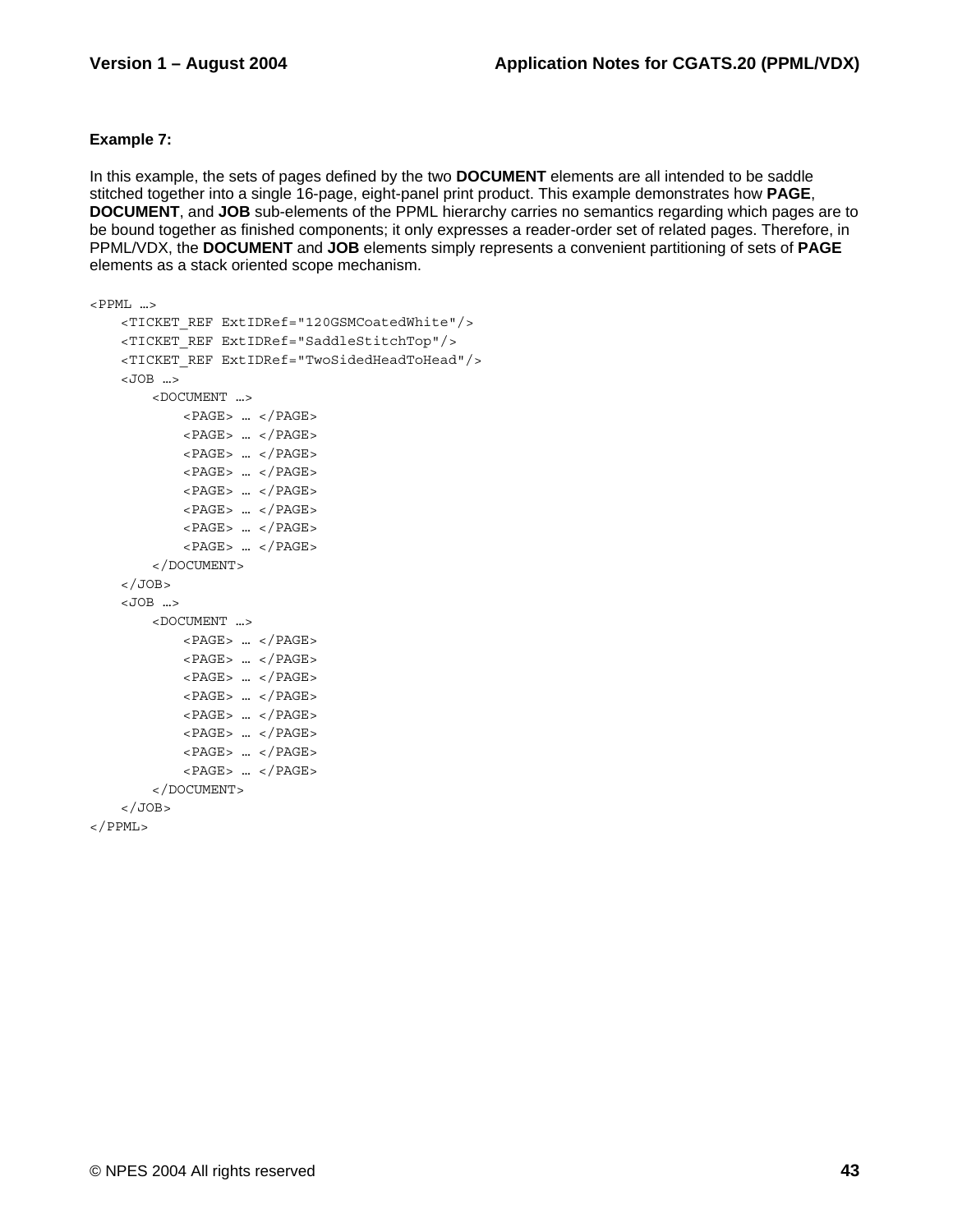### **7.3 Recommended use of the PPML hierarchy in PPML/VDX for complex jobs**

As can be seen in the examples of the previous section, that in order to specify how the PPML pages are related to the finished print product in the context of Inline JDF Intent, it is necessary to overlay a simple product intent semantic model on top of the PPML content model using the PPML **TICKET REF** element. Using this model, it is unambiguous as to exactly which panels, or finished sheets are to be bound together into a set of bound panels, and on which side of a panel the content defined by a **PAGE** element is to be imaged. As was seen in *example 7*, it is made very clear that because a set of **PAGE** elements occur within a **DOCUMENT** element doesn't mean that only those pages are to be bound together.

The structured approach described in 7.2.1 utilizes the **DOCUMENT** element as the way of specifying related sets of pages that have a common product intent characterization as a structured component. Innthis case **TICKET\_REF** elements do not occur between **PAGE** elements and the **TICKET\_REF** that specifies the binding style occurs in the JOB element before or between **DOCUMENT** elements. This structured approach is more intuitive because it better organizes the semantic model and correlates more naturally to the hierarchical JDF node hierarchy in the case of the Referential JDF Intent or process model.

Given the nature of VDP jobs that specify multiple variable or versioned print components per recipient instance, it is necessary to provide a mechanism that correlates each of the components intended for a given recipient. Hence it is important that each component be identified to its targeted recipient. For example, if a particular recipient is to receive an envelope containing three (3) variable finished components, such as a personalized cover letter, personalized return post card, and a custom color brochure, then several options exist for representing them in a VDP job that uses PPML/VDX:

- 1. Define each component in separate PPML/VDX instances for a total of three PPML/VDX instances.
- 2. Aggregate all three components into a single PPML/VDX instance.
- 3. Aggregate two of the components in a first PPML/VDX instance, and represent the third component in a second PPML/VDX instance.

The first option suggests a unique PPML/VDX instance for each component. This is a relatively straightforward approach; however, it is necessary to guarantee that the print components represented by each can be reliably correlated. Therefore, the recipient ordering of components for each PPML/VDX instance should align across the PPML/VDX instances.

The second option suggests that all recipient-instance components are defined in a single PPML/VDX instance. As with the first option, it is necessary to guarantee that the print components belonging to each recipient can be reliably correlated.

The third option is simply a combination of the first and second options.

### **7.4 Aggregating multiple recipient components in a single PPML/VDX instance**

In the PPML data, there may be three sets of pages, each intended as the content for the pages of each independently finished component. Of course, given the **PPML**/**JOB**/ **DOCUMENT** /**PAGE** hierarchy of PPML, and the permitted use of **TICKET\_REF,** there are numerous ways in which these multiple print components may be defined. A preferred way would be to use the PPML **JOB** element as the container within which the finished components for a given recipient are defined. For example, every three successive **DOCUMENT** sub-elements of the single **JOB** element would define the set of finished components for a recipient.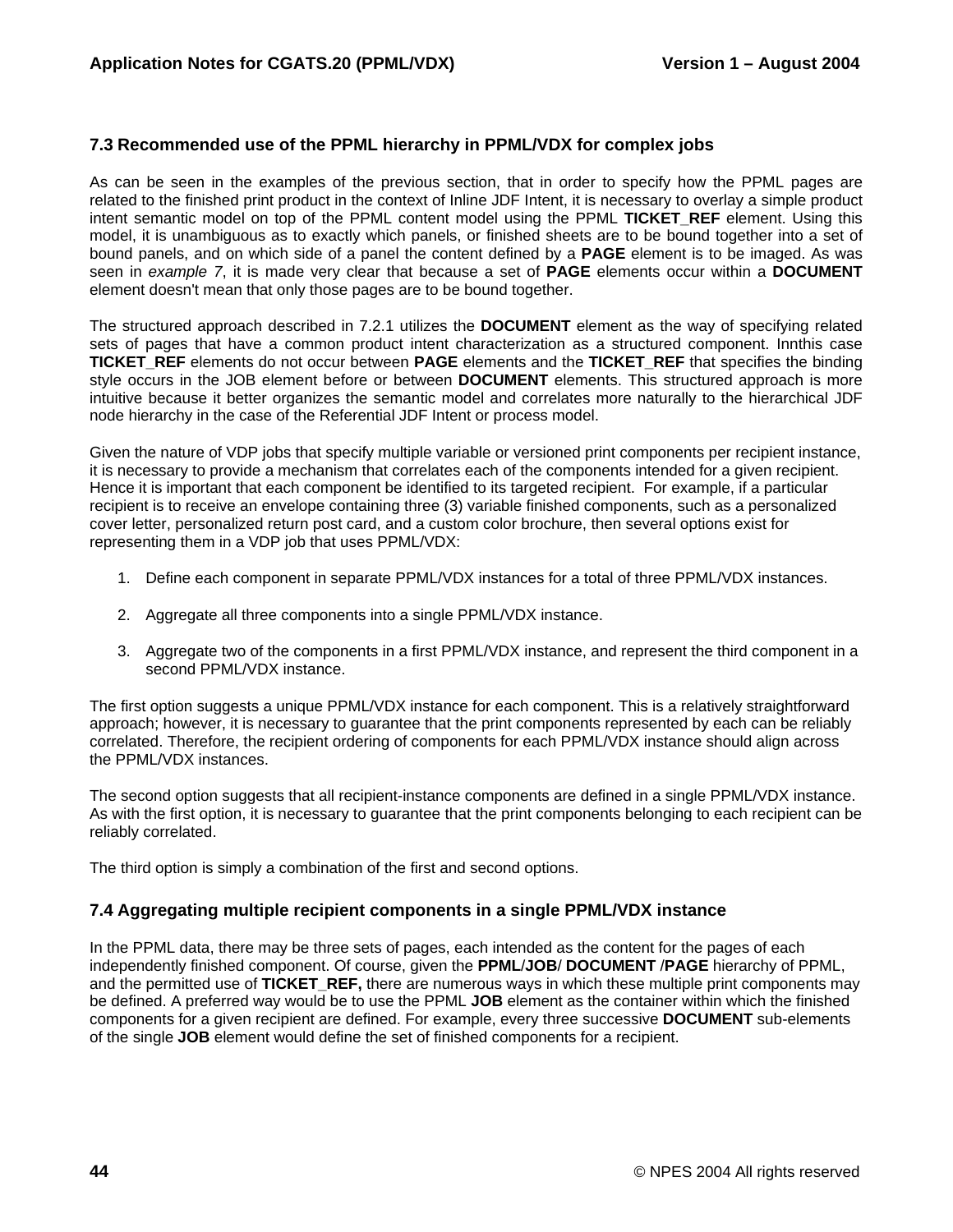### **Example 8:**

This example shows the use of the PPML element hierarchy where each **JOB** element contains the definition of the variable components for a given recipient. The **JOB** element's *Label* attribute has the value of the recipient identifier taken from the original recipient database. The *Label* attribute of each **DOCUMENT** attribute has a value that identifies the particular component.

It is important to note that **TICKET\_REF** elements referring to a binding style must not be specified outside of the **JOB** element since it is not proper to bind together printed components which target multiple recipients. It is also preferred that **TICKET\_REF** elements referring to binding style always be specified within the **DOCUMENT** element so that the **DOCUMENT** element receives the semantic of encapsulating all of the pages for the print component.

```
<PPML>
```

```
 … 
    <TICKET_REF ExtIDRef="120GSMUncoatedWhite"/> 
    <TICKET_REF ExtIDRef="TwoSidedHeadToHead"/> 
    <JOB Label="R0001"> 
         <DOCUMENT Label="CoverLetter"> 
            <PAGE> … </PAGE> 
            <PAGE> … </PAGE> 
        </DOCUMENT> 
         <DOCUMENT Label="PostCard"> 
            <PAGE> … </PAGE> 
             <PAGE> … </PAGE> 
        </DOCUMENT> 
         <DOCUMENT Label="Brochure"> 
            <TICKET_REF ref="SaddleStitchTop"/> 
             <TICKET_REF ref="120GSMCoatedWhite"/> 
            <PAGE …> … </PAGE> 
             . . . 
            <PAGE …> … </PAGE> 
         </DOCUMENT> 
   </JOB> <JOB Label="R0002"> 
         <DOCUMENT Label="CoverLetter"> 
           <PAGE> ... < / PAGE>
            <PAGE> … </PAGE> 
        </DOCUMENT> 
         <DOCUMENT Label="PostCard"> 
            <PAGE> … </PAGE> 
            <PAGE> … </PAGE> 
         </DOCUMENT> 
         <DOCUMENT Label="Brochure"> 
            <TICKET_REF ref="SaddleStitchTop"/> 
            <TICKET_REF ref="120GSMCoatedWhite"/> 
             <PAGE …> … </PAGE> 
             . . . 
             <PAGE …> … </PAGE> 
        </DOCUMENT> 
   </JOB> <JOB Label="R0003"> 
         <DOCUMENT Label="CoverLetter"> 
            <PAGE> … </PAGE>
```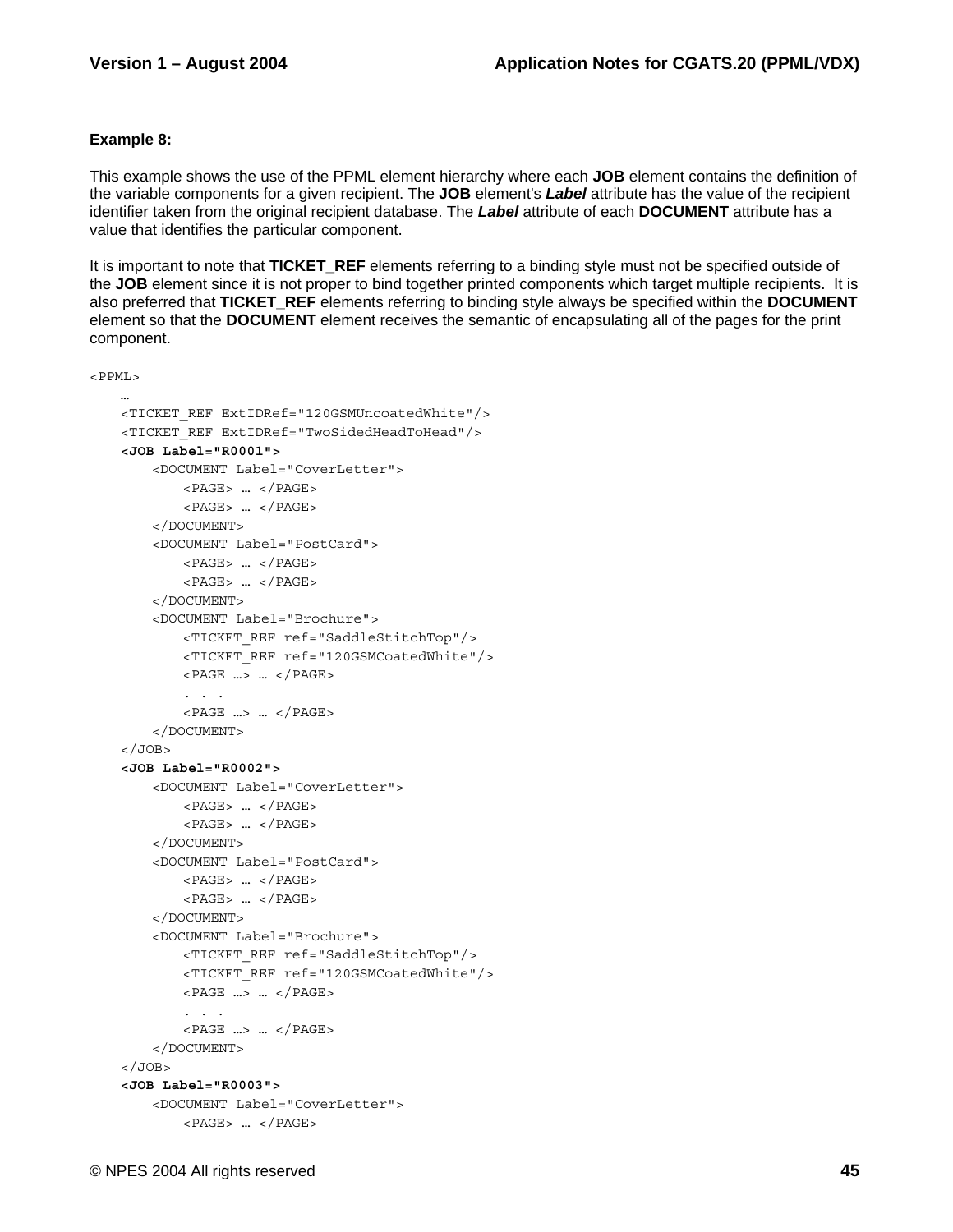```
 <PAGE> … </PAGE> 
        </DOCUMENT> 
         <DOCUMENT Label="PostCard"> 
             <PAGE> … </PAGE> 
             <PAGE> … </PAGE> 
         </DOCUMENT> 
         <DOCUMENT Label="Brochure"> 
             <TICKET_REF ExtIDRef="SaddleStitchTop"/> 
             <TICKET_REF ExtIDRef="120GSMCoatedWhite"/> 
             <PAGE …> … </PAGE> 
             . . . 
             <PAGE …> … </PAGE> 
        </DOCUMENT> 
    </JOB>
</PPML>
```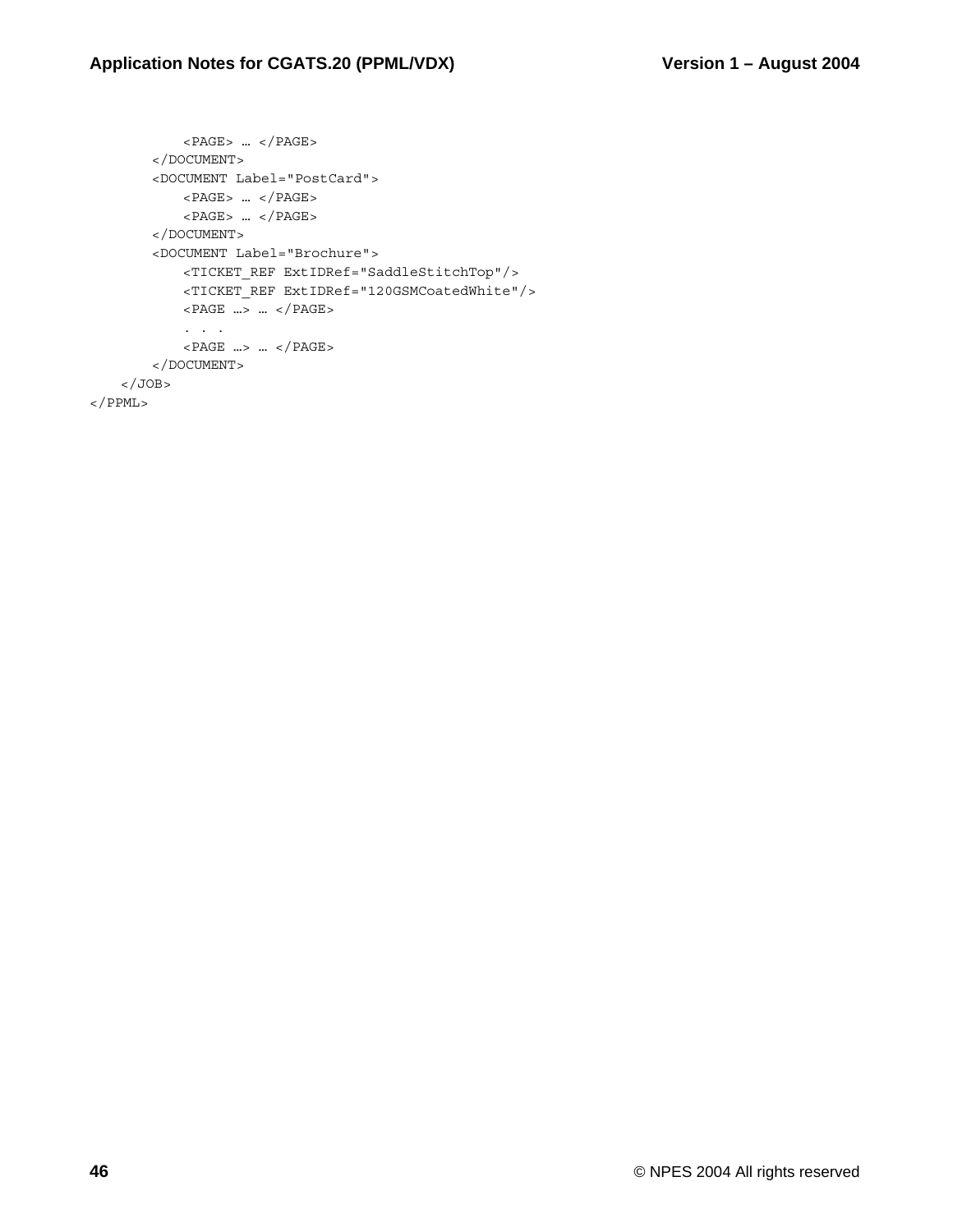# **Annex A**

## **Converting PPML/VDX instances to PPML file sets**

Users of current PPML workflows may wish to extract the PPML data stream from a PPML/VDX instance and convert PPML/VDX resource references to references suitable for use with the extracted PPML. We name such a process a PPML/VDX *unpacking tool*. This can be thought of as an adaptor tool, not an "unpacking" tool, because there is nothing special a PPML consumer needs to do differently in terms of resolving PPML external content references.

This section outlines the procedure that an unpacking tool should carry out to locate the PPML data used by a PPML/VDX instance, extract the PPML data to a separate file or location if necessary, and modify the filename references in the PPML as required for the recipient's environment. In addition to performing the basic tasks described in this document, a well-designed unpacking tool should also perform preflight steps on the PPML/VDX instance as described elsewhere in this application note.

It should not be necessary to modify the URIs of the EXTERNAL\_DATA\_ARRAY elements. The point here is to target a PPML/VDX data set to a PPML/GA device interface. URIs in EDA are independent of packaging in the case of PPML data embedding w/in PDF file.

The steps an unpacking tool should carry out are:

1. Determine the conformance level of the PPML/VDX instance.

To do this, the unpacking software must locate the **Info** dictionary in the PPML/VDX-Layout file and read the value of the *GTS\_PPMLVDXConformance* entry.

If the value is *PPML/VDX-Strict:2002,* the unpacking software should expect to find an unencrypted XML **PPMLVDX** data structure inside the PPML/VDX-Layout file. If the value is *PPML/VDX-Relaxed:2002,* the **PPMLVDX** XML data stream may either be encrypted or not. In either case, this stream may be compressed whereby an unpacking tool must be able to decompress this entry.

If the value is not present or has a value different from those described above, then the PPML/VDX instance is invalid. Such a file cannot be expected to contain valid PPML data.

2. Read the value of the **GTS\_PPMLVDXData** entry in the PPML/VDX layout file's **Catalog** dictionary.

The PPML/VDX standard requires that the *GTS\_PPMLVDXData* value in the **Catalog** dictionary must be an indirect reference to the stream object containing the **PPMLVDX** element. If this entry is not present, the file is not a valid PPML/VDX-Layout file

- 3. Use the indirect reference obtained in Step 2 to look in the PPML/VDX file's cross-reference table and find the location (the absolute file offset) of the stream object that contains the **PPMLVDX** element.
- 4. Within the stream object at the file offset obtained in Step 3, find the **PPMLVDX** element.
- 5. Within the **PPMLVDX** element, find the **Layout** sub-element.
- 6. Examine the Layout element to determine whether it contains a **PPML** element or a **PPMLRef** element. It must contain either of these and not both.